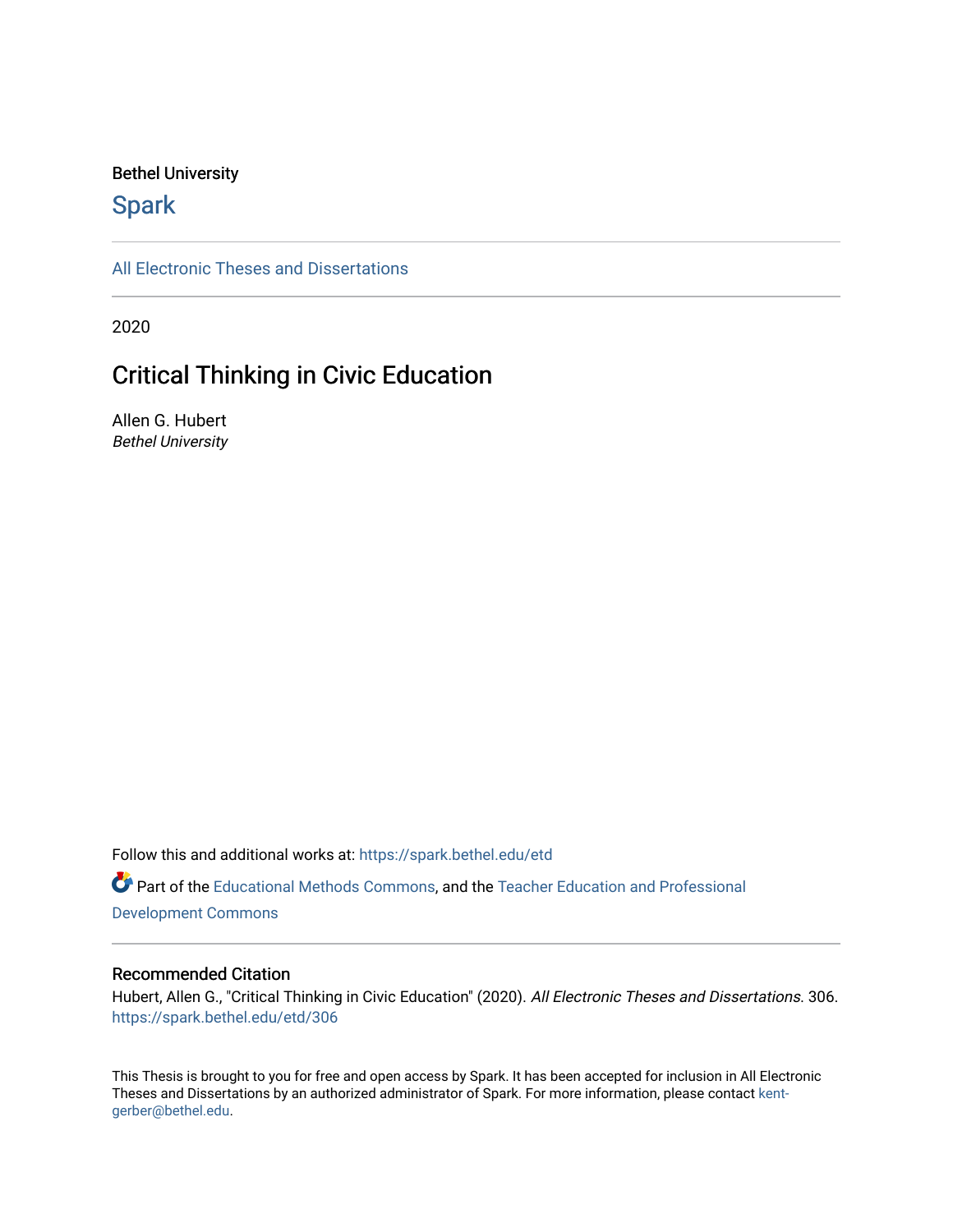## CRITICAL THINKING IN CIVIC EDUCATION

## SUBMITTED TO THE FACULTY

## OF BETHEL UNIVERSITY

BY

## ALLEN G. HUBERT

## IN PARTIAL FULFILLMENT OF THE REQUIREMENTS

FOR THE DEGREE OF

MASTER OF ARTS

AUGUST 2020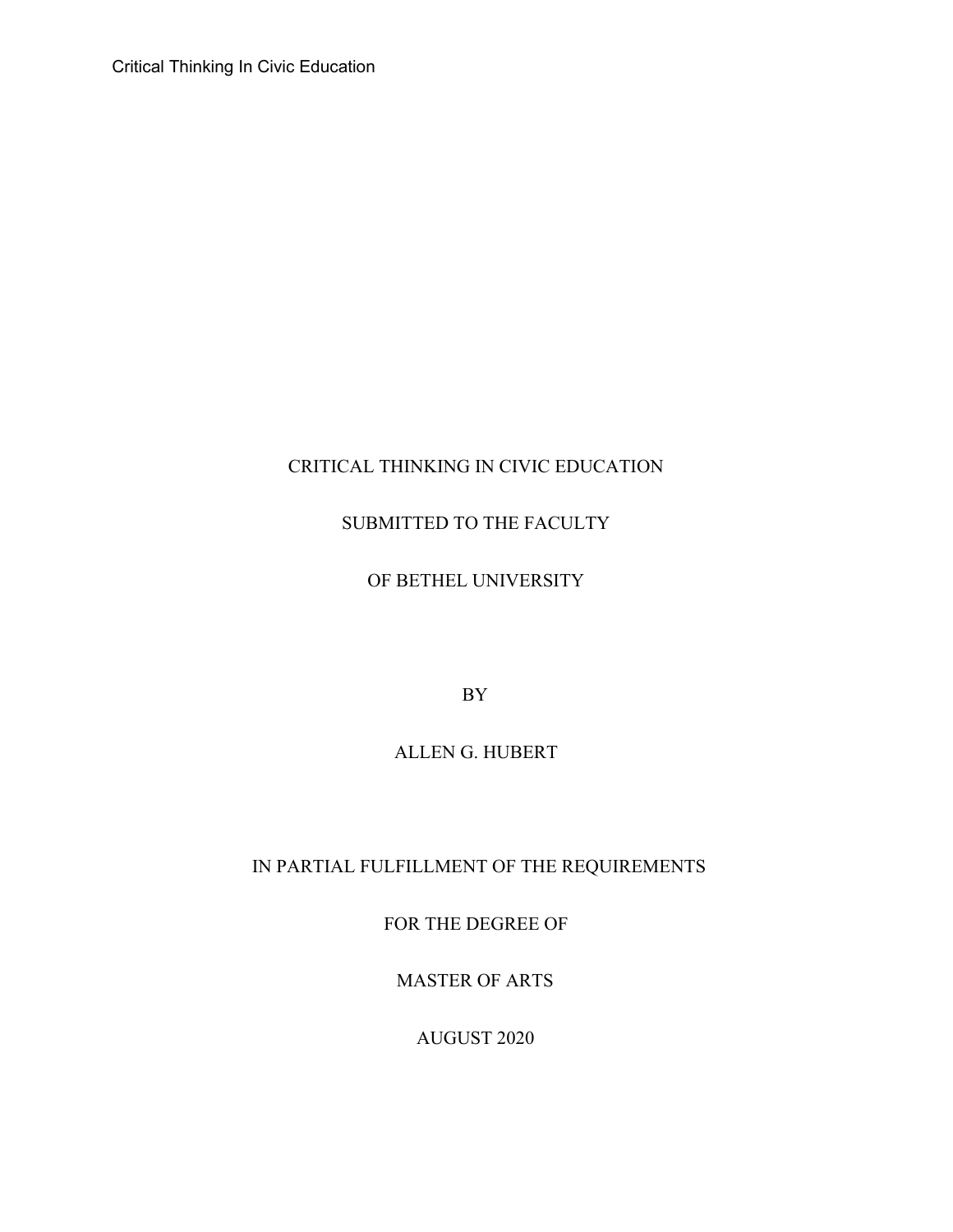BETHEL UNIVERSITY

## CRITICAL THINKING IN CIVIC EDUCATION

ALLEN G. HUBERT

AUGUST 2020

APPROVED

Thesis Advisor: Sean Dikkers, Dr.

Program Director: Molly Wickam, Dr.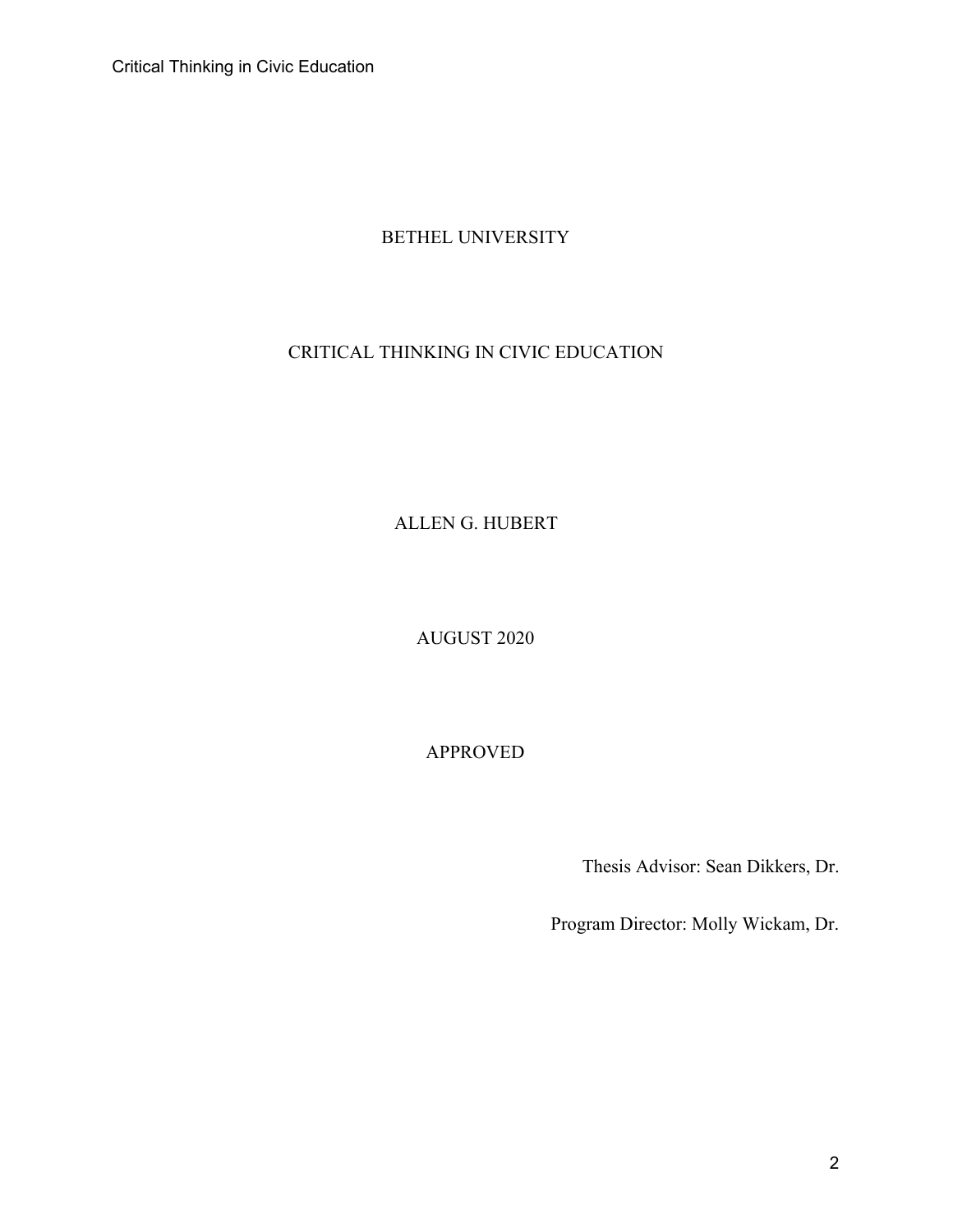| Abstract                                                 | $\overline{4}$ |
|----------------------------------------------------------|----------------|
| <b>Chapter 1</b>                                         | 5              |
| Introduction                                             | 5              |
| <b>Chapter 2 - Definitions</b>                           | $\overline{7}$ |
| <b>Critical Thinking</b>                                 | 7              |
| Critical Thinking Around the World                       | 9              |
| Citizenship                                              | 11             |
| Citizenship and Critical Thinking in Minnesota           | 16             |
| Curriculum Review of Northern Lights Textbook            | 18             |
| Government/Citizenship Education                         | 19             |
| <b>Chapter 3</b>                                         | 22             |
| Critical Thinking within Education Teachers' Perspective | 22             |
| Active Citizenship                                       | 35             |
| <b>Impact of Critical Thinking Skills</b>                | 45             |
| <b>Chapter 4</b>                                         | 60             |
| Summary                                                  | 60             |
| Professional Application                                 | 62             |
| Limitations of the Research                              | 64             |
| Implications for Future Research                         | 66             |
| <b>Chapter 5</b>                                         | 68             |
| Conclusion                                               | 68             |
| Bibliography                                             | $70\,$         |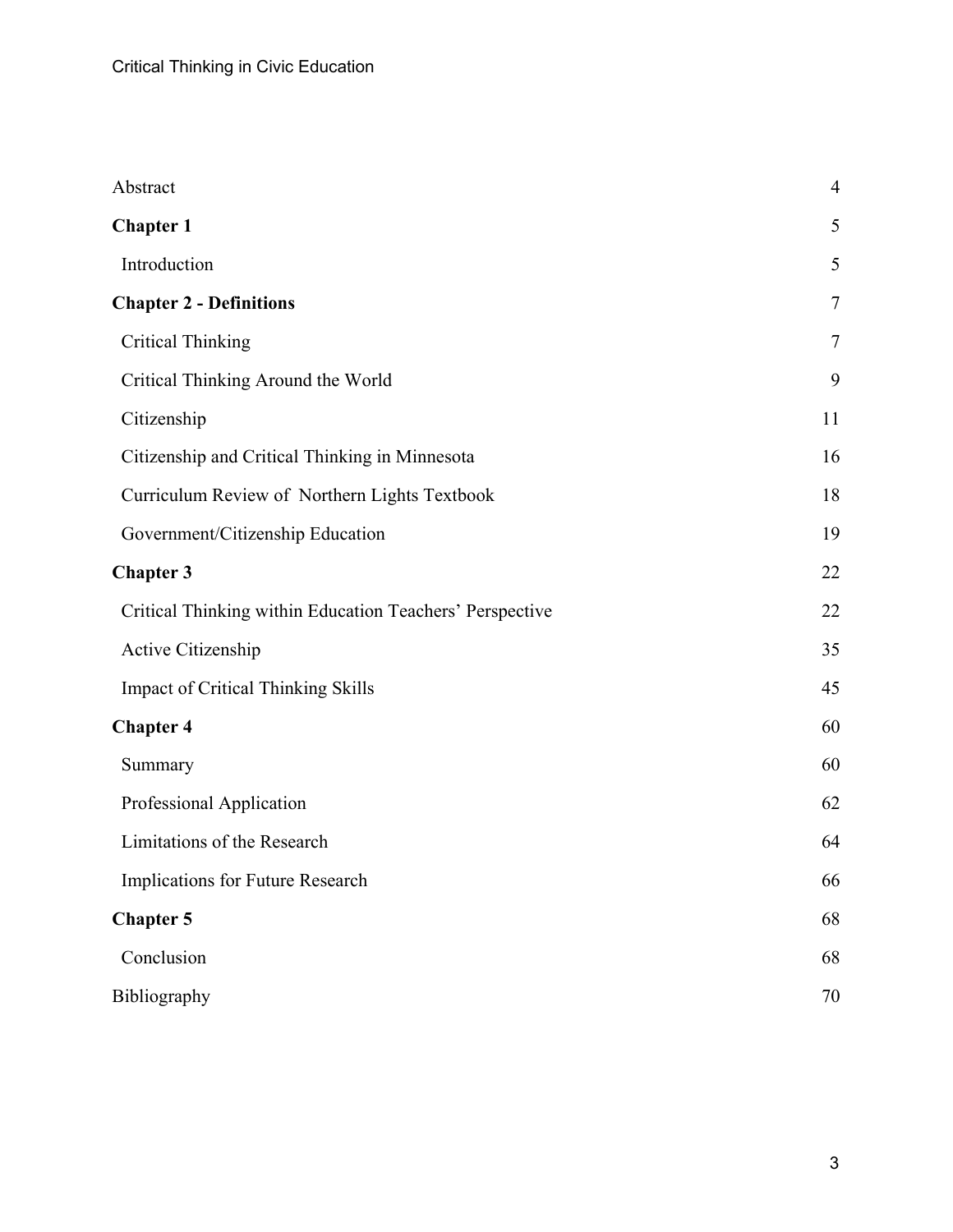### **Abstract**

<span id="page-4-0"></span>Given the consistent call for and appreciation of the need for critical thinking in education, closer examination of leading approaches shows this curriculum is diverse in its framing, its definition, its goals, and in classroom implementation. Yet, critical thinking remains important for higher order thinking skills and tools to be effective decision makers. Hubert does a meta analysis of critical thinking definitions and implementation across the globe finding common ground and best practice in critical thinking education leading towards the current framework of Active Citizenship. How to implement it effectively remains in question and Hubert begins to outline differences and proposes a path forward to advance the research around this topic.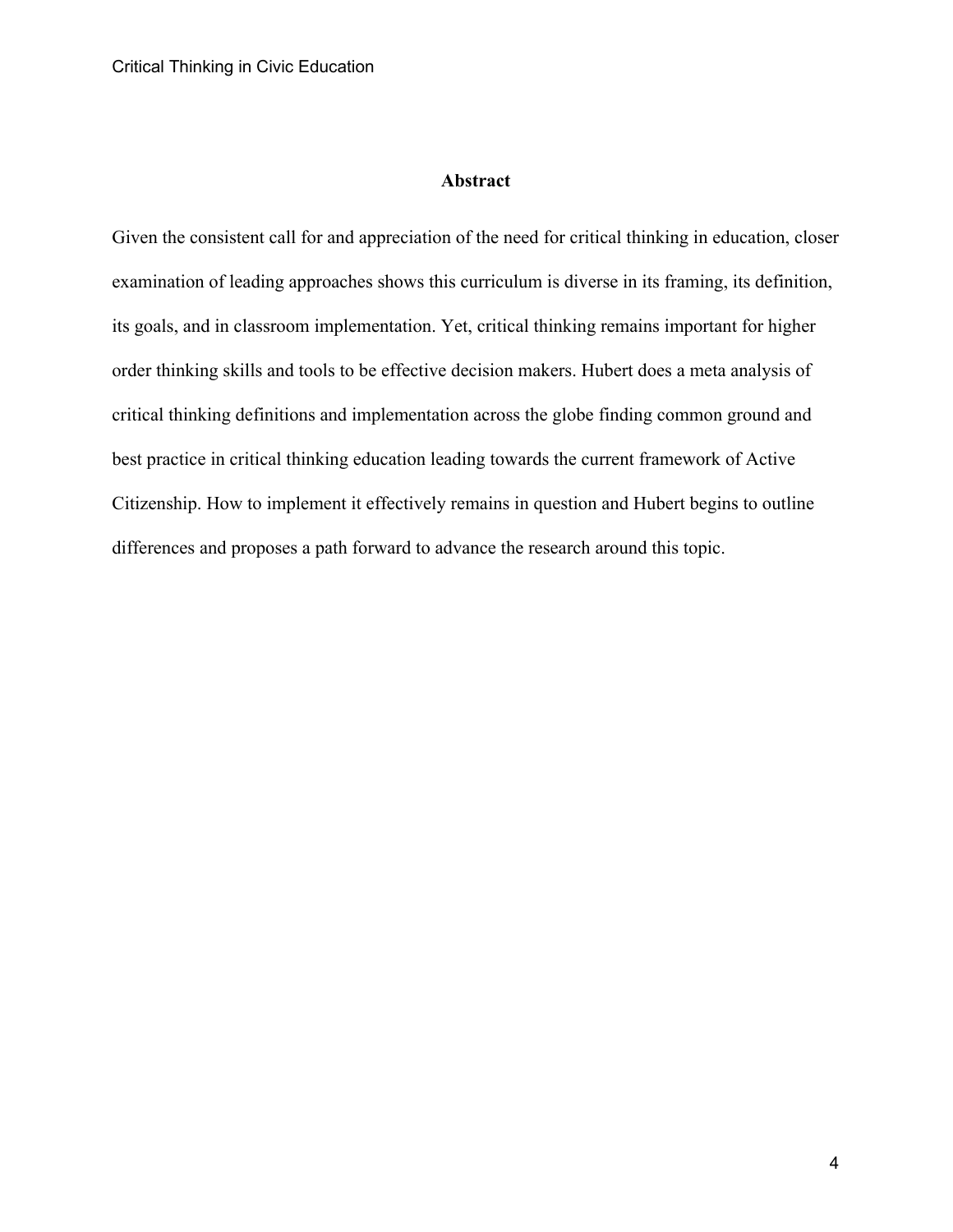#### **Chapter 1**

## **Introduction**

<span id="page-5-1"></span><span id="page-5-0"></span>"It is the mark of an educated mind to be able to entertain a thought without accepting it." (Aristotle)

Understanding how to teach critical thinking has been considered essential in education from the global level down to the state level. International bodies of education have stressed the importance of critical thinking; INCA insists that the highest calling of active citizenship must involve critical thinking and "… learning which encourages young people to be critical, enquiring and reflective" (Nelson and Kerr, 2006). Within the United States., the National Council of Social Studies defines the overall purpose of social studies to be "help[ing] young people develop the ability to make informed and reasoned decisions for the public good as citizens of a culturally diverse, democratic society in an interdependent world" (NCSS, 1994). This standard is reflected in the Minnesota state standards that require students to be able to "think critically about important issues and communicate their findings, and engage in the processes of problem solving and discipline-based inquiry" (Minnesota Department of Education, 2011). At all levels, critical thinking is considered essential. While the need for it is in consensus, the where, when, and how critical thinking is to be taught are not necessarily clear nor agreed upon.

Within critical thinking and civic education, there are questions that researchers have examined of trends and policies that have been adopted by public education communities. How do educators view critical thinking in their classrooms? How is critical thinking defined across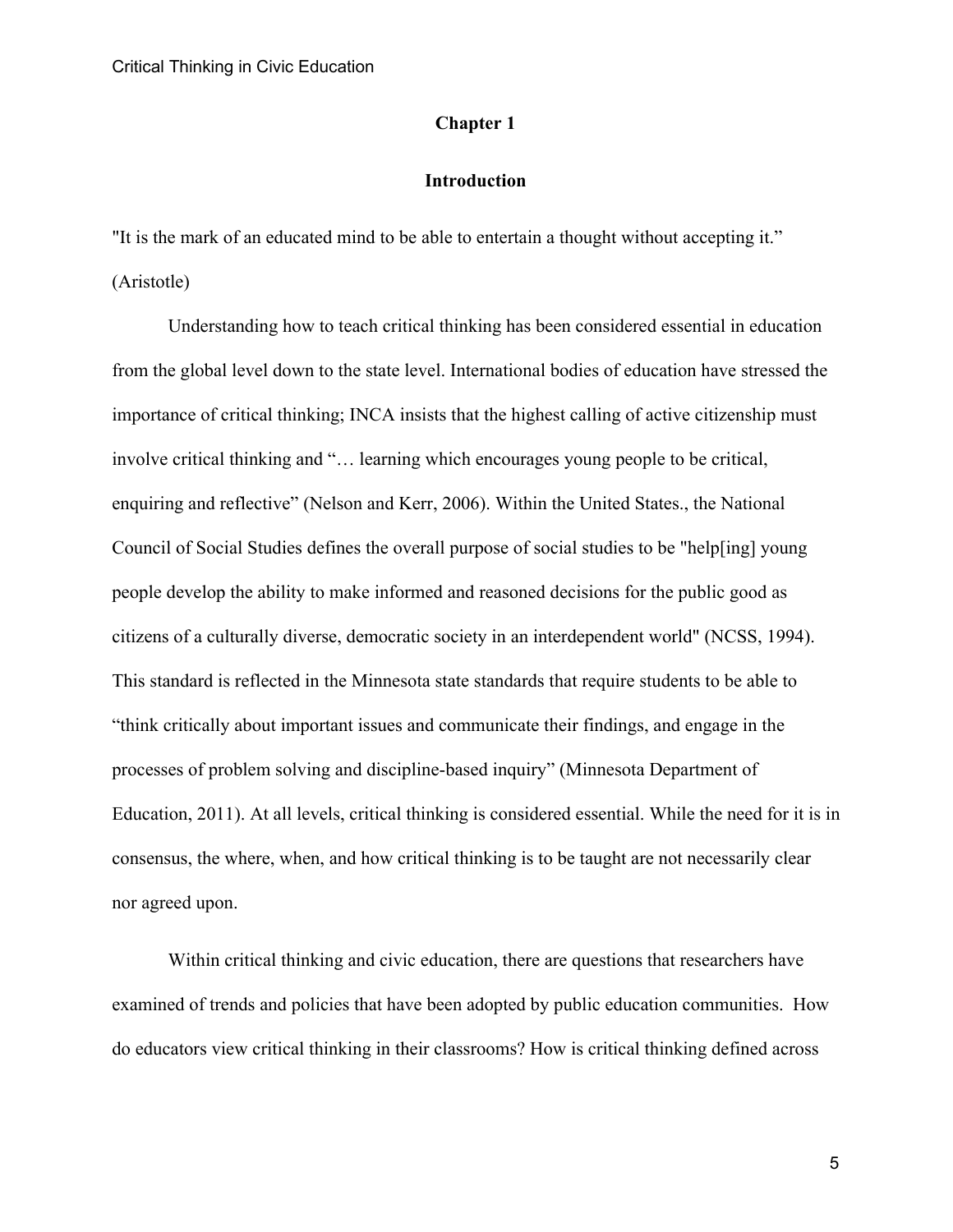the world? What is the best practice to implement critical thinking in the classroom? These questions will be addressed and explored throughout the paper using experts in the field.

Different theorists have very different views of critical thinking in the classroom. One of the seminal writers on the subject, Robert Ennis, states that critical thinking is defined as, "reasonable reflective thinking focused on deciding what to believe or do" (Ennis, 2015). This definition is just one of many that are offered as critical thinking's definition can change depending on the context and culture of the person defining it. In addition to impacting how it is defined, culture also impacts whether critical thinking should be taught at all, and intentionally teaching critical thinking is not universally accepted. For example, researcher Dwight Atkinson (1997) does not see a benefit in teaching critical thinking and views it as only a western culture approach. Atkinson (1997) asserts that "not only is critical thinking a culturally based concept, but many cultures endorse modes of thought and education that almost diametrically oppose it." In the available research, some educators work to define and promote critical thinking, while others deconstruct and resist its teaching in the classroom. Before educators can even approach the teaching of critical thinking in the classroom, a comprehensive understanding of how it is commonly defined needs to be established, along with a working definition. Furthermore, it is important to understand how critical thinking is viewed by teachers and educational professionals. Until those foundational aspects of critical thinking are known, it will not be systematically possible to incorporate it in pedagogies consistently.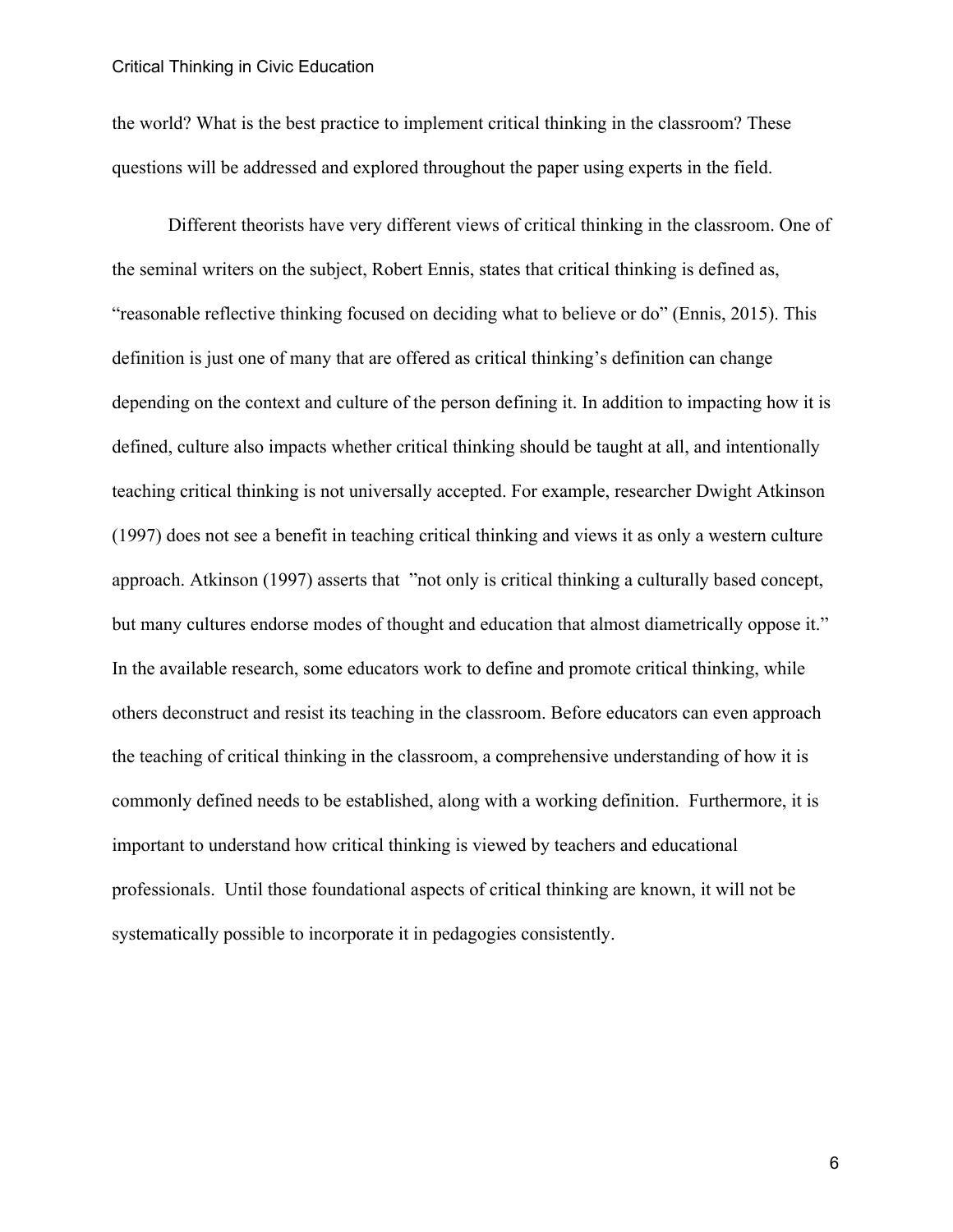#### **Chapter 2 - Definitions**

## **Critical Thinking**

<span id="page-7-1"></span><span id="page-7-0"></span>Ruggerio, who wrote one of the first books on the subject in 1975, defines critical thinking as "the process by which we test claims and arguments and determine which have merit and which do not (Ruggerio, 2012)." Ruggerio uses this form of critical thinking to take a "data analysis approach" to societal problems. However, this method leaves some questions, as Ruggerio makes the assumption that people would be able to determine whether the argument has merit without having background information beforehand. Critical thinking, then, could be done without regard to quality as long as there is a process. Consequently, using Ruggerio's critical thinking approach could lead to merit being awarded based on the trust and power of the individual or group giving you the information to assess, rather than data itself.

Years later, Atwater, who has a background in government education, takes a more broad approach with critical thinking, stating that "critical thinking is identifying, evaluating, and constructing an argument (Atwater, 1991)." This definition includes the source of information that Ruggerio omits. Atwater's definition could solve some of the questions presented by Ruggerio's one-step approach, which only questioned if something has merit or not. Atwater proposes that critical thinking is a three-step process: starting with identifying the argument and finding background information, then evaluating whether the argument has merit, and finally determining if the students agree with the statement being made. Atwater's definition is used for teaching critical thinking in the college/higher education systems and could be too broad for middle and high school students to understand. It also begs the question of what that evaluation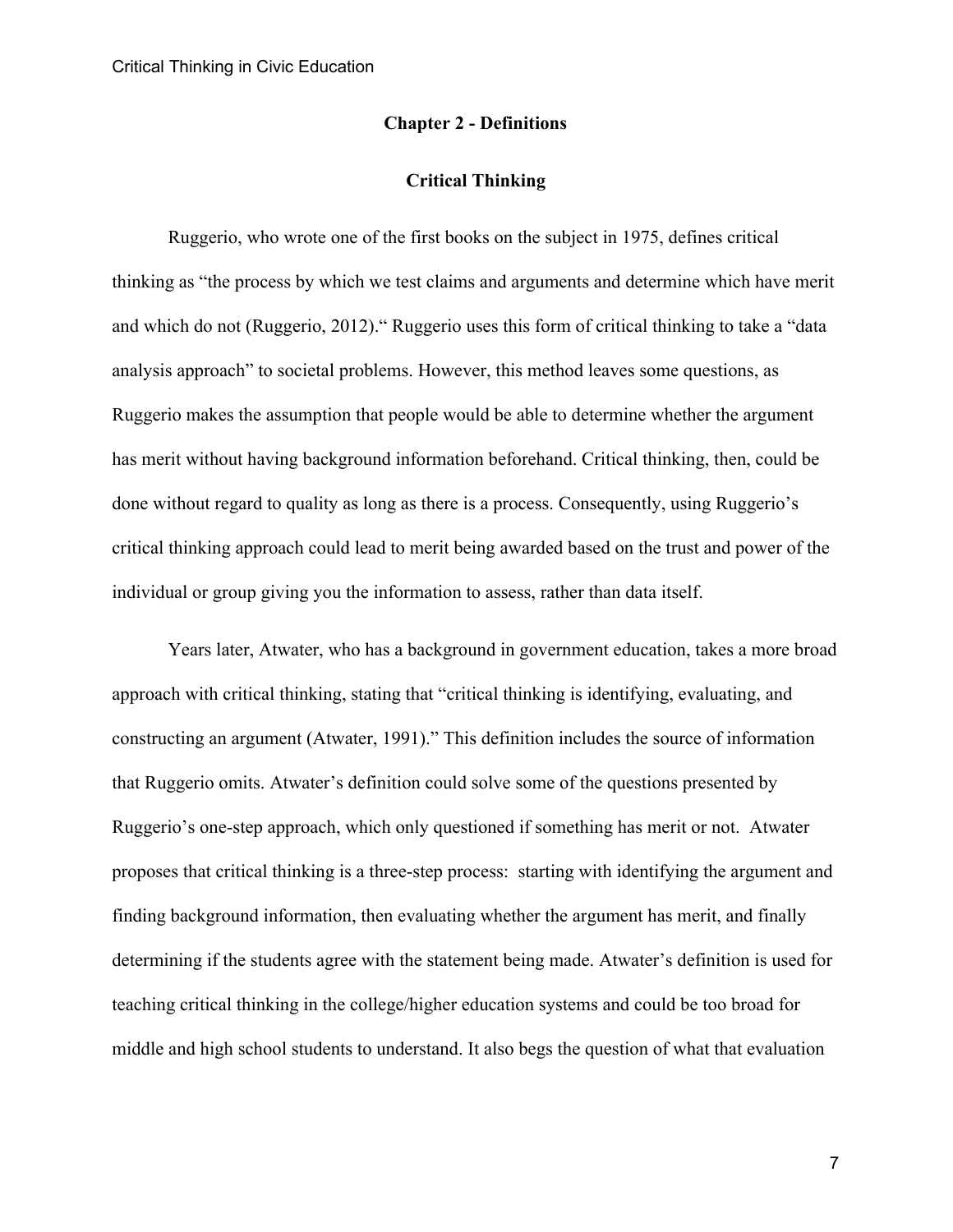process would and can look like and what system could be used.

Offering a middle ground between Ruggerio's narrow and Atwater's broad definitions, Moreno provides a third approach and asserts that "critical thinking is a process of *systematically* assessing the information and drawing an inference based upon evidence (Moreno, 2015, italics mine)." Moreno outlines a way for multiple steps to define the facts behind an argument and to make an evaluation based on the evidence found. This definition could better address current issues of fake news and conflicting news resources, giving students the system to analyze a news source and determine bias from facts. Using Ruggerio's definition, students would only determine merit of a source, which would require little to no critical thinking. Atwater's definition, on the other hand, could be too broad and complicated to teach to students in a way that would be effective. Accordingly, Moreno's definition is used for teaching critical thinking to educators and also offers a higher level of thinking that is attainable to both middle and high school students.

 Not all people see a benefit in critical thinking; one of these researchers is Dwight Atkinson, who states, "not only is critical thinking a culturally based concept, but many cultures endorse modes of thought and education that almost diametrically oppose it" (Atkinson, 1997). Atkinson's claim partially agrees with researchers such as Kadir, who recognizes that there are different types of critical thinking in different cultures. Although Kadir states that there are different definitions of critical thinking, he does not propose that there are some cultures opposed to critical thinking as a whole, as Atkinson would suggest. Another researcher, Sarah Benesch, writes in response to Atkinson that " in taking this position, Atkinson excludes students from examining their thinking and behavior and possibly challenging the status quo. Critical teachers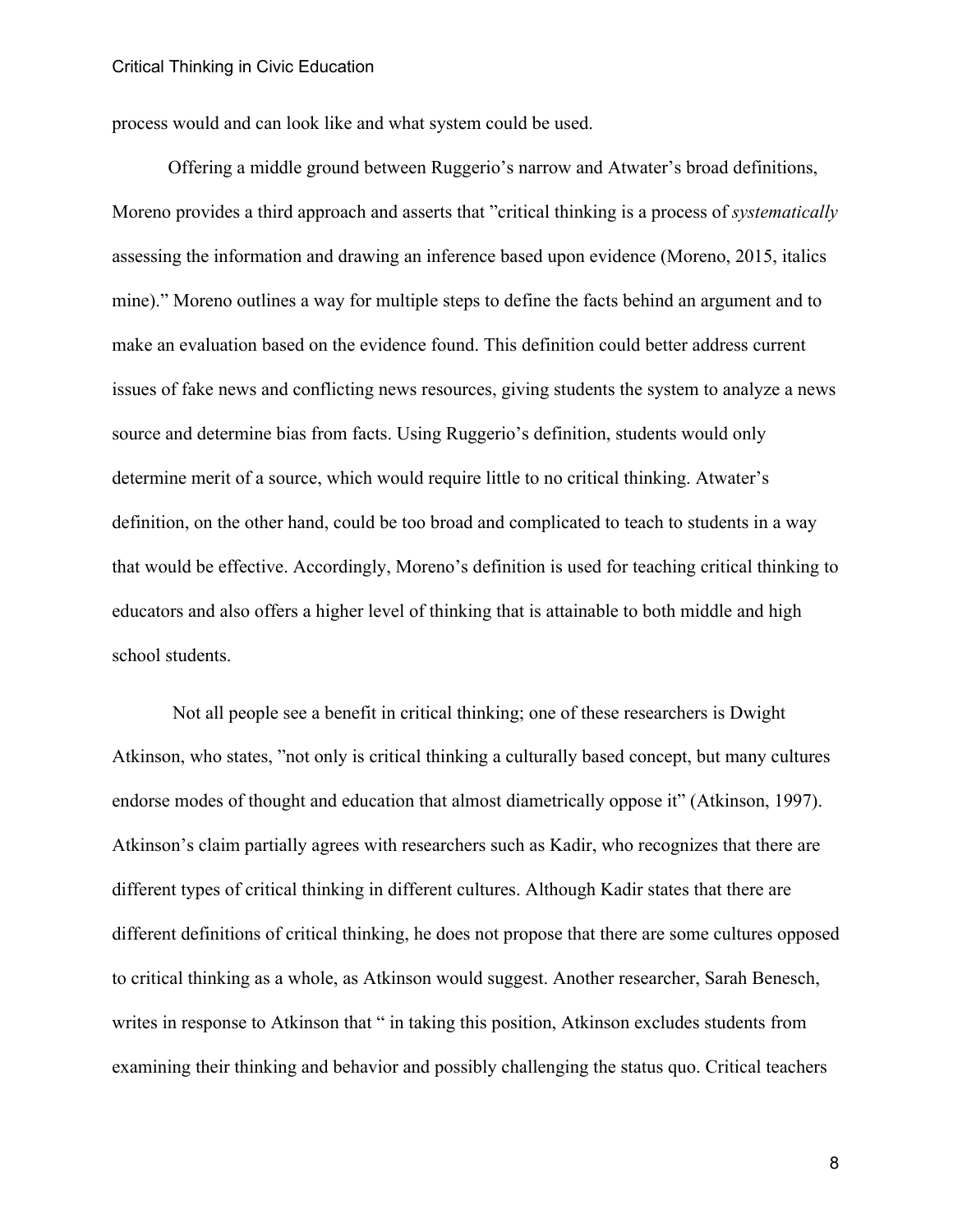take an opposing political position, encouraging students to consider and question processes of daily life so that their thinking and behavior will be informed" (Benesch, 1999). In response, Benesch states that thinking critically allows students--no matter their background--to be able to question daily life and think critically so that their everyday behavior will be informed by logic.

## **Critical Thinking Around the World**

<span id="page-9-0"></span> In the area of government and citizenship, critical thinking can have many different strategies and approaches across the world. These definitions can be shaped by the types of government in these countries, and the cultures of the local people groups who control education (Johnson and Morris, 2010). This can also be further complicated by differing views on how critical thinking should be implemented in the classroom; these differences are explored through many studies across the world. For example, Australia is an English-speaking country with a western mindset, yet they are simultaneously dealing with an intermixing of non-western ideas about critical thinking (Kadir and Akshir, 2016). Attempting to encompass both ideas of thinking, the Australian curriculum defines critical thinking as, "criteria [that] include clarity, precision, relevance and logical coherence in the act of thinking critically (Kadir and Akshir, 2016)." In contrast to Australia, Singapore is an eastern culture with a newer education system that is attempting to move critical thinking away from being used in literature and towards teaching their students to adapt to an ever changing world economy (Baldin and Sim, 2009). Baldin reflects on how teachers are reluctant to teach critical thinking, because it is difficult to test in a culture where testing is paramount (Baldin and Sim, 2009). Moreover, the teacher still is the primary delineator of what constitutes "clarity", "relevance", "adapting," who, how much,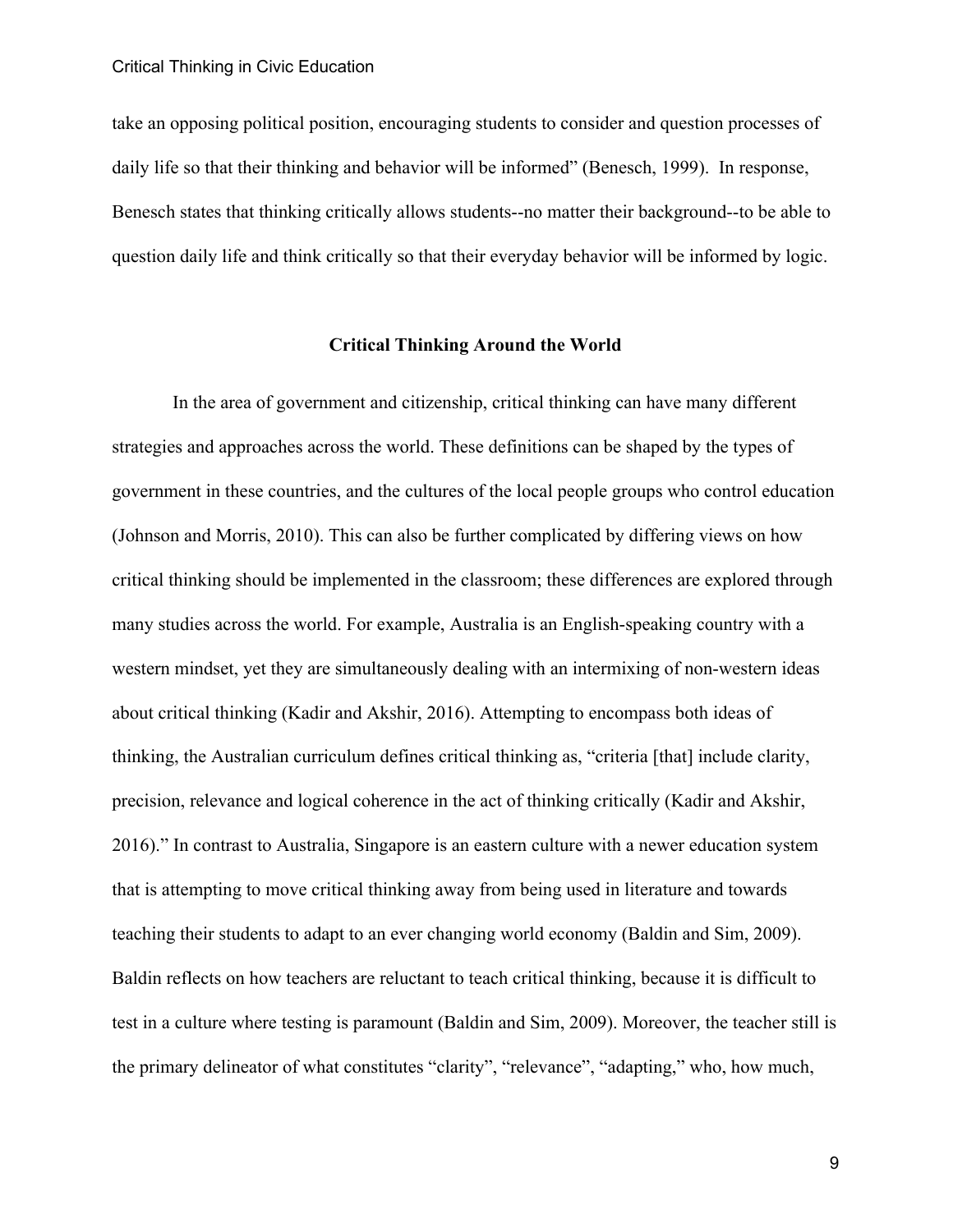and which worldview determines what is the focus. These definitions seem to be focused on topical threads.

In a contrasting approach, the Netherlands has experienced a changing demographic of "adapting citizens" and transitioning their children into "critical democratic citizens" (Leenders et al, 2008). Fueled through critical thinking promoted by the education system, this transition is essential to the process of learning citizenship and government. Both of these countries are attempting to bring minority groups up to speed in the process of becoming full citizens. South Africa and the Netherlands share a common thread in their prioritization of both critical thinking and the importance of a free-thinking populace for a democratic society (Johnson & Morris, 2010). This transition is supported by critical thinking that the education system promotes as essential to the process of learning citizenship and government and raising citizens that can make decisions (Leenders et all, 2008).

For this paper I am using the definition of critical thinking presented by Moreno, who presents the definition that best fits the aspects of critical thinking taught within social studies education: "Critical thinking is a process of *systematically* assessing the information and drawing an inference based upon evidence (Moreno, 2015, italics mine). This definition provides a general framework that agrees with most of the definitions offered by other researchers. Furthermore, Moreno's definition explains important concepts that enable students to assess information and then draw inferences based on the evidence they find. This skill is evidenced in Peiser's article where he has students evaluate four different sources and develop an argument from those articles. Lastly, this definition explains the steps that have to be involved in order to critically think. Moreno proposes that a student must first understand the information in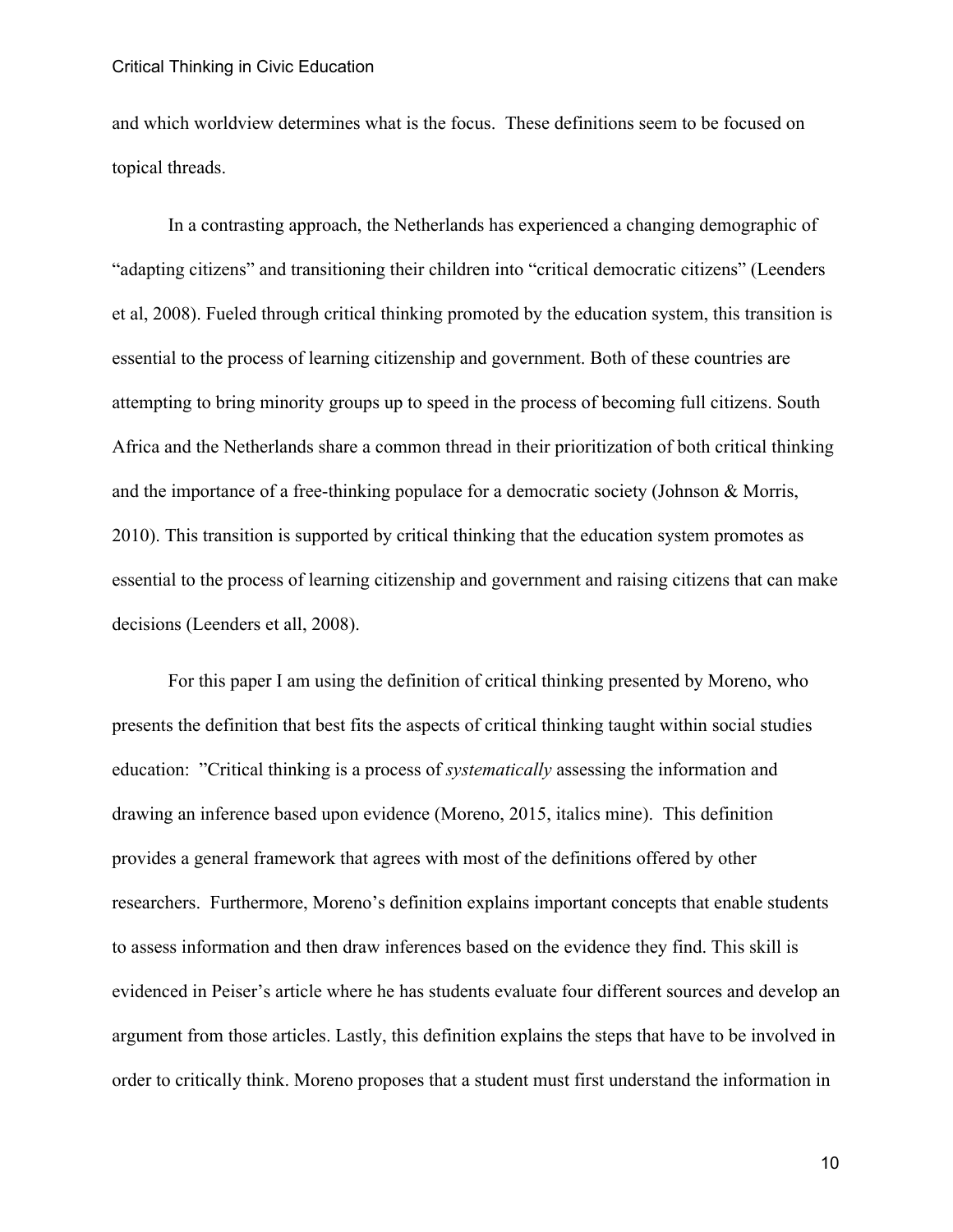order to then be able to draw inferences based on that information. This two step process is attainable within education when teachers help their students learn a certain amount of information before they expect their students to think critically on that content.

Within critical thinking in education, the first problem that is encountered is defining the term. With each researcher using a different definition of the term, depending on their area of enterprise and agenda for their paper, it can be difficult to find a consensus for how educators should define critical thinking. Furthermore, when examining the definition across the world, the meaning behind critical thinking can change depending on culture and the goal of public education within that country.

## **Citizenship**

<span id="page-11-0"></span>What does it mean to be a citizen? How does this relate to the teaching of Critical Thinking? According to J.J. Giroux, citizenship is defined as a "historical contract between the individual and the state and is expressed in the continuing participation of individuals in the co-management of public affairs" (1995). Historically, this definition is similar to Jean-Jacques Rousseau, who in his book *The Social Contract* (1762) states, "What, then, is the government? An intermediary body established between the subjects and the sovereign for their mutual communication, a body charged with the execution of the laws and the maintenance of freedom, both civil and political." Rousseau claims that a government only works because of a contract signed between the governed and the government.

Reflecting a more modern interpretation of that contract, Giroux's definition offers a narrower view of citizenship that gives a more complete picture of the purpose of citizenship in a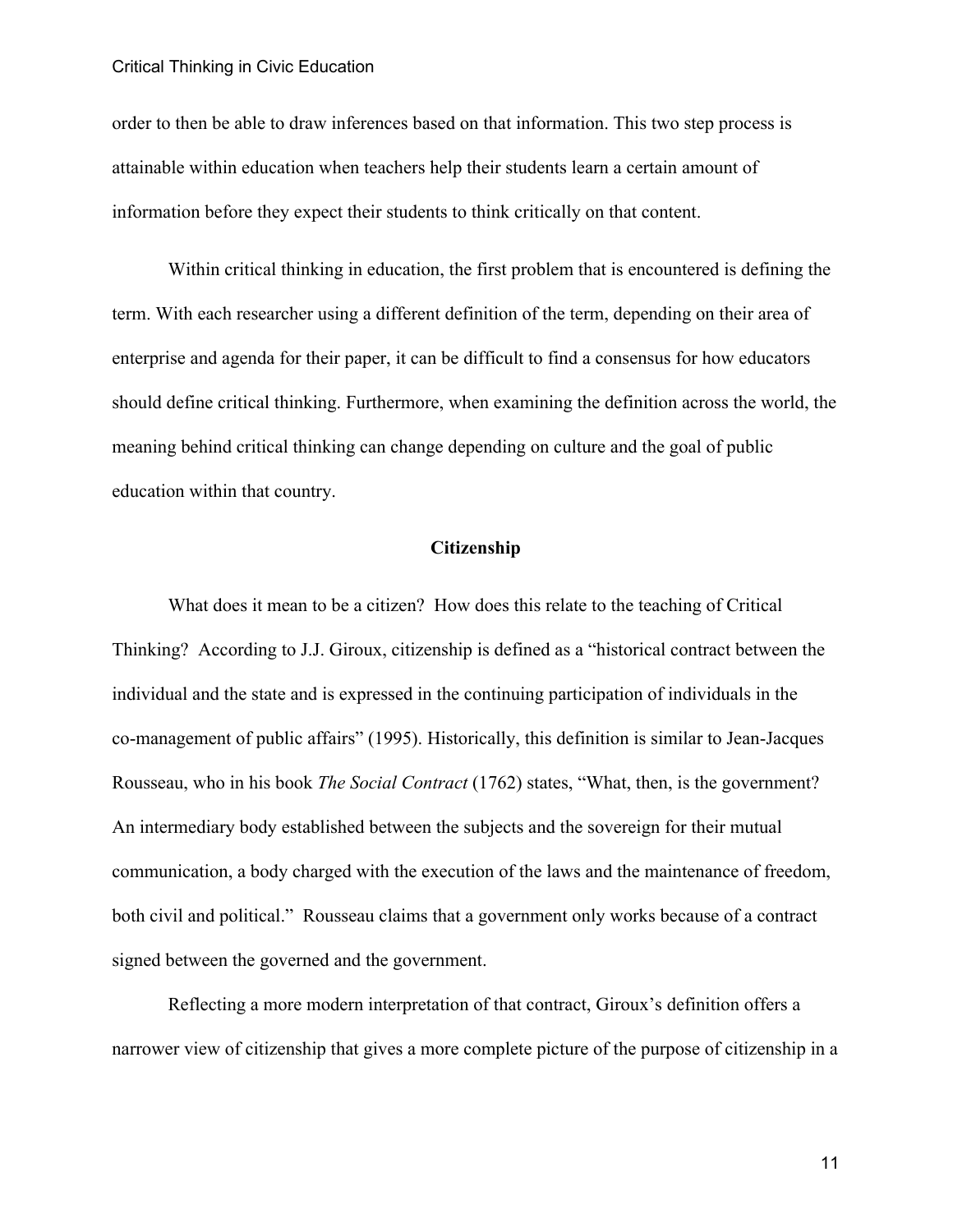modern nation-state. Giroux emphasizes that "citizenship and democracy need to be problematized and reconstructed for each generation... The education system, through curricular, is the ideal platform to introduce and nurture the knowledge, skills, values and attitudes of good citizenship by reaching the masses of the children of the nation (p. 6). Understanding the deeper meaning of citizenship for that time is vital to the education system, which then must teach the next generation the skills desired to be a good citizen.

For educational applications, Christopher Anderson gives a more complicated picture of how citizenship is viewed, since the study uncovers that "given the centrality of citizenship to social studies education, it is perplexing that we were unable to locate empirical studies that directly examined teachers' conceptions of citizenship education" (Anderson et al, 1997). This confusion over an agreed upon definition of citizenship within education can lead to a breakdown in how educators teach the subject. Furthermore, this confusion is not felt about the importance of learning about citizenship by teachers, as over "83% agreed that citizenship was the most important result of social studies" (p.356).

Similarly, Laura Johnson and Paul Morris (2010) state that in their research the term citizenship can vary widely from a technical use of the term to more of a participation aspect of the term. Johnson and Morris offer one of the reasons that citizenship is hard to define as "citizenship is now often expected to achieve a far more complex set of purposes which broadly reflect changing conceptions of what it means to be a good citizen" (p.78). Identifying a significant change in citizenship, Johnson and Morris note that "beyond a concern for membership of a nation-state include: the emergence of global and cross-national bodies such as the UN and the EU, creating pressures for schools to promote forms of supranational citizenship"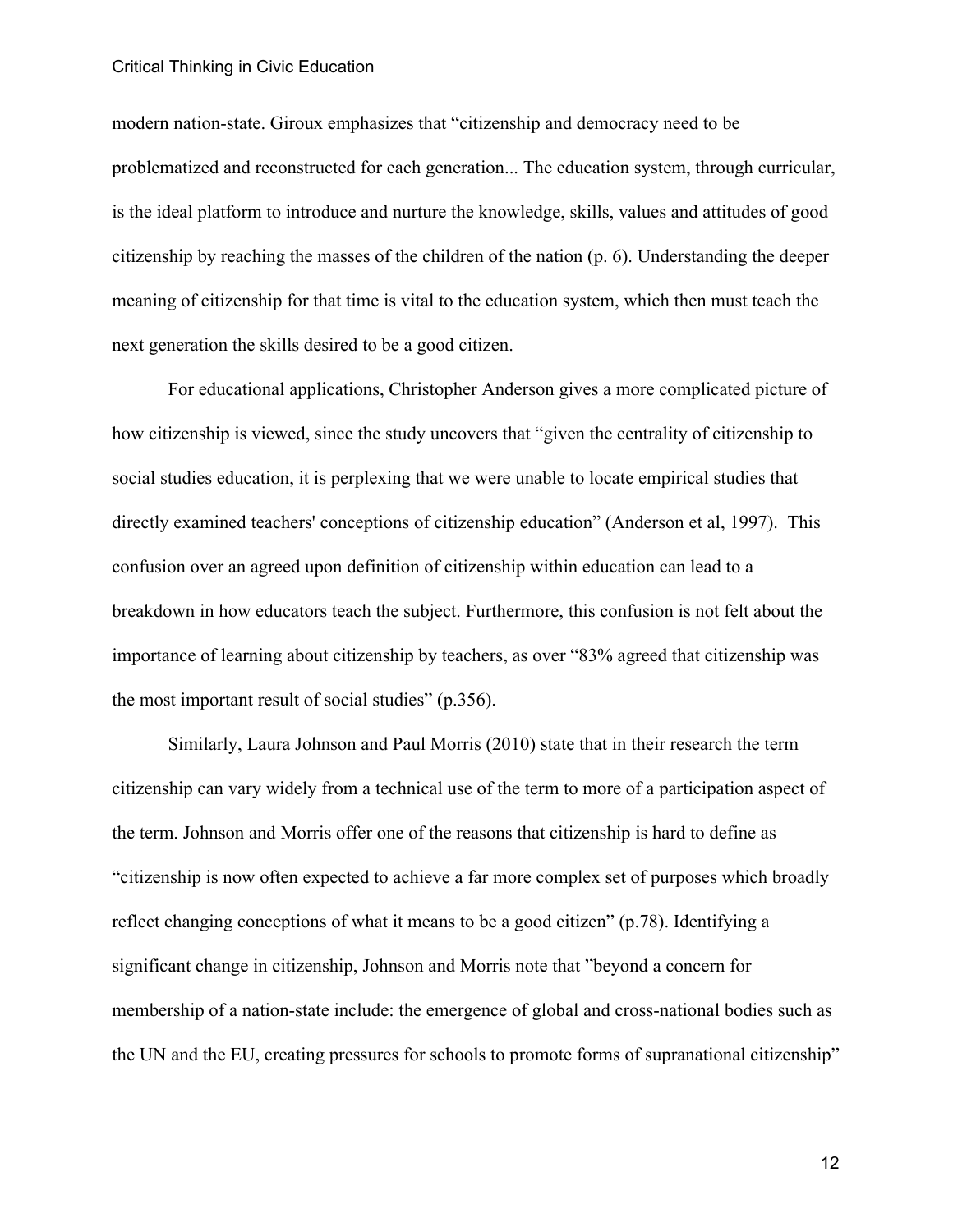(p.78). Subsequently, they find that being a citizen is no longer just being a part of a nation-state, but being a global citizen. They argue that in order to prepare students for this new reality of being global citizens, schools must provide critical citizenship education that will give students the tools to thrive in an ever changing world.

Furthermore, Jasmine Boon-Yee Sim agrees with Wood's assessment, as she contends that "unless we focus specifically on the tangled contexts of the classroom, it is difficult to get a sense of the most viable instances of citizenship education, particularly given the value-laden nature of the citizenship curriculum" (2011). According to Sim, the values that define what it means to be a good citizen fluctuates, depending on teachers' and national values. Sim offers context of how Singapore may define active citizenship when explaining that "Singapore . . . has a reputation for strong political rule, a tightly controlled education system, and a highly prescriptive citizenship education" (p.221). This context could help explain the trends that Wood and Sim have proposed with the evolving nature of active citizenship within a given education system.

As an example of the trend, in the European Union, active citizenship is defined as "balancing rights and responsibilities" (EU, 2011). Within the old British commonwealth, Nelson and Kerr purport a similar portrayal of active citizenship in their study, which finds that "active citizenship is coming to be viewed as the process by which an education for citizenship can be made active" (2006). Both of these definitions are similar in that they are seeking to define a term that is challenging to define within one country, but seek to find a definition that would fit at least 14 countries, with respect to Nelson and Kerr, and 27 countries for the European Union. Yet even with these broad definitions, they share a common strand of freedom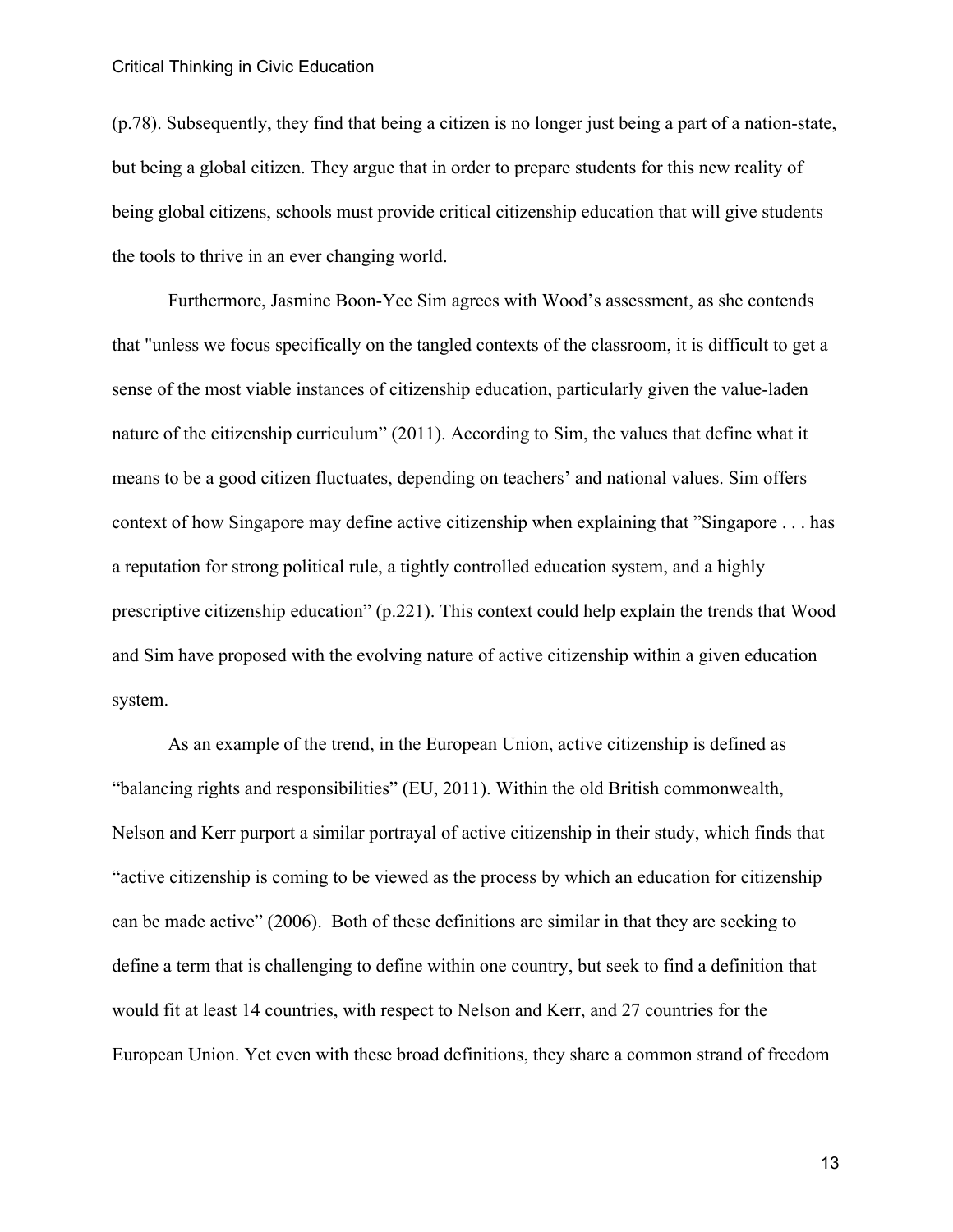and individuality. This commonality cannot be said about countries with different political ideologies.

Contrasting the views held in the EU and the old British Commonwealth is Ukraine, where the ideals of totalitarianism are still fresh in most people's minds, as Janmaat and Piattoeva argue in their study on the Ukraine and Russia post Cold War (2007). Wagner, who writes recently after the collapse of the Communist Bloc, states that there are two types of citizenship a country would seek: "state citizenship" where citizens are merely legally recognized, and "democratic citizenship" where citizens are expected to be political actors constituting political communities as public spaces" (Wagner,1995). The former being touted by harsh authoritarian regimes, and the latter being used by democratic countries who seek active citizenship in order to function as a state. This conflict supports Wood and Sim's assertion that the definition of citizenship changes from nation-state to nation-state.

After reviewing research on active citizenship, the problems uncovered by Sim seem evident. The definition of active citizenship can be dependent on the nation state and the teacher. For example, researchers in western ideals seek to define citizenship as more of a higher calling for a person to achieve or a democratic citizenship. (Nelson and Kerr, 2006) (Wagner,1995). These schools of thought seek to build future productive citizens who will be able to participate in the social/political institutions using critical thinking strategies and autonomy provided to them from the education system.

Alternatively, an eastern approach would favor loyalty to the government over questioning of authority. (Janmaat and Piattoeva, 2007). This state citizenship, as Wagner lays out, is intended to have citizens be passive in government and local issues with the extent of their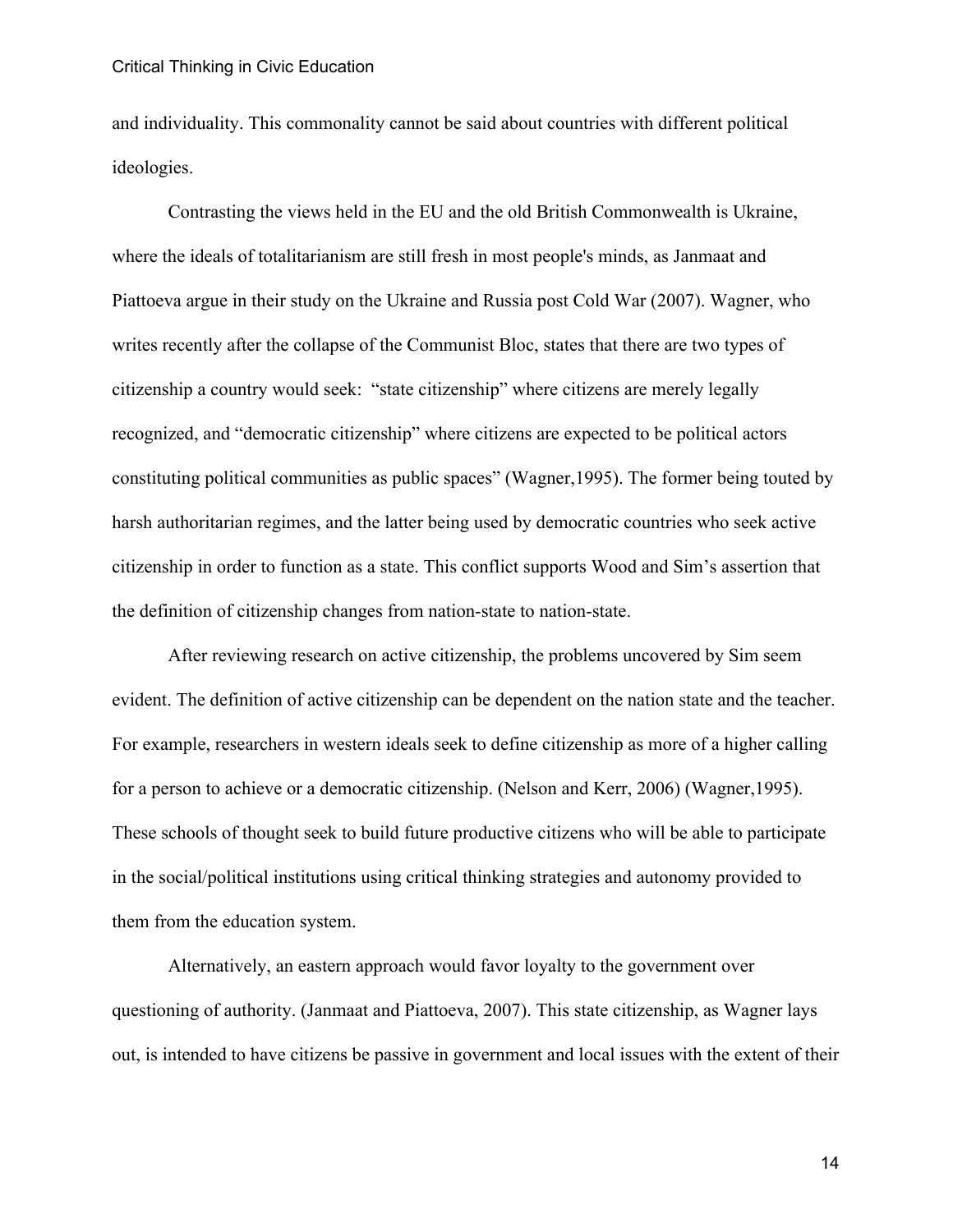involvement not expected outside of their jobs and daily life (1995). Therefore, the teaching of active citizenship can be broken down into curriculum that is presented by the education system, the teacher, and the teaching methods of government education within the nation-state.

Returning to J.J. Giroux's definition could offer a more functional and usable definition of how citizenship should be delineated, using the perception of the national board's meaning along with a more day-to-day working stipulation of the word citizenship. Understanding the complex meaning of citizenship could allow for better teaching practices in the instruction of citizenship education.

Accordingly, Browyn Wood states, "however, active citizenship in its various forms remains an ambiguous notion: just what does it mean to be an active citizen and how should citizenship educators implement this aspect of the curriculum when the very nature of active citizenship is contested and variously interpreted?" (Wood et al, 2013). She argues that one of the hardships of teaching active citizenship is first finding a definition and qualities that should be instructed by the education systems. Wood refers to a key study conducted by Nelson and Kerr when discussing the problems the educational system has run into with finding a definition of the term, "Even when there is a single curriculum document, teachers have multiple interpretations of active citizenship" (p.85). Ultimately, this brings us back, as with critical thinking, to a definition that is essentially up to the individual teacher, their world view, their politics, and their goals in teaching youth. Politics and differing views of education have clouded the ability for the education system to find a united way to define active citizenship.

Citizenship, as with critical thinking, has many definitions which do not agree on the main idea of what constitutes citizenship. As demonstrated with the study by Nelson and Kerr,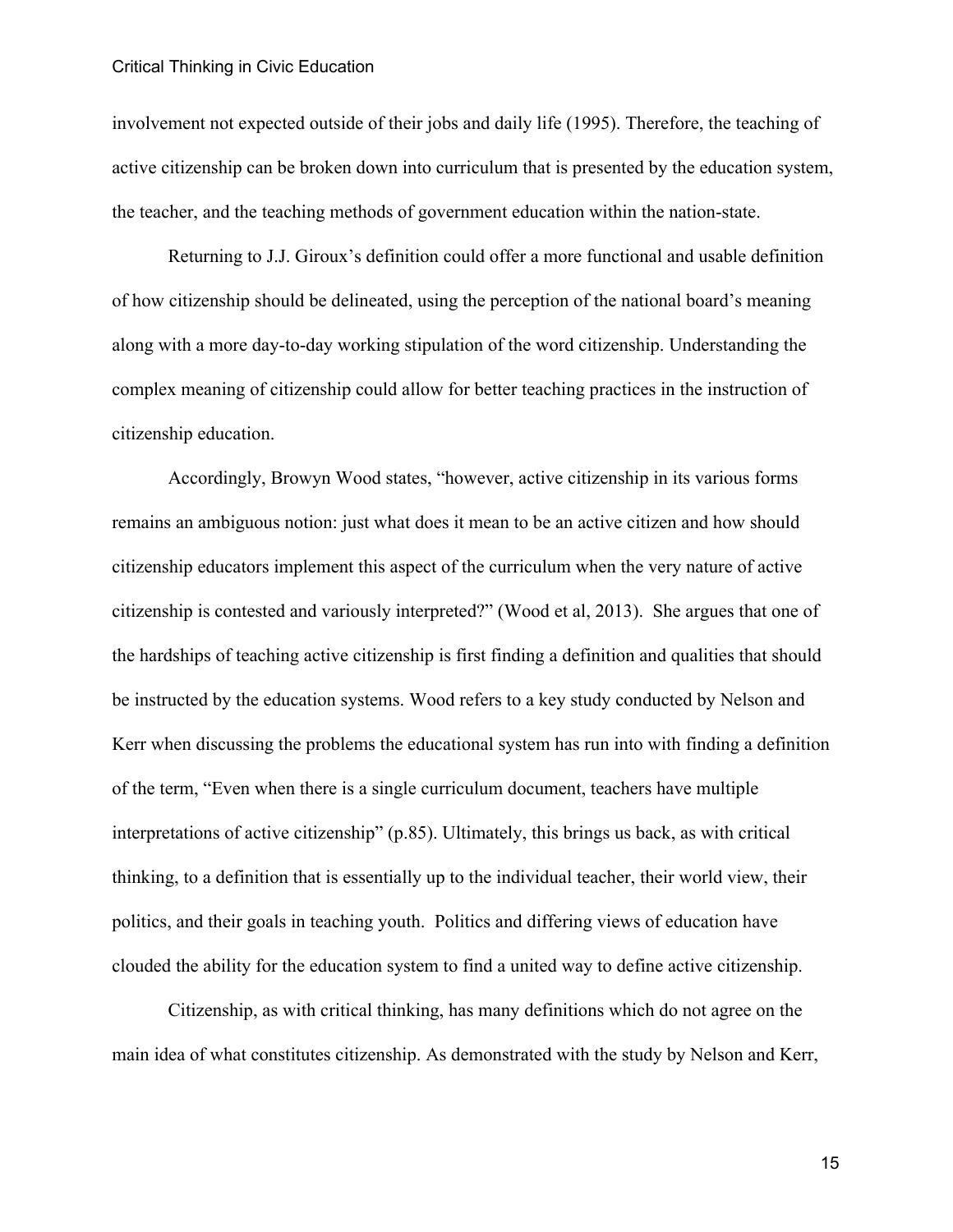curriculum documents alone will not solve the problem of finding a common definition. Furthermore, the definition of citizenship can be altered by political factors of the teacher or country who are instructing the topic. The lack of agreement on a standard definition is not the only hardship facing educators, as evidenced by some definitions in Minnesota which are lacking in scope regarding instruction on citizenship.

## **Citizenship and Critical Thinking in Minnesota**

<span id="page-16-0"></span>As definitions are diverse, perhaps a local glimpse narrows the focus and provides more direction for educators. Within the Minnesota education system. one of the standards for a sixth grader is to define citizenship within the United States; the definition offered by the Minnesota Historical Society is "the status of being legally recognized as a citizen of a country" (MNHS, 2013). This definition seems similarly generalized to the Merriam Webster definition, "the position or status of being a citizen of a particular country." Both are a state or status of being, not a set of responsibilities or actions expected. What then is to be taught? This can cause confusion within education as the broadness of the term could leave educators in the difficult position of finding their own definition, which likely could conflict with another teacher's definition. This breakdown of teaching citizenship will be explored in more depth later on in the paper.

Minnesota state standards are based on concepts developed by Benjamin Bloom's taxonomy and enable students to slowly work their way up the levels of thinking as they have repeated exposure with the same information, allowing for more higher order thinking. Aspects of critical thinking in citizenship education are found scattered throughout the state standards.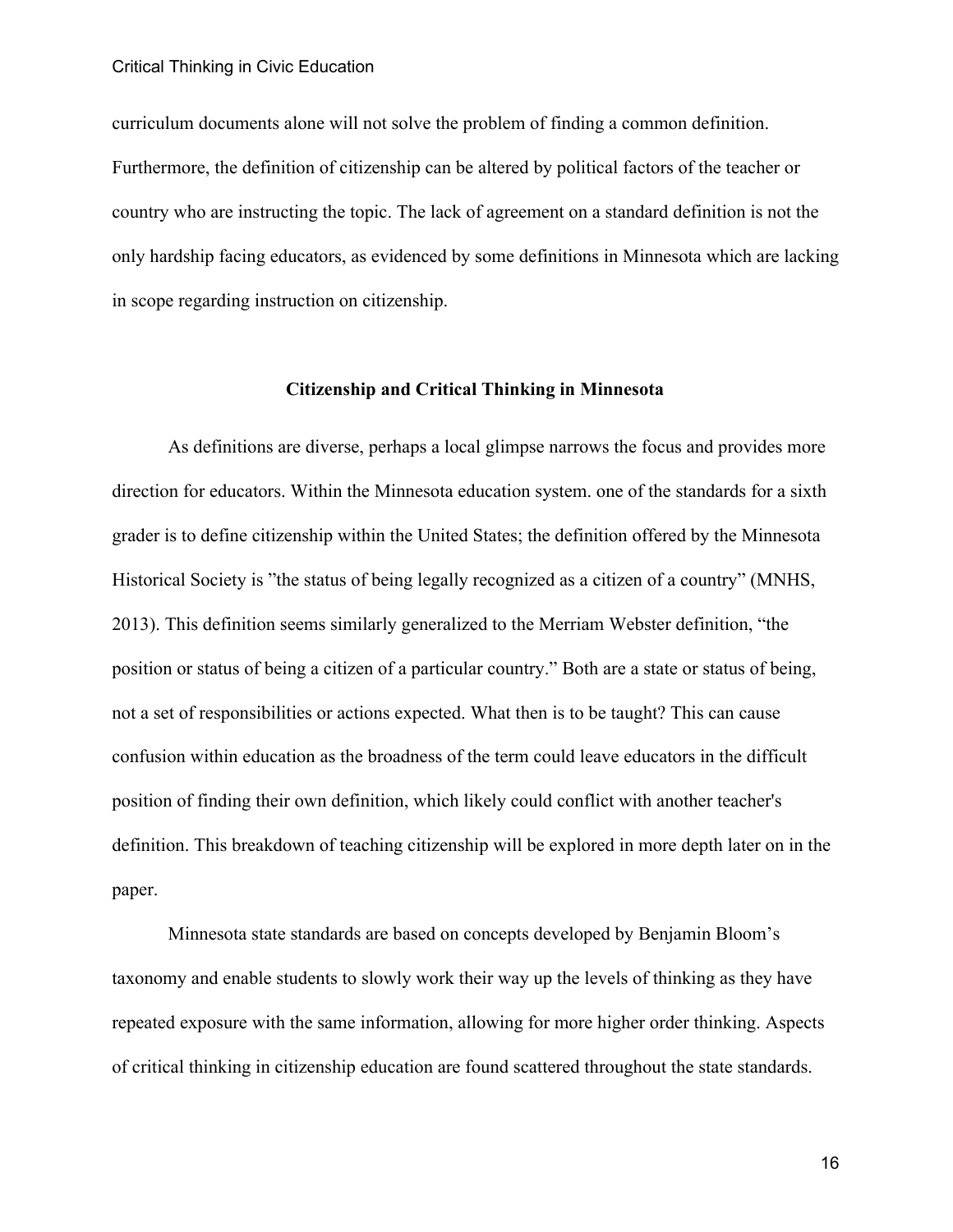An example of this is found in the high school curriculum for government education with the benchmark asking the students to "analyze the meaning and importance of rights in the United States Constitution and the Bill of Rights and subsequent amendments; compare and contrast these with rights in the Minnesota Constitution" (Minnesota Department of Education, 2011). Students are asked to analyze and recognize the importance of the Bill of Rights. They are then asked to take this first argument they identified, apply it to the local state Constitution, and compare and contrast similarities and differences. Within these benchmarks, higher order thinking skills are found with students being asked to use level four of Bloom's taxonomy--analyzing, comparing, and contrasting. Another benchmark that uses these higher order skills is to "evaluate the role of interest groups, corporations, think tanks, the media and public opinion on the political process and public policy formation" (p. 105). This benchmark asks students to look into their current lives to evaluate how much of the public opinion is shaped by outside sources. Both of these benchmarks first require that a student has prior knowledge and then they are expected to apply this information in order to think critically about the information.

If educators look to specific definitions of citizenship for Minnesota instruction, the only definitions that are given are general and incomplete. This vagueness is concerning, since the writers of the standards state that the main goal of these standards is to be "guided by a vision of citizenship and college- and career-readiness" (p. 3). If Minnesota is to move forward with this vision, they need a more complete definition of citizenship and delineated strategies of teaching critical thinking to all levels of social studies. To better evaluate some curriculum that the State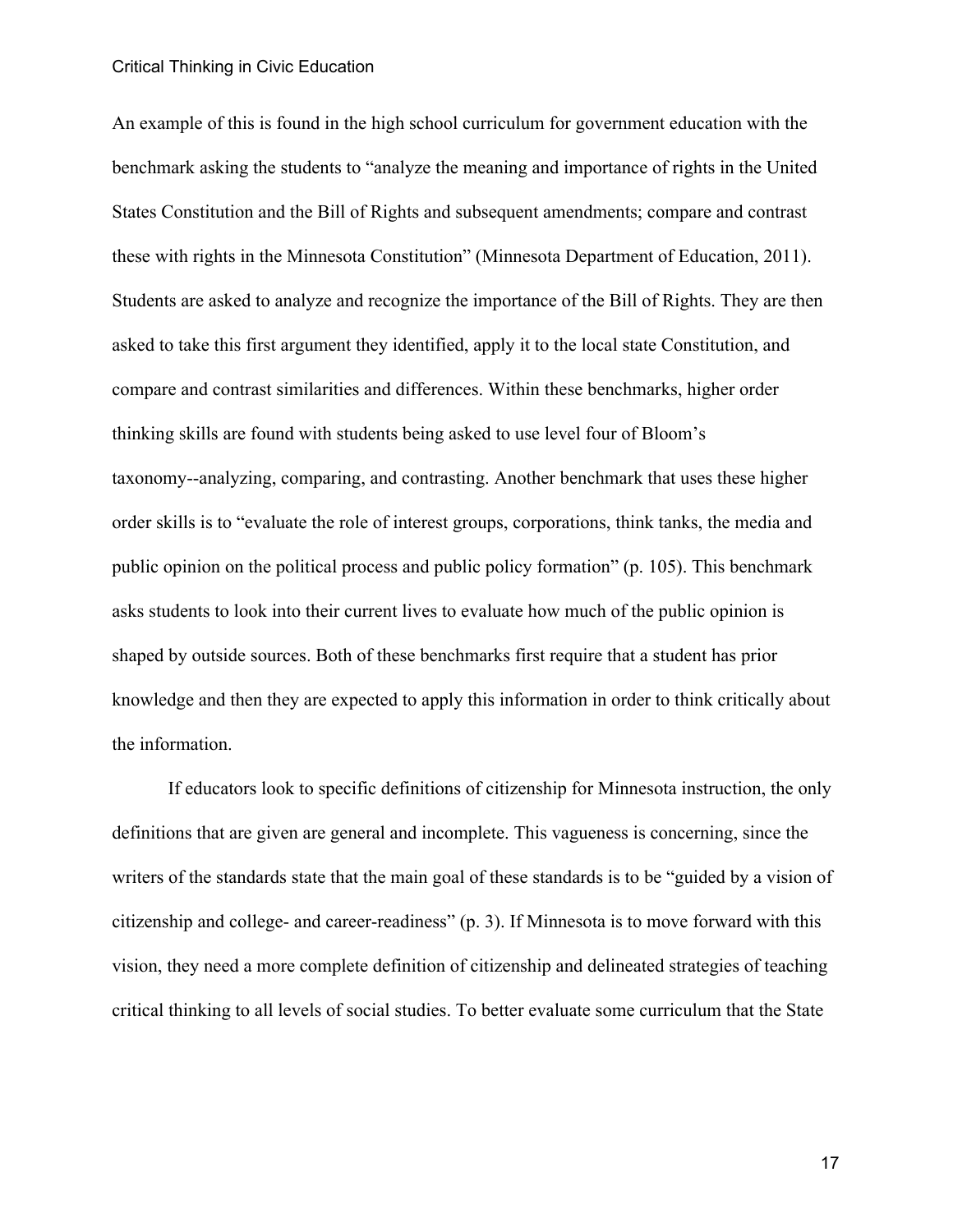of Minnesota produces within social studies, it is valuable to examine the one textbook that they created, *The Northern Lights.*

## **Curriculum Review of Northern Lights Textbook**

<span id="page-18-0"></span>The first variable in teaching citizenship and active citizenship is curriculum. In the Minnesota education system, the first exposure for most students to social studies as a class is during the 6th grade with Minnesota Studies. The *Northern Lights* textbook is written by the Minnesota Historical Society and examines the history of Minnesota, along with geography and local civics lessons. *Northern Lights* has twenty chapters, with sixteen of the chapters focusing on Minnesota history, three on civics, and one on historiography. The textbook addresses the terms of citizenship and active citizenship in chapters 8 and 12, but it only offers definitions for these terms in the appendix at the end of the textbook. Citizenship is defined as "the status of being legally recognized as a citizen of a country" (MNHS, 2013). Furthermore, the textbook states that the rights a citizen has are "freedom of expression, freedom of religion, right to vote, and to serve on a jury" (AP. 5). To balance this, the responsibilities are also listed: "obey laws, respect rights of others, pay taxes, vote in elections, and participate in the political process" (AP. 5). On the same page, the textbook emphasizes the importance of active citizenship and what students can do before they are able to vote and hold office.

The textbook offers students an opportunity to use critical thinking strategies as outlined by the Minnesota state standards in all twenty chapters, using investigations and workbook activities. These activities require the students to "gather a variety of primary and secondary sources related to questions, analyze sources for credibility, identify possible answers, use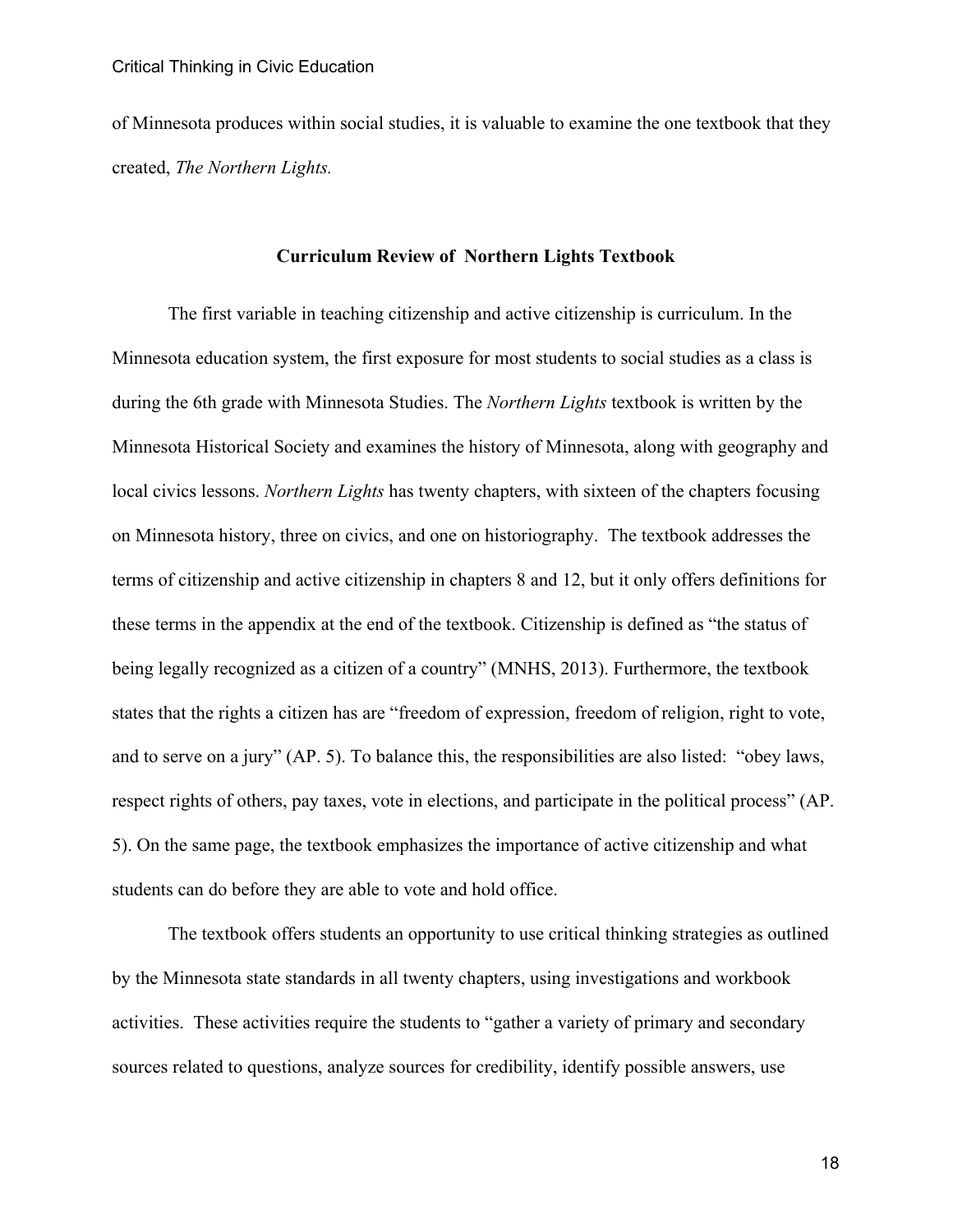evidence to draw conclusions, and present supported findings" (Minnesota Department of Education, 2011). This emphasis of critical strategies and challenging students to develop their own ideas is one of the central ideals behind the social studies curriculum for 6th graders. These activities are questions that have the students examine either a visual primary resource, such as a propaganda poster, or a written source, such as a newspaper. For example, in the chapter on World War One, the investigation has the students examine two propaganda recruitment posters and pick which one they think would be the most effective to its target audience. They are then asked to back up their choice with information they already know or recently learned. These activities offer students an opportunity to begin to think critically with scaffolding provided by the teacher and the textbook.

In order to start examining critical thinking in civic education, it is vital to first reflect on the curriculum that is provided by the education system in Minnesota. Regarding citizenship, Minnesota gives a broad definition that leaves teachers in a position to determine what aspect of citizenship to emphasize. Also, with critical thinking the *Northern Lights* offers many activities to promote critical thinking. These activities, along with the state standards, reinforce the importance of critical thinking in Minnesota.

### **Government/Citizenship Education**

<span id="page-19-0"></span>The second variable in developing active citizenship is government/citizenship education. Historically, government education was viewed by Andy Green as "the primary role of citizenship and civics education in nation-states . . . linked with the process of state formation and designed to build a common identity, inculcate patriotism and loyalty to the nation" (Green,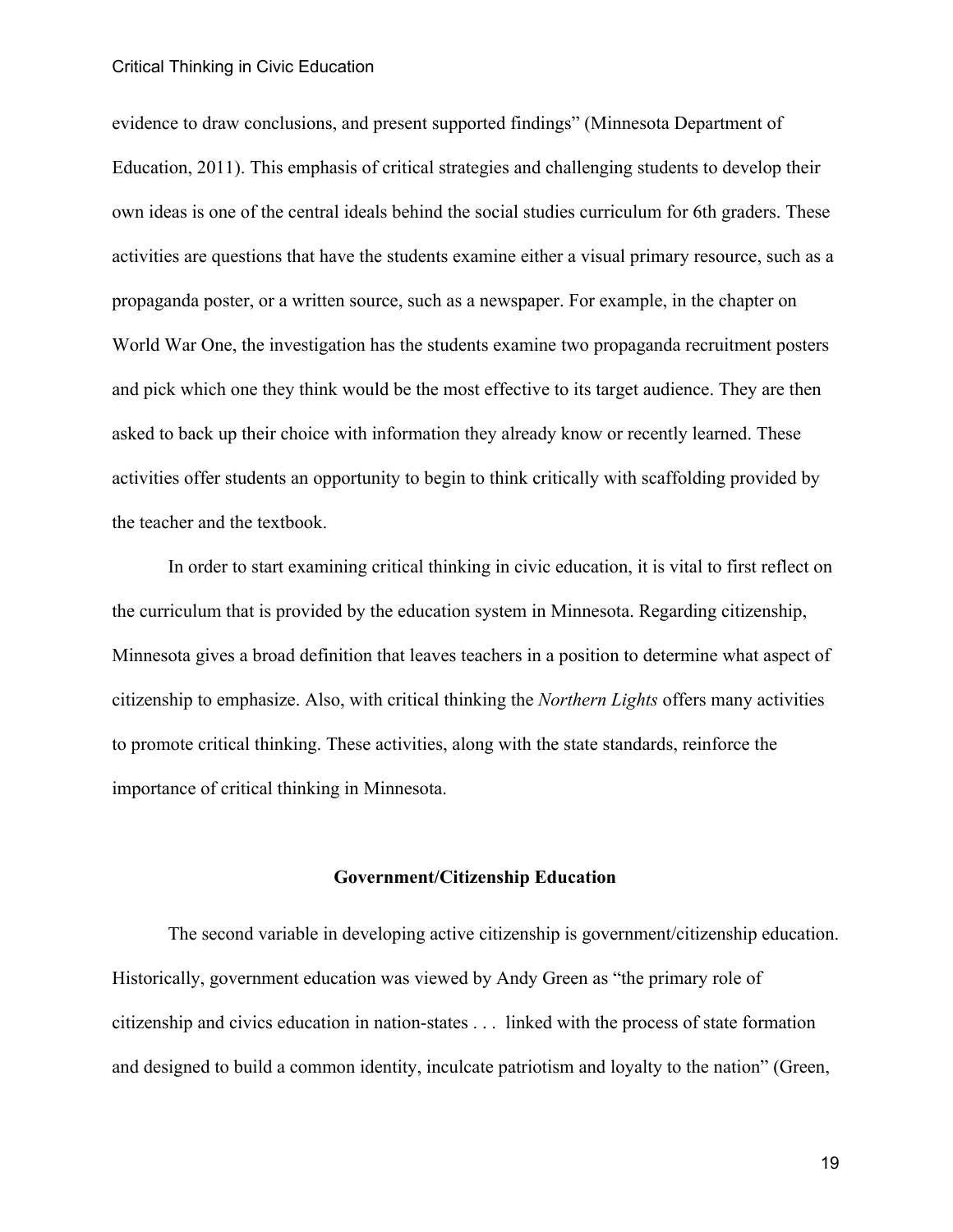1991). The definition would shift in the global era, as Green states, "it is now often expected to achieve a far more complex set of purposes which broadly reflect changing conceptions of what it means to be a good citizen" (p. 45). While the first definition by Green asserts that citizenship education was meant to build patriotism and loyalty towards the nation, as the world became more global, Green points out that the educational system has to adjust to the changing views on what a good citizen is.

One of the modern definition of citizenship education is offered by Perveen and Awan: "thus all who are involved in education for democracy need to know what citizenship is, how it is to acquire or loose in various political system, what rights, responsibilities and duties are entailed by it, and how it is connected to the institutions of particular nation-states, especially their own" (2017). The authors outline what each citizenship class should entail and the importance that this class holds with the "education for democracy" as being vital to maintain the current government structure. Perveen and Awan emphasize that teaching citizenship should intentionally avoid swaying students' outlook on politics and that "the curriculum development in the context of citizenship education has fine implications in the sense that no external pressure can force the child to implement the curriculum as such" (p. 189). The author's prioritization on creating intrinsic learning techniques to allow students to develop their own ideas on political issues is apparent.

 In a similar study, Abiodullah outlines the fundamental goal of citizenship education as "to prepare dynamic citizens who should have the ability to create a peaceful atmosphere in their society" (Abiodullah et al,2018). The stated importance of citizenship education is to develop citizens who will be able to adapt to create a peaceful society. Abiodullah outlines the way in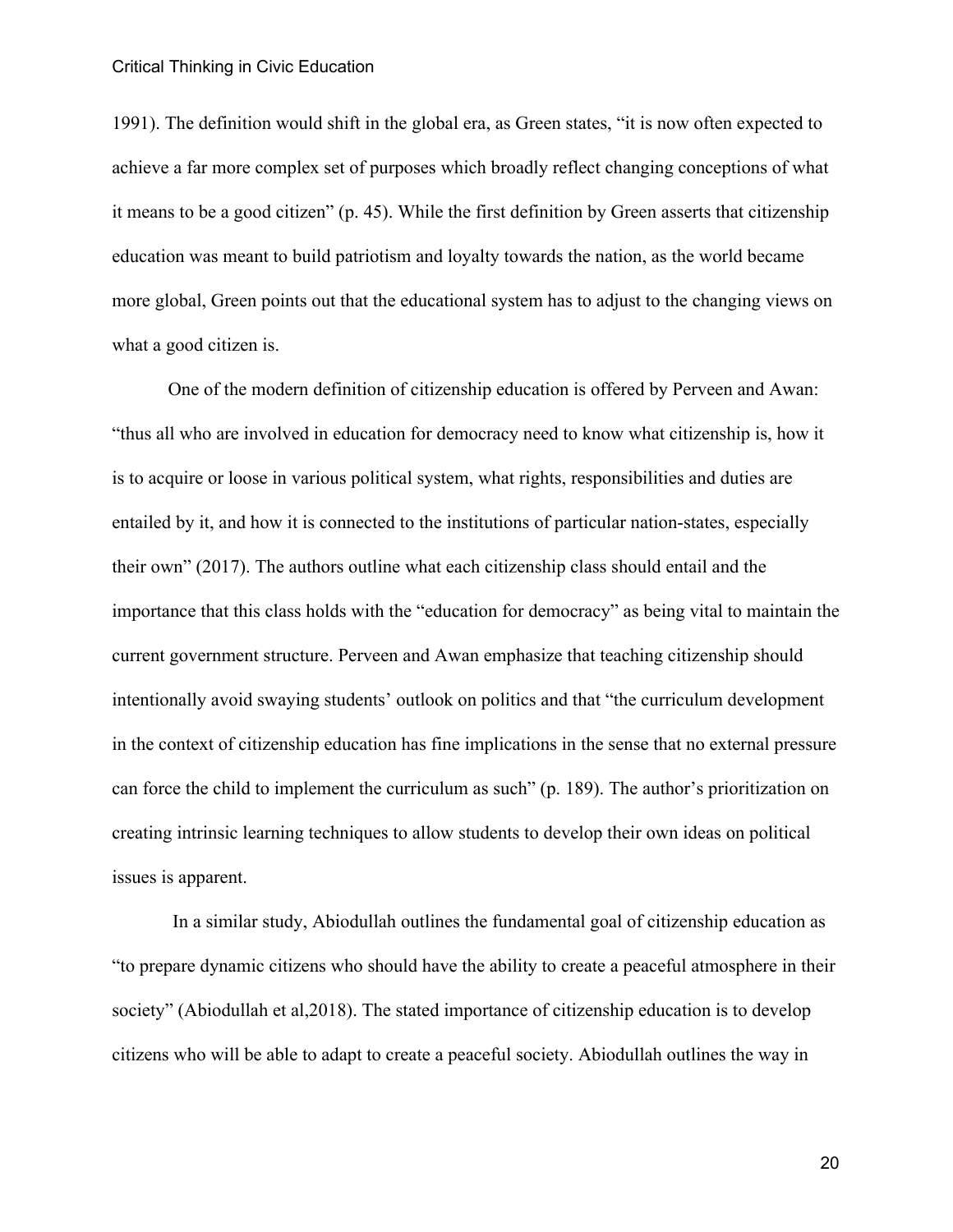which this class should be created in that "this objective can only be achieved by developing higher order thinking skills which can guide the learner to become reflective and avoid deceptive information" (p. 141). Similar to Perveen and Awan, Abiodullah advocates to develop the same skills of intrinsic critical thinking focused on the students. Additionally, they both point out the need for students to develop techniques to discern information as accurate or not.

 With the new changes defining citizenship, government education has had to shift with it. This shift is illustrated by studies done by Perveen and Awan along with Abiodullah, who emphasize the importance of intrinsic focus in order to avoid state sponsored propaganda. The main emphasis of teaching good citizenship should be to allow the student to develop their own ideas using skills developed through the government class. Furthermore, Green emphasizes that the main goal of education is building citizens who can engage productively in society. Creating a system that can adapt and prepare the students to grow and become citizens is the greatest goal of citizenship education, as demonstrated by Green and Abiodullah.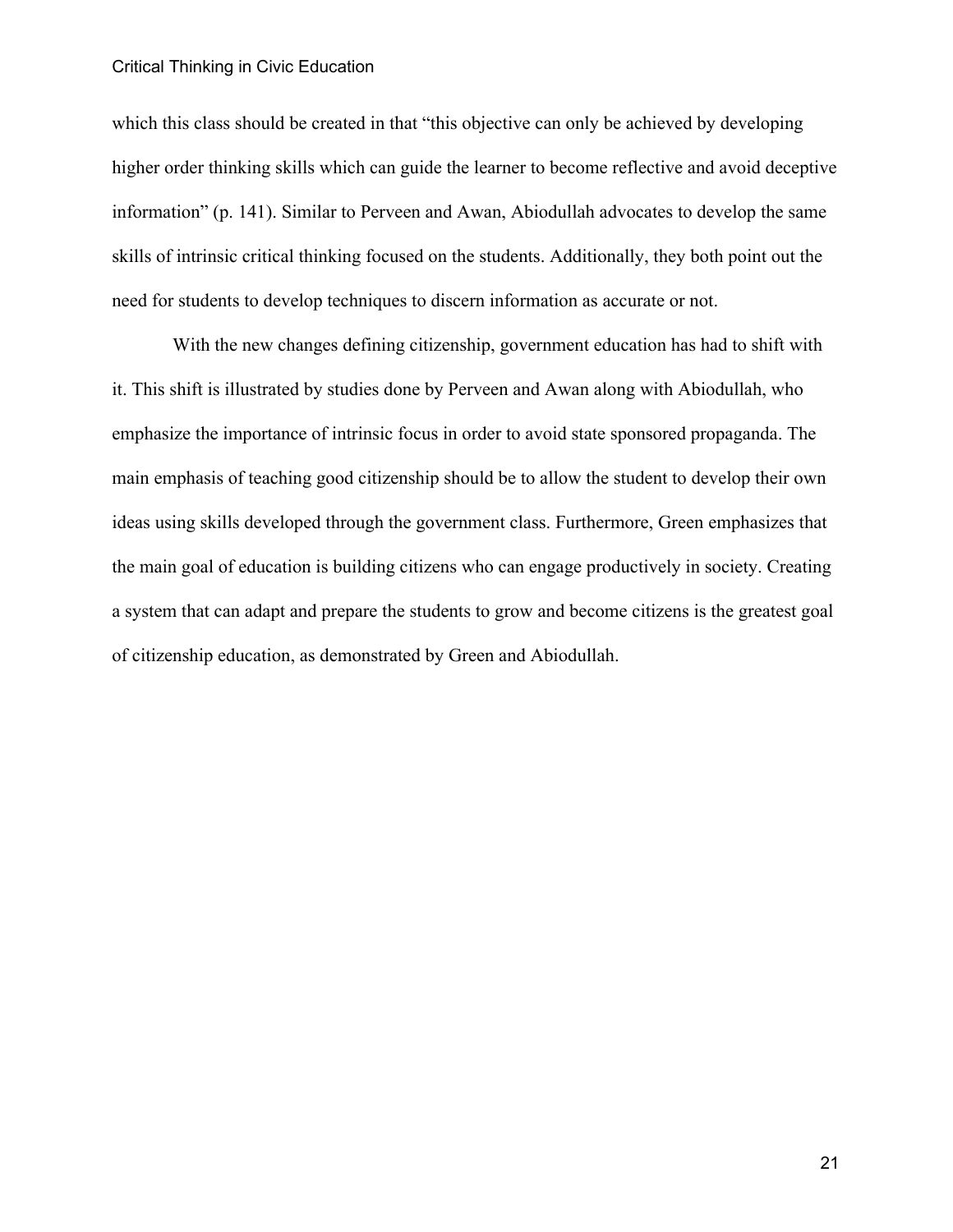#### **Chapter 3**

<span id="page-22-0"></span>The following research is divided into three categories: Teachers' Perspectives on Critical Thinking within Education, Active Citizenship, and the Impact of Critical Thinking. All three topics were covered using research already presented by scholars in their fields. The intent of each section is to cover the guiding question: How do educators view critical thinking in their classrooms? How is critical thinking defined across the world? What is the best practice to implement critical thinking in the classroom?

Keywords: Active Citizenship, Critical Citizenship, Critical Conversations

### **Critical Thinking within Education Teachers' Perspective**

<span id="page-22-1"></span>In 2018 Perveen used a mixed method study to document the elements of critical thinking that are being used by the Pakistani school system within the class of citizenship education. The study uses a qualitative method with the first three sources of curriculum documents, education policy, and textbooks. He analyzed these sources using two instruments, the first of which is a checklist determined by a panel of experts that uses five elements of critical thinking with respect to the context of the class: "The validity of this checklist was found .81 by a panel of experts" (p.144). The second instrument used was a relational analysis model, and "this tool was found very useful for identifying themes/elements/issues found in the curriculum, textbooks, and education policy related to critical thinking for citizenship education" (p. 144) . A quantitative method was used with questionnaires sent out using a Likert scale to 100 teachers to determine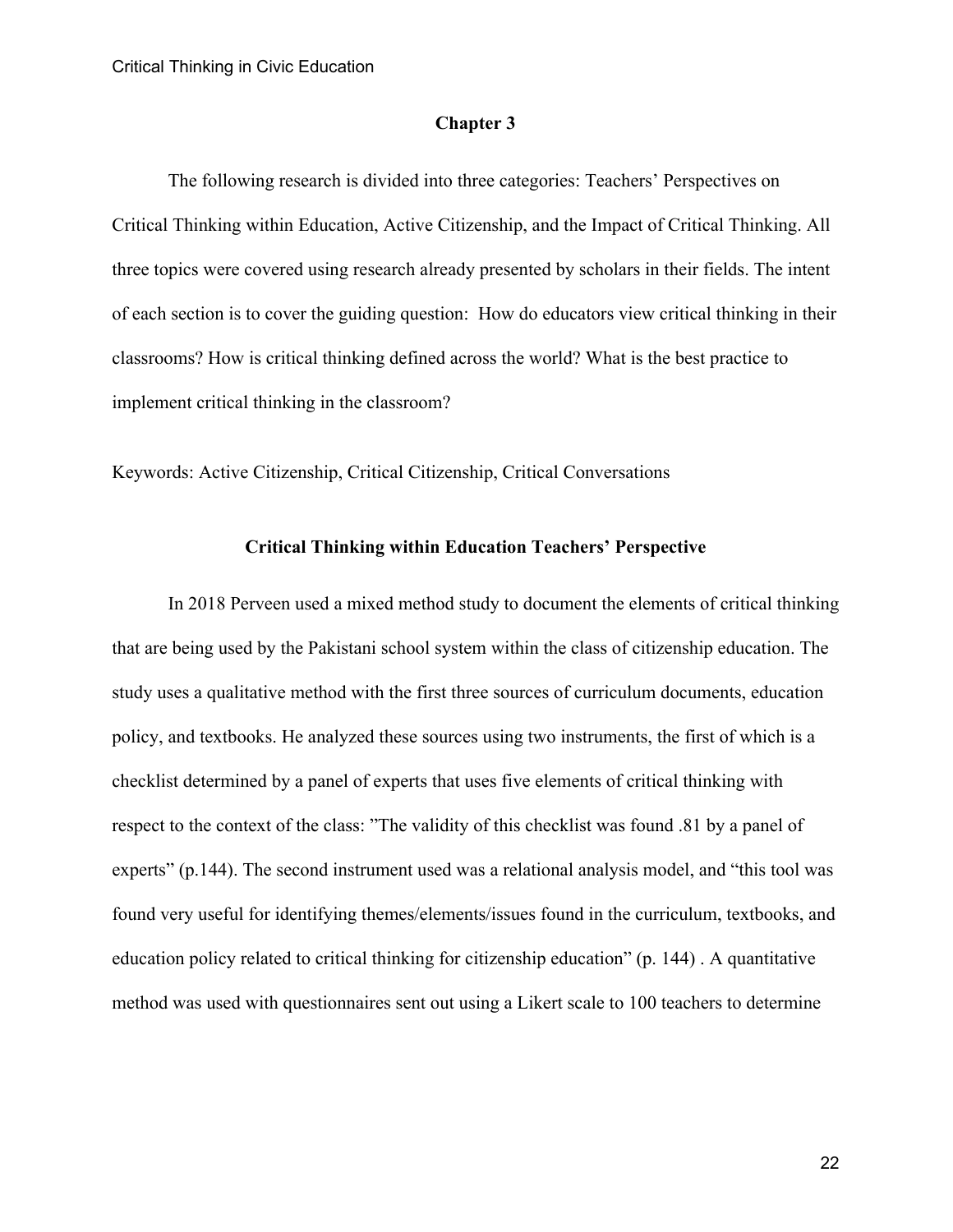how often they use critical thinking in their subjects. These teachers were selected in 26 different schools across the area of Lahore.

Each source had a different result with the amount of critical thinking emphasized or practiced. For instance,"9th [grade] had 25% and Pakistan studies 10th had 13% content about it" (p. 148). Critical thinking is a minimal element in the curriculum and decreases the older the students get. Within curriculum documents there was "absolutely no mention about this element of critical thinking, i.e. zero percent" (p.148). The teacher survey depicted a presence of "11% of critical thinking within the curriculum"(p.148). The study concludes that "critical thinking for citizenship education in the curriculum at secondary level was not mentioned appropriately" (p.152). Of course, an "appropriate" amount of critical thinking education is left to the discretion of the writers. We then are still left with the question of how much critical thinking education is needed or what that may look like.

A limitation of the study is the small sample of the study, which was only done within one province in Pakistan. However, the study offers a chance for researchers to have a comprehensive look at four different elements of education and the ways in which they agree and may disagree. Using a mixed method allowed the authors to analyze both the standards laid out on paper, while also obtaining the real world interpretation of the policy through the teachers' everyday teaching. This approach allows other members of education to reflect on the presence of critical thinking within their own education systems across the four sources evaluated. While this mixed method study provides an overview of how Pakistani teachers perceive critical thinking is being taught, the following quantitative study provides less subjective data regarding critical thinking and how its impact may vary between grade levels and genders.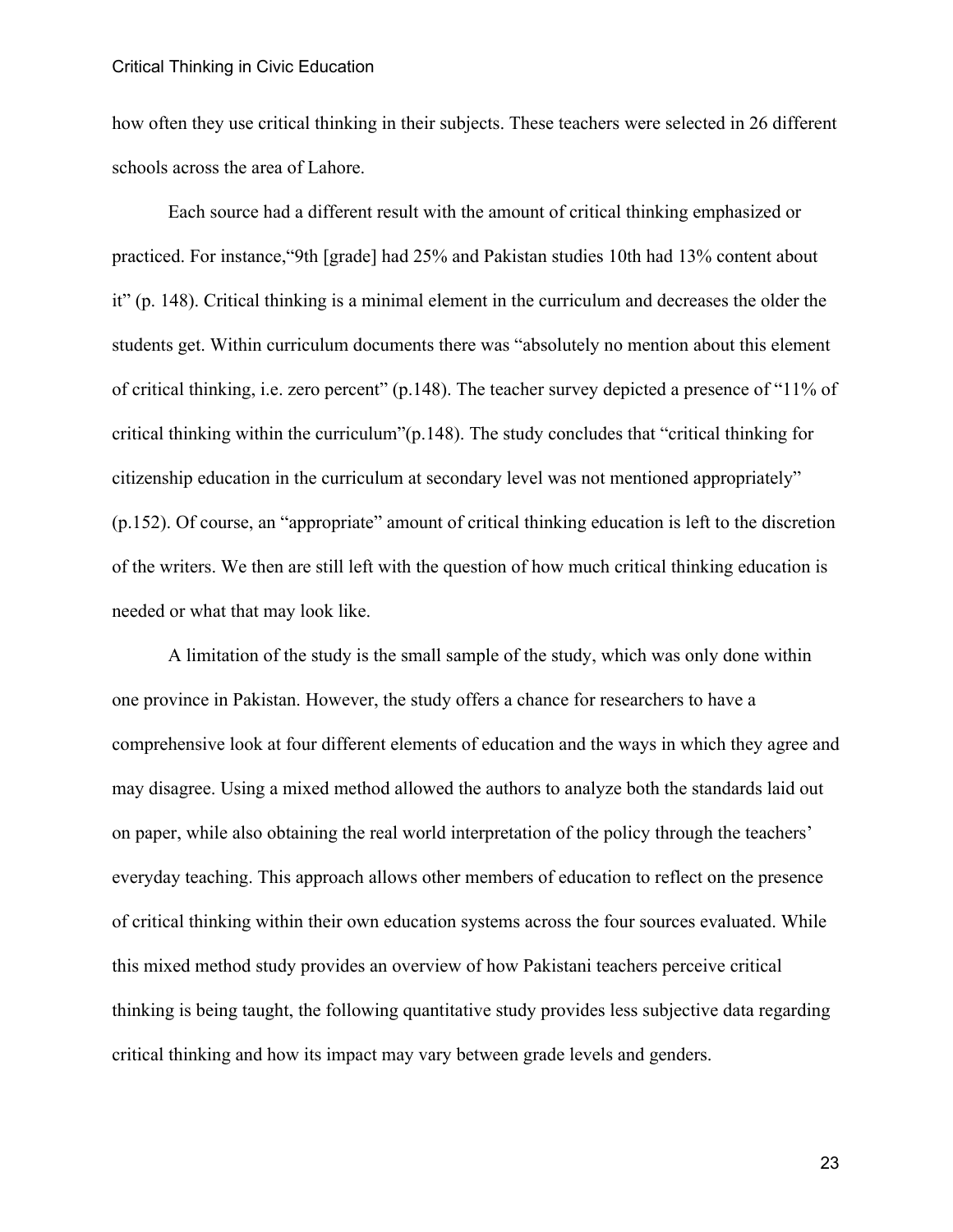In 2012 Gedik conducted a quantitative survey of social studies teacher candidates' abilities in critical thinking. The study sought to determine if gender and grade level as an independent variable affected the students' critical thinking skills, the dependent variable. Gedik used a "Cornell Critical Thinking Skills Test-Level X" (CCTSTLX) which "is a measurement scale consisting of totally 71 multiple-choice items each of which is with three options. In the induction dimension, there are 23 items; in judging the reliability of the assertions dimension, there are 24 items; in the deduction dimension, there are 14 items; in the dimension of defining the assumptions, there are 10 items. The administration time of the scale is about 50 minutes for secondary school or tertiary level students" (p.1021-1022). The CCTSTLX was taken by 142 social studies students at one university in Turkey.

Conclusions for the study show differing levels of critical thinking. Regarding the first variable of gender, the study found that "that there is no significant difference between the female and male participants in terms of their critical thinking levels" (p. 1022). In analyzing the second variable of grade level, researchers discovered that "the critical thinking levels of the second and third year students are higher than that of the first year students" (p.1022). Within these findings, Gedik insinuated that critical thinking skills were still lacking within the students, even though they had been improving since their first year at university, stating that,"findings obtained in the present study aiming to elicit the pre-service social studies teachers' critical thinking skills indicate that in general, the pre-service teachers have "inadequate level" of critical thinking skills" (p.1023).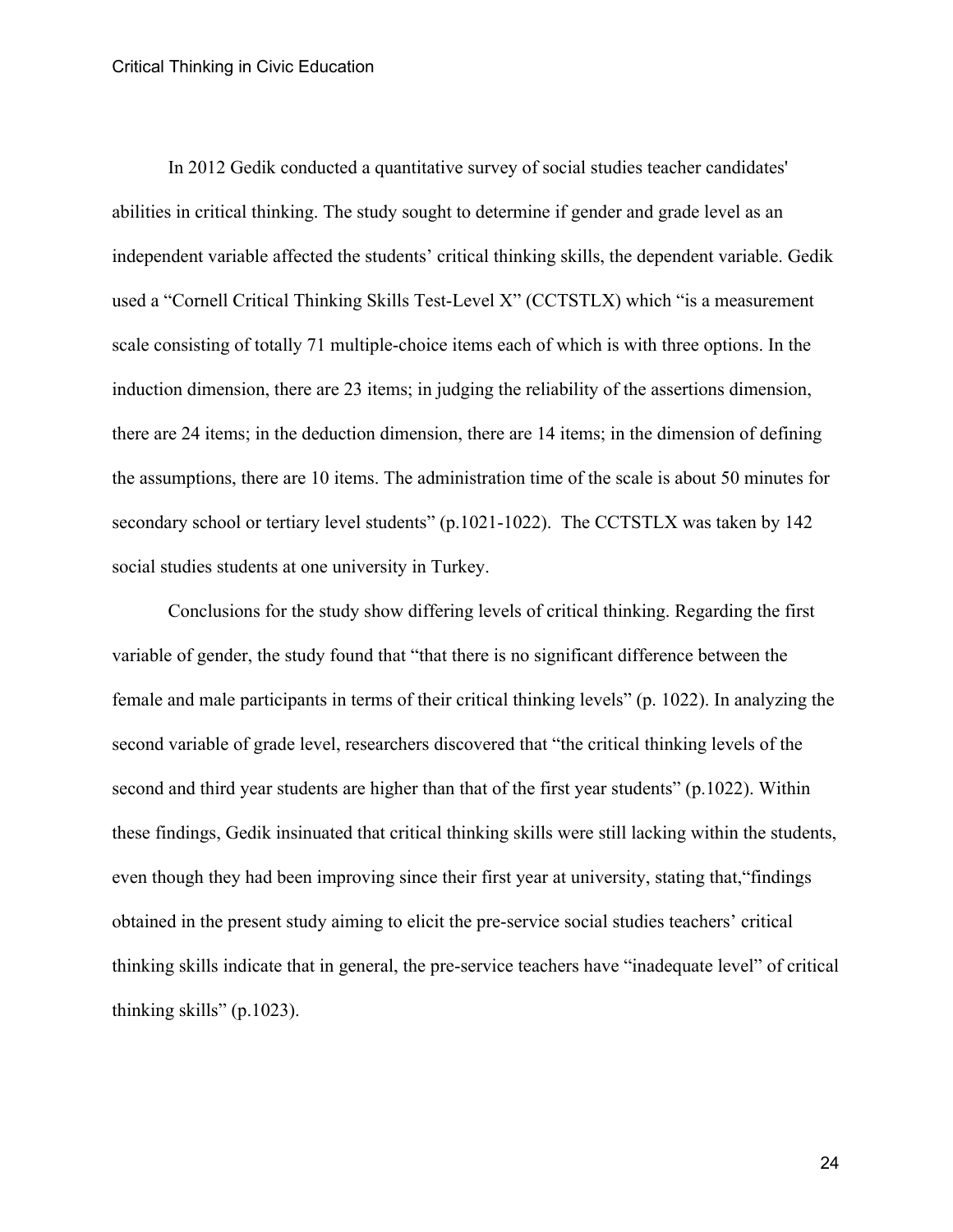This study has some limitations with the focus being on teacher education programs in Turkey and not on the practice of teaching critical thinking within social studies, yet this study allows for schools to evaluate how their new teachers are being trained in critical thinking. Gedik emphasizes that "hence, critical and creative thinking is of paramount importance" (p. 1023). According to Gedik, in order to teach this subject, a teacher must be a "qualified teacher" which requires a "mastery of the subject," which the study concludes these teachers have not done yet (p. 1021). Furthermore, Gedik finds the importance of mastering critical thinking as paramount to being able to teach the subject, a skill that is universal across the world. Although the last two studies have focused more on teacher candidates' critical thinking skills, the next three articles focus on the perspective of the current teacher towards critical thinking within the realm of social studies, starting with an eastern approach of critical thinking presented by Baildon and Sim.

In 2009 a qualitative case study was done to determine the critical thinking perspectives of teachers. The researchers took 24 teachers who were obtaining their master's degrees, had experience in the field, and were seeking further training in new critical thinking strategies that were being advocated for by the government to create "thinking citizens" (p. 411). The researchers used a variety of methods to obtain this data: "curriculum artefacts; online discussion board entries; researchers' observation notes and memos; audio recordings of group discussions; and student assessments" (p. 412). The teachers' responses and curriculum were narrowed down into different themes: "thinking critically, time and space to experiment, issues related to political and cultural contexts, and teacher identity" (p. 413). These themes were then narrowed down using "quote packages" that were reviewed by the teachers as a whole. Finally, the researchers presented three themes that they determined, stating that "we then narrowed our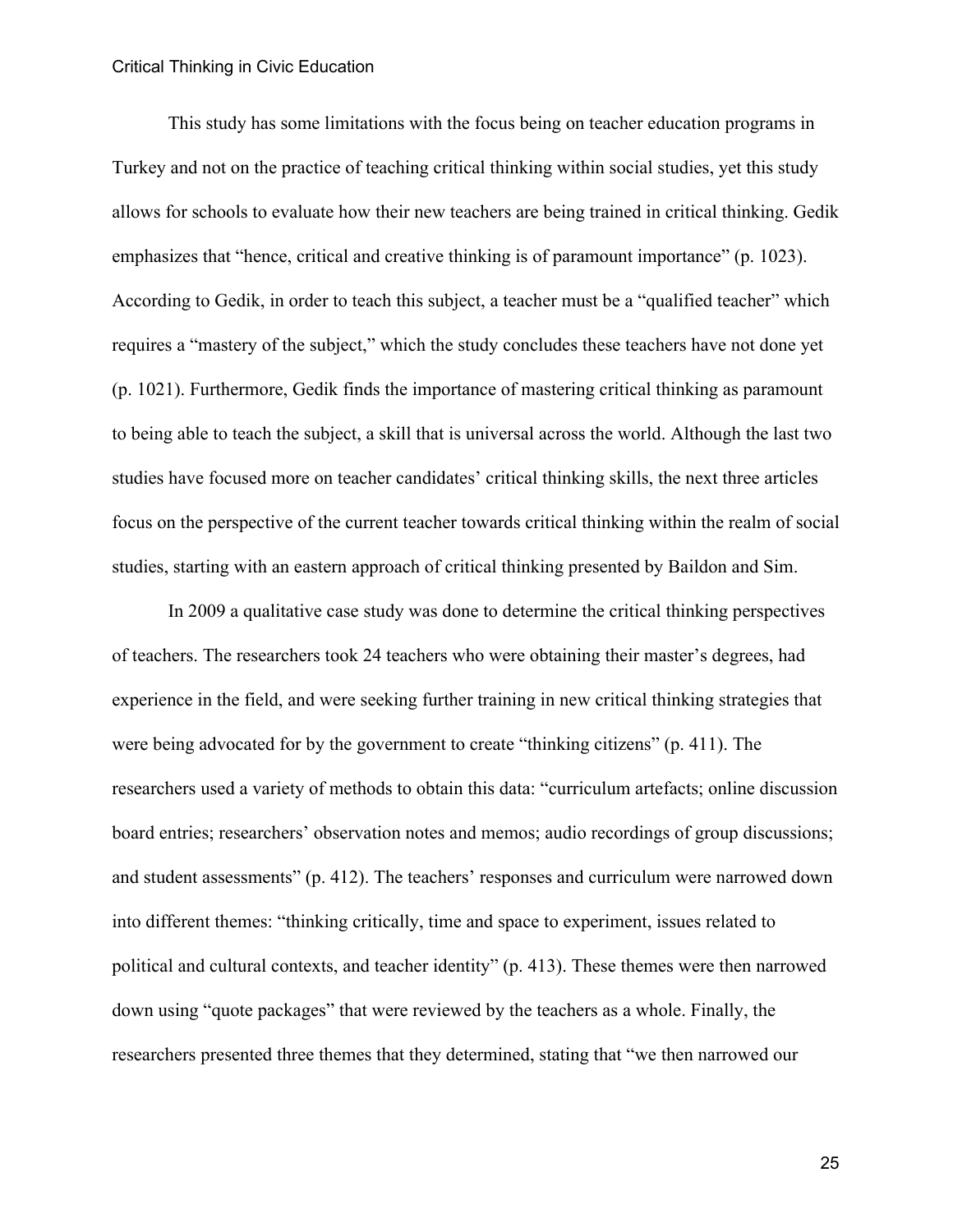analytic categories to three themes that recurred in the discussion, and that seemed most salient to understanding the teachers' views of critical thinking in Singaporean contexts" (p. 413). These views have been shaped by the teachers' experience in teaching and their ideas of what defines critical thinking in Singapore, which could be different than how a United States teacher would view the term.

The results of the survey were categorized with the three themes that were identified by the prior methodology of the study. The first theme was "teaching critical thinking in an examination culture" and illustrated the struggle faced by the teachers with one participant noting "how teaching critical thinking skills has been reduced to formulae by teachers to help their students deal with the rigorous assessment modes and guidelines of the subject" (p. 413). This focus on tests has caused teachers to disregard softer skills that are associated with critical thinking in order to emphasize testable material. The second theme was "political contexts and 'out of bounds markers,'" which centered around what teachers were allowed to discuss in the classroom within the boundaries of the law. The strange contradiction between wanting "thinking citizens" and having "out of bounds" topics is explained by one teacher who "described the contradictions between official rhetoric that calls for critical thinking and official actions that limit it" (p. 416). Yet, not all teachers agree with this sentiment: "one teacher argued that 'OB (out of bounds) markers demarcate boundaries that might invite potential upsets to certain interest groups which in turn might threaten the sociopolitical fabric of Singapore" (p. 416). This theme is not as universally accepted by educators and is a source of conflict within this small class of experienced teachers. The researchers sum up this conflict inside the classroom by stating that "they were aware of the techniques used by the government to limit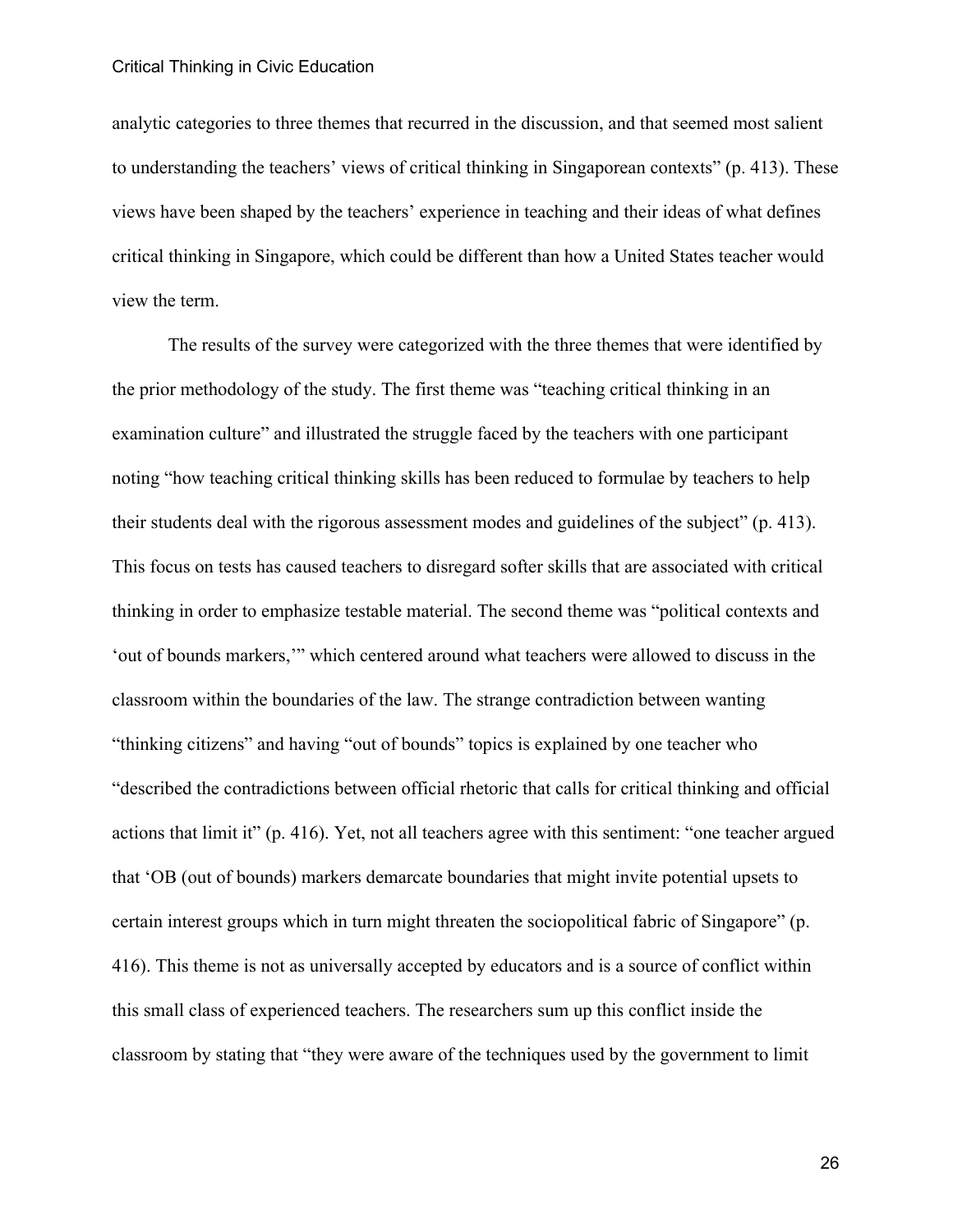personal freedoms yet saw a need for social order and stability" (p. 416). The last theme was "civil service and teacher agency," which illustrates the balance teachers have to maintain in being a representative of the state. In this theme, teachers share their ideas that as an educator "'there is an unwritten code of behaviour that needs to be adhered to. We shouldn't criticize the government openly in school" (p. 417). This idea is closely related to the second theme of teachers being careful about what they say to their students regarding political events. Teachers' own ideas are supposed to be viewed as "politically neutral," and instructors are expected not to influence students towards any ideas conflicting with the state. The researchers describe the essence of this battle: "the notion of being a politically neutral civil servant conflicted with the idea of engaging students in the types of critical thinking that might question power structures, official knowledge, and government policy" (p. 418).

Although this study is limited to a small focus group of teachers within a single class in Singapore, it offers a look into how political structures of governments can affect the classroom and how, at times, critically thinking can even be viewed as dangerous. With a differing political philosophy than the United States, critical thinking is defined and taught differently in Singapore, because they are striving for some contrasting ideals. Nevertheless, this study is used by many of the scholars who are doing their own examinations of themes of critical thinking within social studies. Lastly, it offers a chance to see a different perspective of critical thinking within a country that does not share all of the same cultural and political values as a western-minded country would. Albeit critical thinking is defined differently in a more eastern minded Singapore, the similarities of developing critical thinking as a main goal are still evident in the next article which takes place within the Netherlands' education system.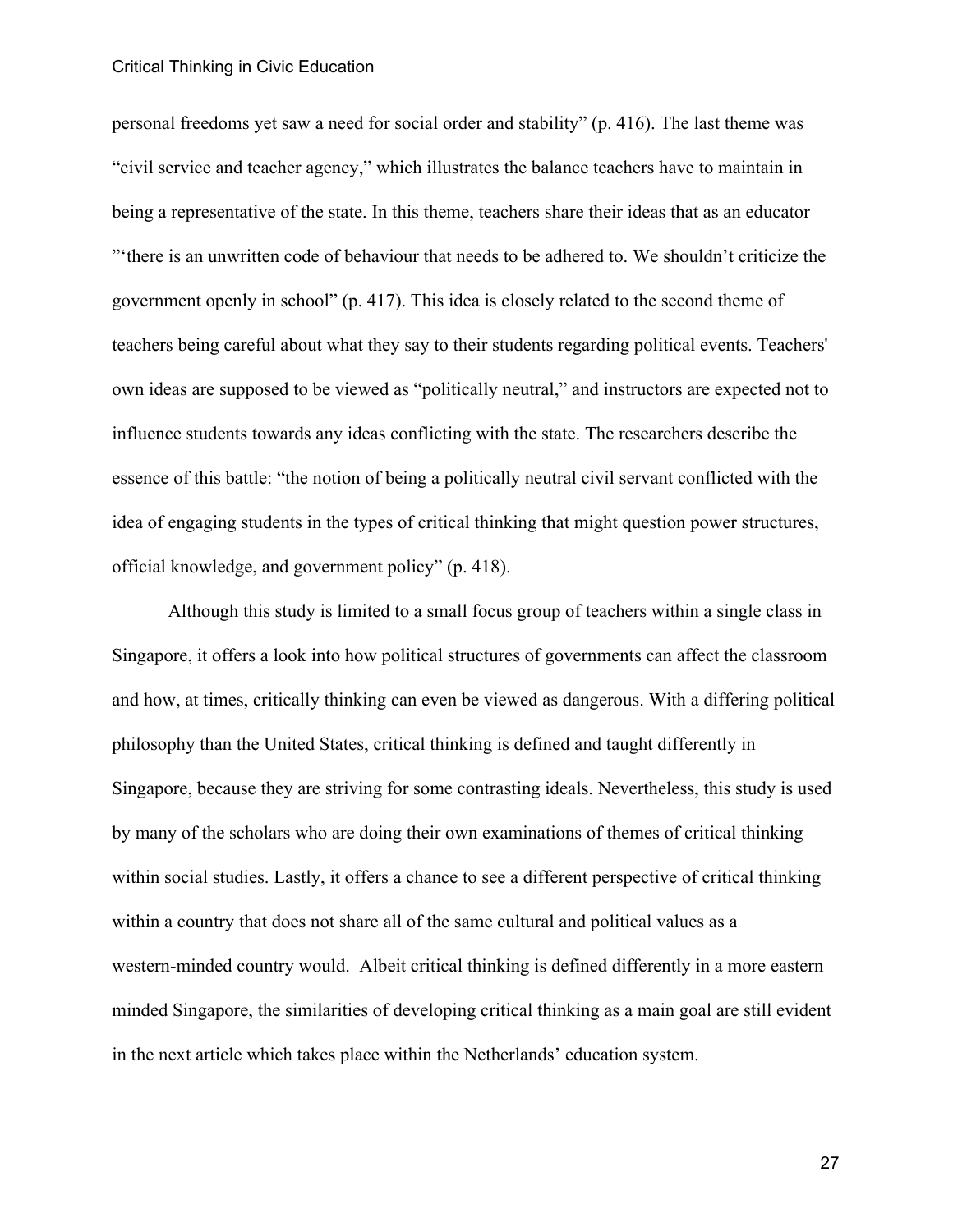In 2008 researchers in the Netherlands conducted a quantitative survey of 150 schools about their educational values. These values were then compared to the three types of citizenship put forward by Leenders: "Adapting citizenship, Individualistic citizenship, [and] Critical democratic citizenship" The 150 schools were from different areas of Dutch education, ranging from religious schools to academic and vocational schools. According to Leenders, et. al., this was a "representative sample" of the Dutch educational system. From these schools, a total of 254 teachers from four different education areas--Literature, Art, Civics, and Economics--filled out the surveys. The teachers were asked five questions to determine their education values:

"Which value-related educational goals are important to teachers? Do teachers think students attain the goals that the teachers find important? Are there different groups of teachers that have different educational goals and aim to foster different types of citizenship?

Is there any correspondence between the type of citizenship and the teachers' attention to the social domain in the curriculum?

Are there any differences related to school subject, school type and the characteristics of the teachers?"

The study found that by using the above questions to find the values of the educator, researchers were able to group the teachers into the three categories of citizenship. The results showed that "about half the teachers (53%) were oriented towards a critical democratic position. The other two groups were still substantial. A large group (29%) strove for an adapting oriented type of citizenship, and 18% for a more individualistic one" (p.163). The study also found that the age of the teacher affected which type of citizenship they were likely to emphasize, with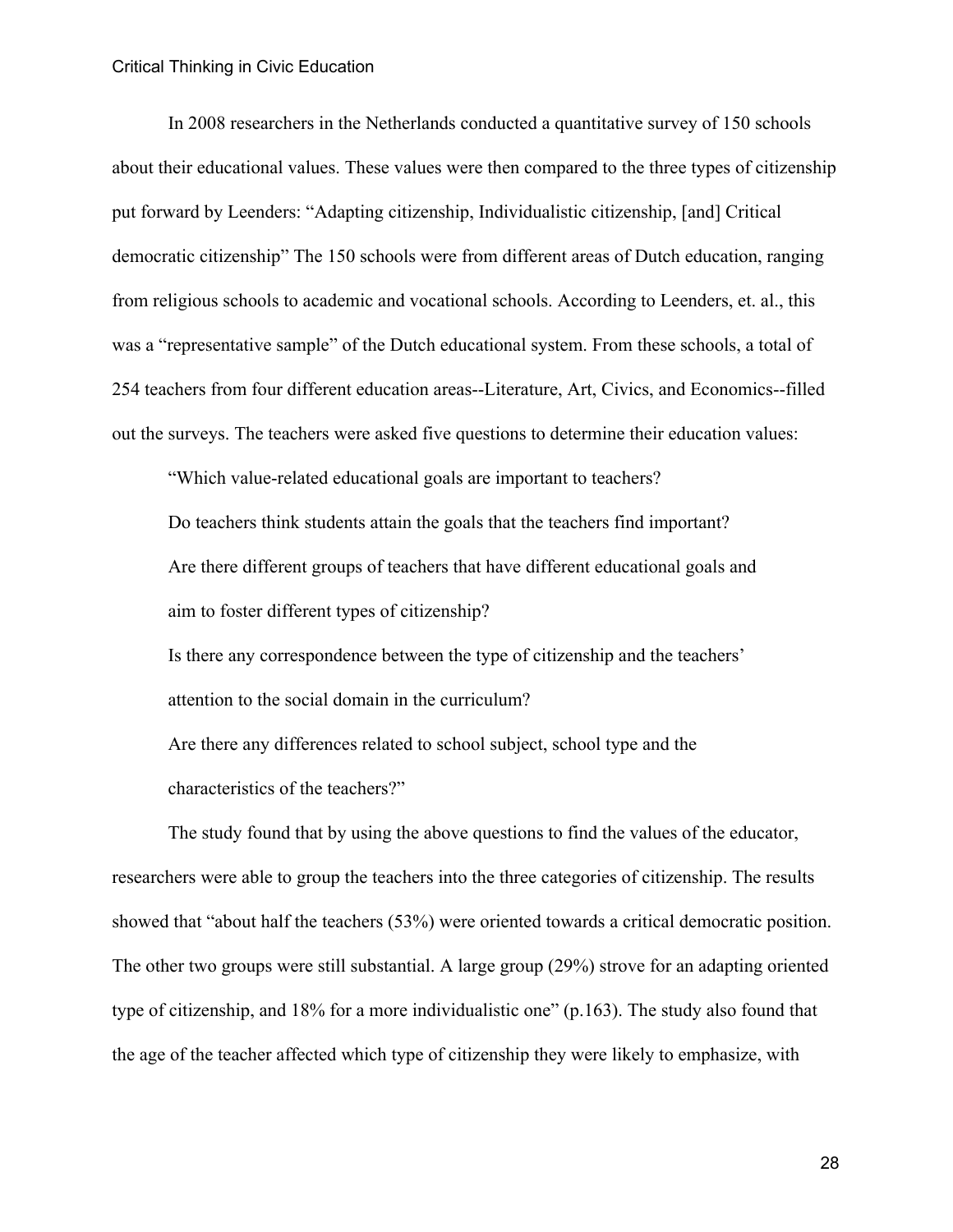younger teachers leaning towards individualistic citizenship and older teachers preferring critical democratic citizenship. They conclude that "the results show that teachers make clear choices when it comes to the importance they attach to certain values. They want to help students acquire the skills to analyse, communicate and reflect on values. However, they also stimulate the development of certain values" (p. 168). A teacher's personal beliefs, according to Leenders, will affect the values their students learn in school. If a teacher does not value the impact of critical thinking education, then the students will not have a chance to learn that skill according to this research. This impact should be taken into account when schools are reviewing how critical thinking is taught in their classrooms.

Even though this study has some limitations with teachers from different vocations, such as Art and Literature being a part of the survey, the study does offer an opportunity for teachers to be able to reflect the values that they have about education and show how that might be affecting the lessons that they are teaching their students. In the last line of the study, it states that "citizenship education consists of different goals and practices. We must take account of these differences in research into citizenship education" (p.168). Teachers have different values, and, according to Leenders, et. al., education systems must consider that when determining what values are being taught in their schools within citizenship education. This article presents a more multi-dimensional approach into how teaching citizenship can be optimized. The next article presents a more local view of teaching citizenship and how teachers from Minnesota and the nation determine what to focus on in their curriculum.

In 1997, Anderson, Avery, Pederson, Smith, and Sullivan endeavored to determine the perspective of teachers on citizenship education--both within Minnesota and across the country.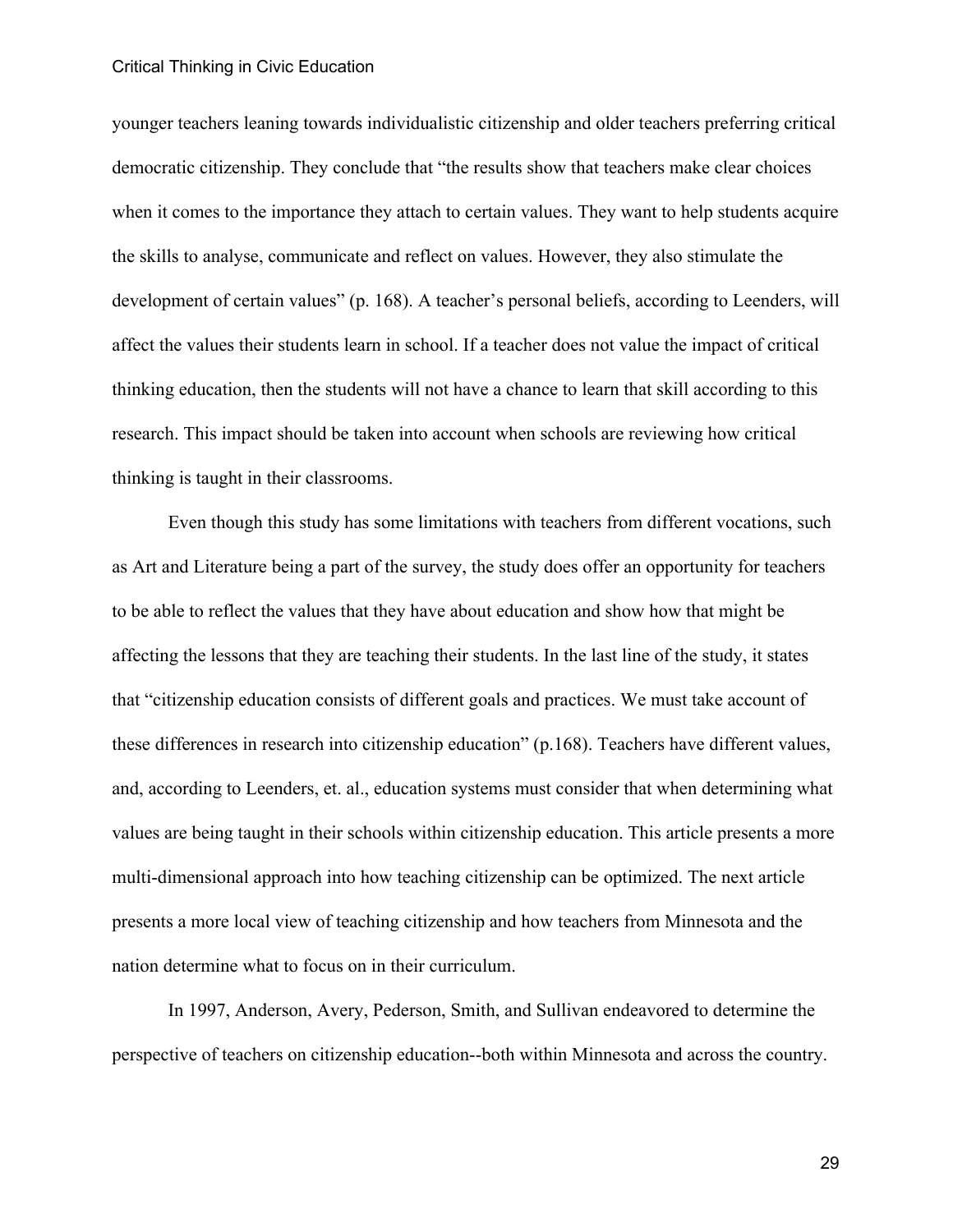The researchers used a Q-method, which is when "respondents sort statements into categories based on their personal understanding of the concept(s) under investigation" (p.337). This particular study asked participants using the Q-method to rank "these statements according to the extent to which each statement reflected their view of citizenship education. The ranking procedure involved sorting the 40 statements along an 11-point scale in a 40-box grid approximating the shape of a normal curve. Teachers were instructed to place statements that are least like their view of citizenship education in piles toward the left side of the grid, those that are most like their view in piles toward the right side, leaving those statements they felt less strongly about in piles toward the center of the grid" (p. 339). The teachers surveyed consisted of 39 Minnesota educators and 800 national educators. To verify the results. a small number of the educators surveyed were then asked open-ended questions about their thoughts on citizenship education and what they thought was critical.

Notably, the results of the Minnesota educators differed from the views of national educators. Within Minnesota, teachers held three different views about citizenship education: first, "the cultural pluralism perspective has internalized more wholeheartedly the recent emphasis on multicultural education;" second, "communitarianism perspective want(s) to see citizenship education redress the recent emphasis on self-interested, individualistic politics;" and third, "legalism perspective want(s) citizenship education to serve as a vehicle to create law-abiding and obedient citizens" (p. 346). All three of these perspectives have differing views on what the end goal of citizenship education should be. Moreover, these three perspectives only have three values that are shared between them: to "encourage tolerance and open-mindedness," to "address controversial issues," and to "develop an understanding of different cultures" (p.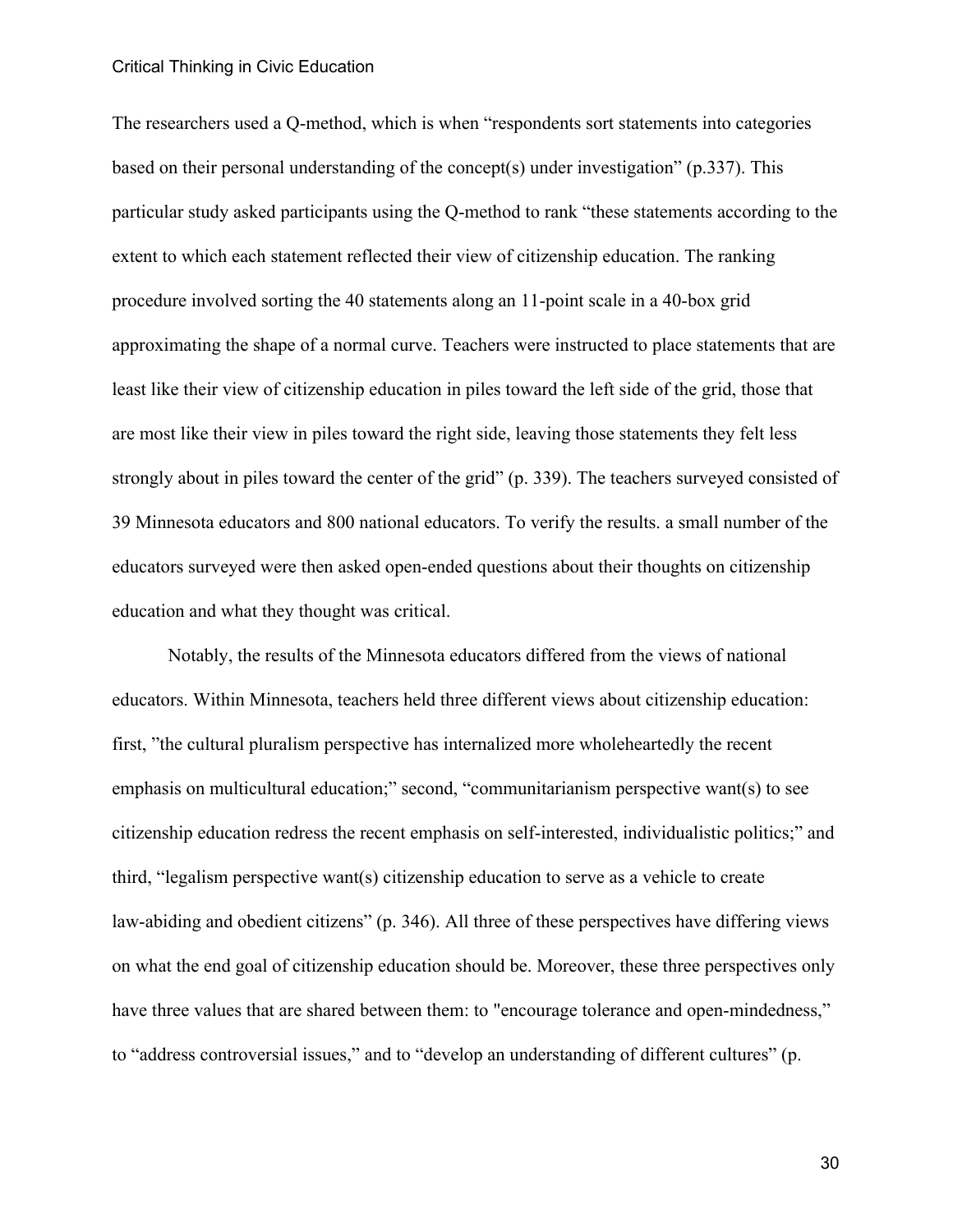347). There was more agreement within the Minnesota study than within the national perspective, which had a wider range of ideals and had a greater emphasis on critical thinking with an entire perspective devoted to this ideal.

Within the national perspective, two of the four ideals were unique compared to the state survey: critical thinking, which emphasizes questioning of current society, and assimilationists, who encourage patriotism and civic duty above all else. The national survey has four values that each teaching perspective agrees with. Three of these variables are the same as the state survey, with the only exception being to "address the subject of social values" (p. 348). Anderson concludes that "we have established that, despite some common perceptions, teachers do adopt widely varying perspectives on citizenship education." They disagree about some of its most central elements, and occasionally their views are in significant conflict, as is the case with the cultural pluralists and assimilationists on the one hand and the legalists and the critical thinkers on the other" (p. 352). Anderson then concludes the reasons why teachers would follow each perspective "were identified and related to political orientations as well as demographic characteristics" (p.355).

This study is mostly limited by the year that it is conducted, since education has been constantly evolving since 1997. However, this study does offer a comprehensive overview of differing perspectives of teachers from not only Minnesota, but also from across the country. Anderson also offers interpretations of each viewpoint with background information from some teachers to fill in the gaps of political and social identity. Anderson establishes the importance of this study when expounding that "if teachers' perspectives of citizenship education do shape their pedagogy, our research may shed light on the nature of the citizenship education our young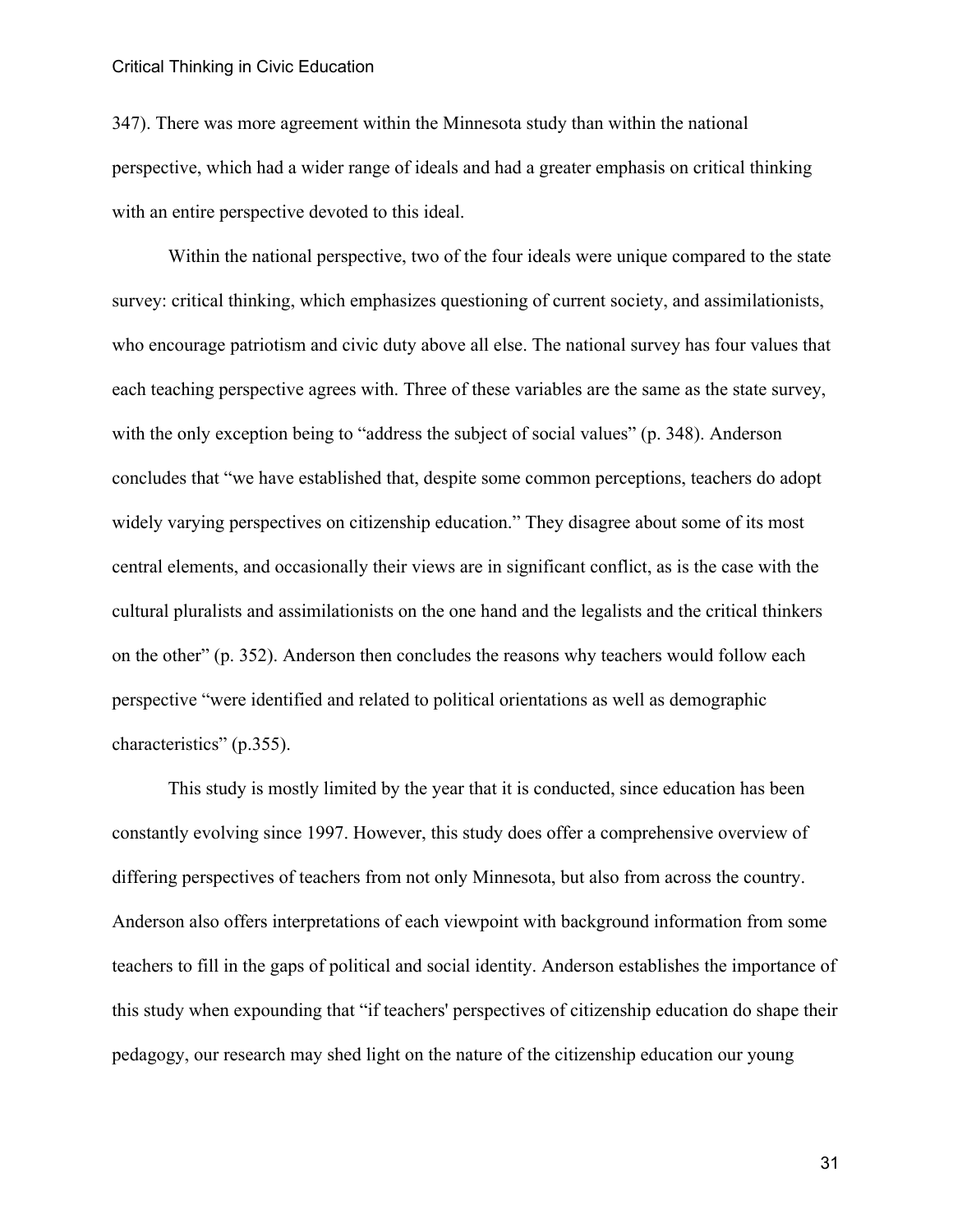people experience in social studies classroom" (p. 356). This article helps readers understand how teachers view the goal of citizenship education. Within the next article, it expounds on the new trends that are driving citizenship education with an emphasis on teaching Active Citizenship.

In 2013 a report was written about teachers' perceptions of active citizenship and whether it was in concurrence with the curriculum. This article does not have a study built into it, yet it does report on two studies that were previously conducted. Wood, Taylor, and Atkins start by introducing the paper's purpose in order to further the advancement of active citizenship in classrooms: "We propose an analytical framework derived from key citizenship authors to evaluate and critique the degree to which perceptions and practices of active citizenship are transformative or social-justice-oriented" (p.84). Social action or justice is a commonly used term in the local New Zealand school systems that would equate to how active citizenship is used in the United States. The authors then dive into how active citizenship is defined by major voices in the field and how they compare to one another. The authors compare the ideas of McLaughlin, Westheimer and Kahne, Kennedy, and Thomson and Holdsworth--the experts responsible for the four identified field studies. Of these experts, the range of active citizenship is defined similarly with a minimum expectation of a citizen being "primarily to conventional activities, including obeying the law, voting and helping neighbours" (p. 85). These minimal expectations are agreed upon by all of the experts in the table. On the other hand, they start to disagree when it comes to the maximal approach, about which each expert has a different priority determining what citizens should do. One researcher states that "citizens expected to question the decision-making of society and work towards the empowerment of all citizens." This idea is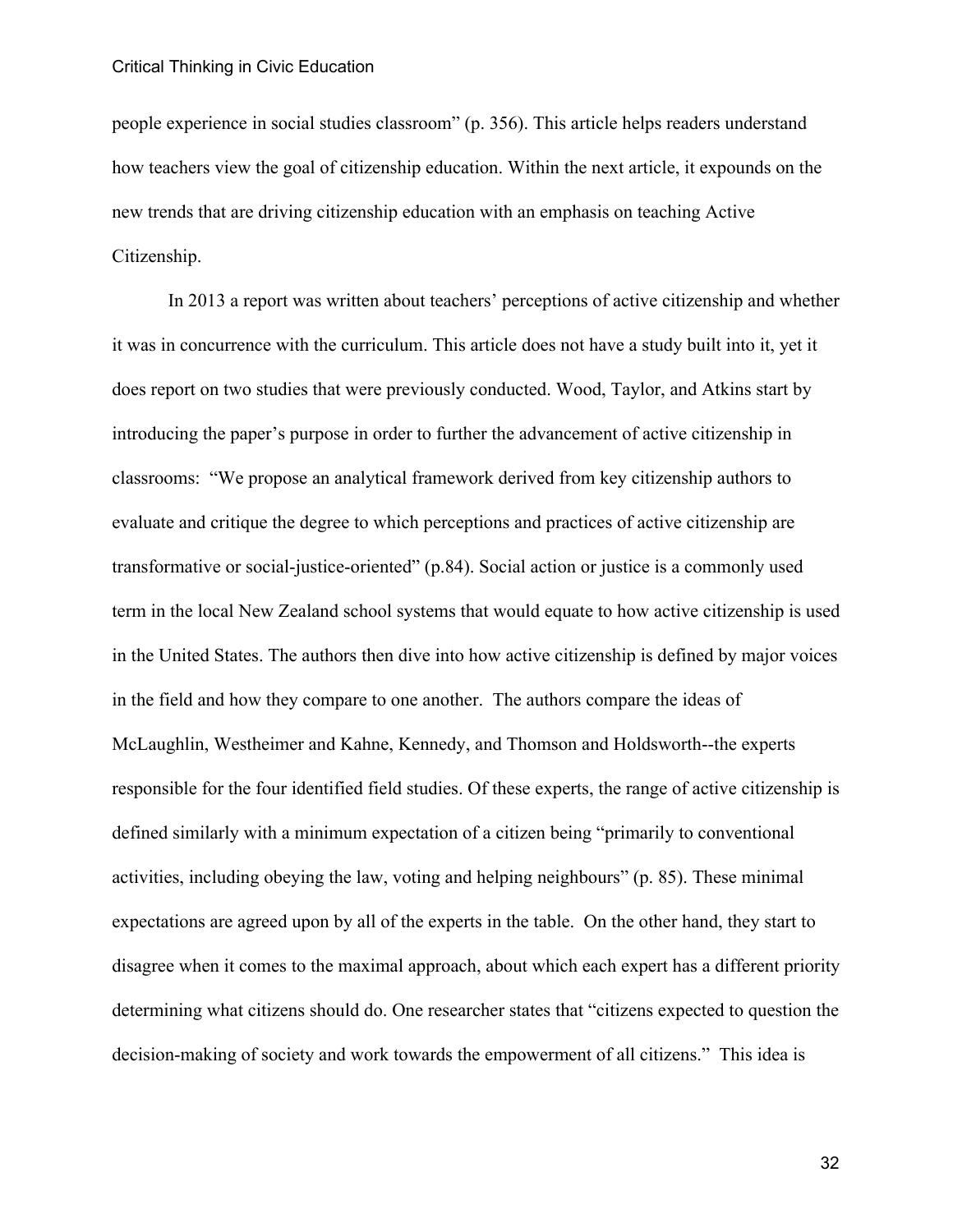favored by Westheimer and Kahne, along with McLaughlin; however, it is countered by the idea that active citizens should be involved with "political action or student activism, such as the protests against the Iraq war in 2003 in the United Kingdom," as proposed by Kennedy, Thompson and Holdsworth (p. 86). These two ideas are contrasting in their objectives for how students should be involved in political actions and whether schools should focus on decision making and empowerment or on political and social action. As the article transitions to the next section, the authors emphasize how politics affect teachers' views on active citizenship and their definition of what an active citizen should be.

Within New Zealand, there is a clash between the conservative-minded teachers favoring the definition offered by McLaughlin, while more liberal-minded teachers adhere to the definition presented by Westheimer and Kahne. These differences within the government over curriculum are described by the authors, ""The 1994 draft curriculum described social action as taking 'positive action' to 'influence contemporary and future events" and required students to "participate in the affairs of the community' a description that aligns with Westheimer and Kahne's social justice-oriented citizens. While more liberal-minded educators voiced some support for the 1994 draft, it was strongly criticised by conservatives who considered it engendered indoctrination and social engineering"" (p. 87). When teachers were polled on how they taught social action in their classrooms, most of the teachers favored a more liberal stance, "Most of the reported social actions in Table 2 could be described as 'safe', manageable and conventional activities" which aligns the most with "social movement citizenship to create participatory citizens by Westheimer and Kane" (p.89). This view, shared by most teachers, is the more liberal definition of active citizenship. Yet, during that same poll, teachers were asked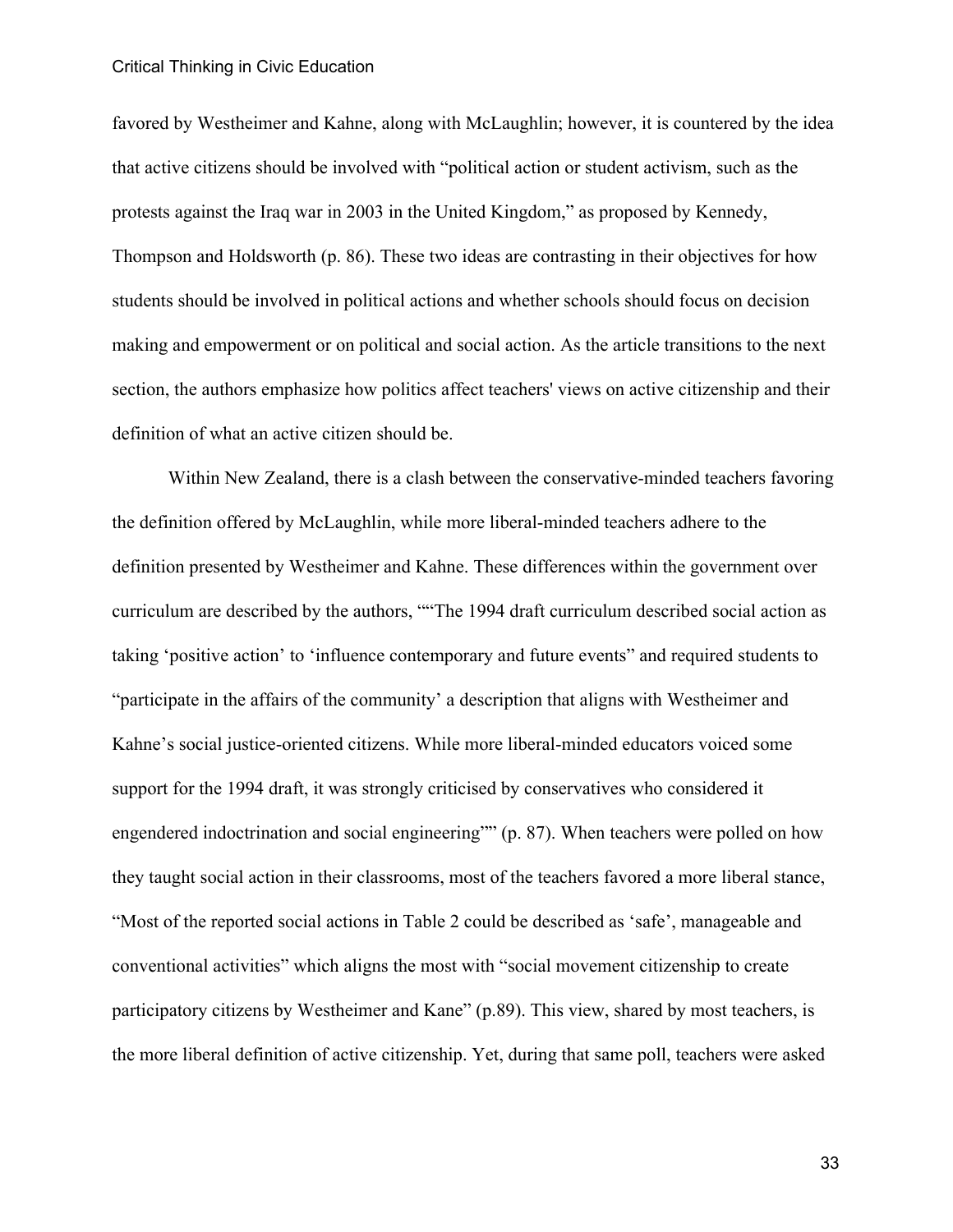about how involved they were with political action, "Only 12% described themselves as 'activists' while the majority (60%) selected 'occasionally' (21%), 'never' (7%), and 'not relevant'" (p.91). Teachers were afraid of implementing political activism into their curriculum as there "was the fear of imposing their own values on students" (p. 91). With the majority of teachers avoiding political activism, it seems they favor more political empowerment, as purported in the conservative approach.

This article, along with its included studies, allows researchers to identify the inner conflict about definitions of new curriculum within politics and the ramifications on the teachers who have to implement this curriculum. However, this article is limited by the fact that it relies on studies conducted outside of their own research and makes conclusions based on these studies with limited participants. The article concludes with a middle ground approach as to how active citizenship should be taught, "multiple pathways within programmes and assessments offer more opportunities for young people to 'opt in' to aspects they personally choose. This may reduce accusations of indoctrination and honour young people's diversity and agency" (p. 94). Giving students personal choice to determine what programs they want to support could offer students an opportunity to begin to develop some critical thinking about what aspects of life need changing. Understanding how to teach Active Citizenship in a way that does not promote one political view over another is the common thread of teachers within this article. The next section explores how Active Citizenship is defined and taught across different perspectives.

At each of these levels, the importance of critical thinking is of the utmost importance for the complete life-long education of a student within social studies. Yet, teachers have not all agreed that critical thinking should be emphasized in their teachings, as researchers in the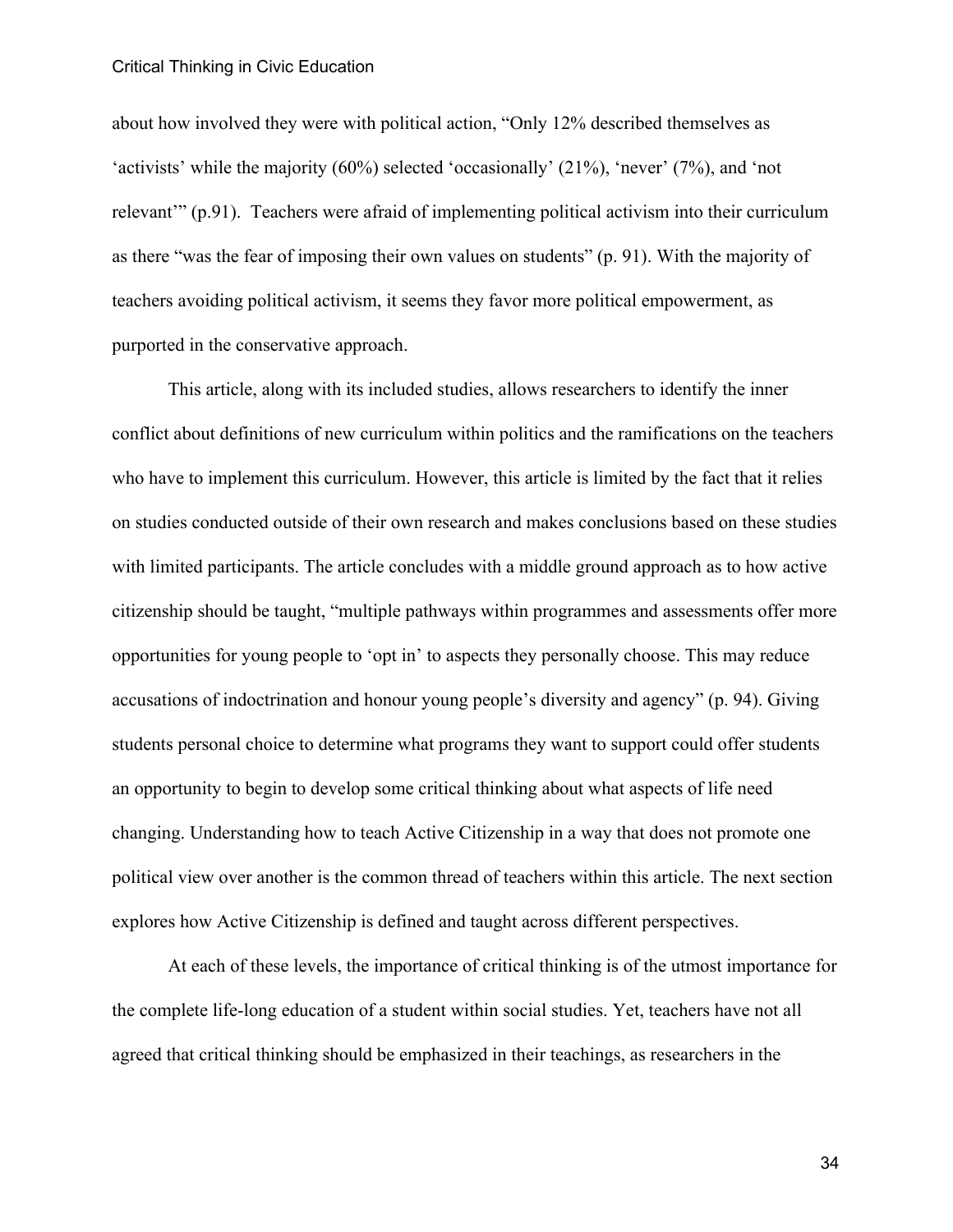literature review have pointed out on multiple occasions. Gedik (2012) claims that teacher training programs leave future educators unprepared to fully understand critical thinking instruction. Furthermore, with the lack of agreement about how much critical thinking should be taught with current teachers, as Anderson et al (1997) points out, only one of those approaches of the four contains critical thinking. Leenders et. al. (2008) found that teachers had differing ideas of the importance of critical thinking within their field, with the younger teachers not emphasizing critical thinking in the same ways the older colleagues were in their classrooms. These findings show that if teachers are not careful, the current need in education of critical thinking could slowly die out as advocates retire and are replaced by teachers who do not view this skill as important. Although there is contention over how critical thinking should be taught, the momentum of teaching active citizenship offers a chance for consolidation of educators in teaching students to become critical citizens.

#### **Active Citizenship**

<span id="page-35-0"></span>In 2006 a thematic study was done across the member nations of the International Review of Curriculum and Assessment Frameworks Internet Archive, which includes the United States, England, France, etc.. This report was meant to determine the efforts being made by these countries to define and teach active citizenship. This thematic study has been the bedrock of how researchers view educational policy regarding active citizenship with Nelson and Kerr doing a study earlier in 1999 on the same topic. The newer study consists of a background paper, an issue paper, an international seminar, and a final report. The background paper section consists of "summarises relevant literature in relation to active citizenship, and provides a case-study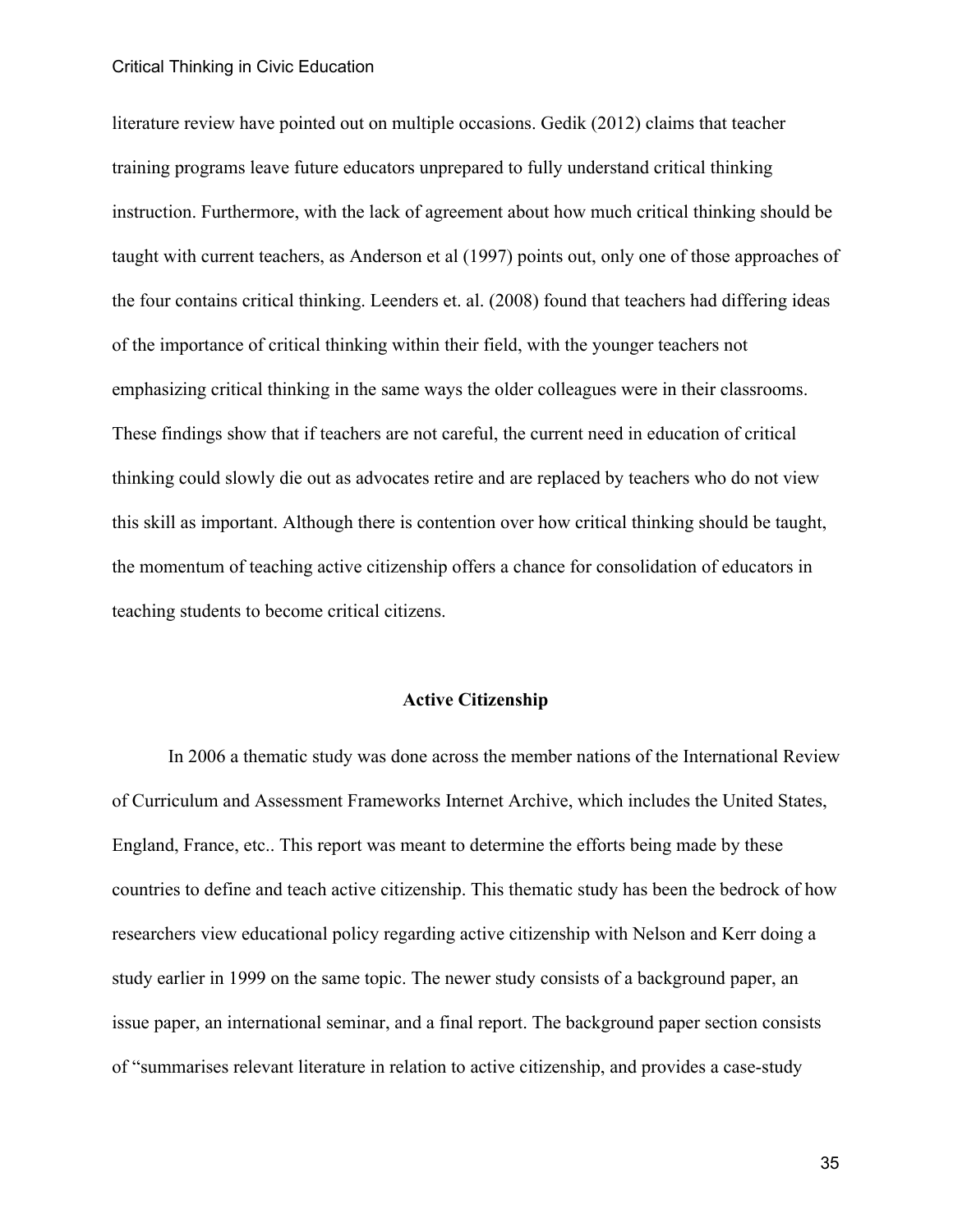example of active citizenship policy and practice within England in the UK" (p. III). The issue paper section covered "summarises questionnaire responses received from INCA network country representatives" (p. III). The international seminar section includes "an opportunity for country representatives from INCA countries to meet, share views and experiences of active citizenship" (p. III). The last section of the final report had data collected "through the questionnaire survey of INCA countries in 2005 and 2006, and on discussions and key findings arising from the international seminar in March 2006 (p. III). These four sections of the paper all set out to answer five questions about active citizenship.

- What is active citizenship and how is it defined?
- How is citizenship and active citizenship framed in education policy?
- What implementation measures are there to turn citizenship and active citizenship policies into effective practices?
- What are the issues and challenges in turning active citizenship policy into effective practices?
- How can active citizenship be achieved and what are its outcomes?

These five questions drove each section of the study and the results that were found from these questions varied across the reports and the countries surveyed.

One of the overarching results from the four parts of the study is that "active citizenship is related to shifting notions and definitions of citizenship and citizenship education and its usage is entwined with the progress of citizenship education in INCA countries" (p. IV). In other words, the definition of active citizenship is uniform across the nations and is more connected to how the country teaches citizenship education. Another finding is that in the study "there is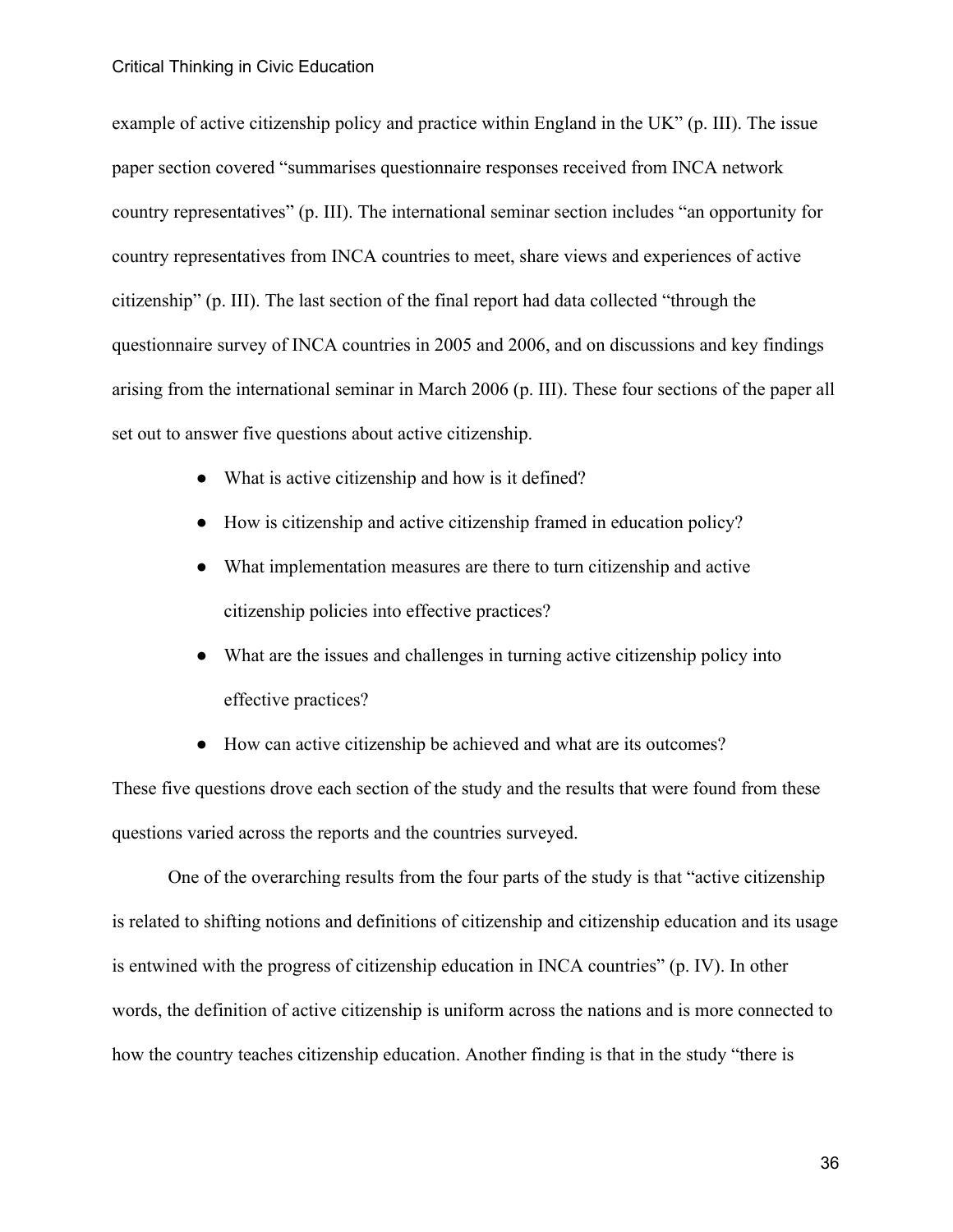limited exploration of the conceptual underpinnings of active citizenship and, as a result, a distinct lack of clarity and common understanding of where it has come from and what it means" (p. V). With no clarity into what the term means, countries within the study have operated with conflicting understandings of the term with some emphasizing more of patriotic duty to one's country, such as in Japan or Singapore. On the other hand, in the United States, it is simply defined as a legal status and is disconnected with citizenship in general. Additionally, active citizenship could be viewed as striving towards civic cohesion through developing skills necessary to think for oneself and participate in society, as understood in England and the Netherlands. The study also reports that teaching active citizenship is still in the early stages of education policy and will still be developed, as many hurdles exist to create a more uniform international definition for the term. The researchers insist that the highest form of active citizenship that can be obtained is when "active citizenship needs to be understood as much in terms of an active approach to learning which encourages young people to be critical, enquiring and reflective" (p. 60). Nevertheless, the need for critical thinking to be an active citizen is advocated for by all four sections of the study. Another constant the researchers found is the need for nations to create a system to educate teachers on the strategies that they should be using to instruct students within active citizenship.

This study has some limitations since it is older, written in 2006, with the data coming from seminars in 2006. However, it offers an opportunity to compare and contrast the approaches by countries across the globe regarding the topic of active citizenship. Also, the research done in this study offers strategies and ideas about how to transition policy towards creating active citizens who can think critically and participate in civic society. Nelson and Kerr express this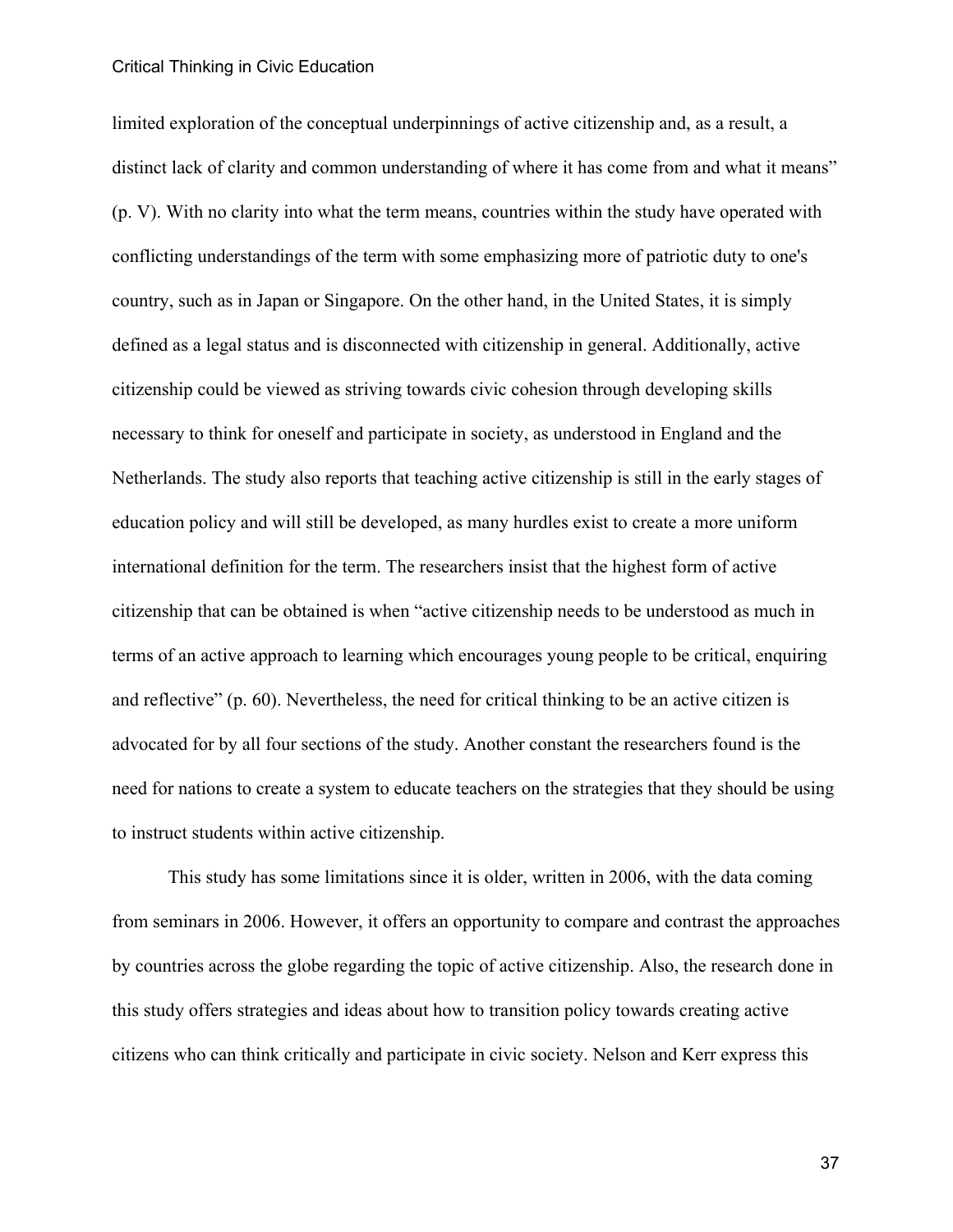intent of creating a pathway for policy when stating "it is hoped that the outcomes will prove useful not only to those countries that participated but to all those with an interest in this area" (p. 61). Lastly, other researchers have used this study to reflect on more current data to see how far their countries have progressed, as evidenced by Browyn Wood and Jasmine B.-Y. Sim citing this INCA study within their reports on New Zealand and Singapore. Whereas these researchers give a wide view of how Active Citizenship is defined and taught across international borders, the next articles will focus more on local issues of teaching Active Citizenship in schools.

In 2012 a focus-group based study sought to find teachers' views on what active citizenship should be. Wood introduces the importance of this study when elaborating that "studies indicate that teachers' perceptions of citizenship are not always consistent with the curricula documents of a nation" (p.80). Wood also points out that "my interest in this research was to explore how teachers act as curricular instructional gatekeepers' (Thornton, 2005) who control both the content of what is taught and how it is taught in the classroom" (p.81). Wood goes on to explain how she would view this study "with this in mind, I turned to Bourdieu's (1977, 1990) theory of practice and his concepts of habitus, capital and field as a way to gain deeper understandings of how the practices of individuals and groups can be seen to be beyond the false antinomies of structure and agency" (p.81). This impacts teachers by "applying these ideas to a focus on teachers' perceptions and practices of active citizenship involved examining their practice within the social context of collective experiences of being part of a curriculum department in a school" (p.81). Wood took four different schools based on two criteria: "diversity of socio-economic and geographic indicators" and "familiarity with, social action and/or community engagement" (p.82). These schools were surveyed using semi-structured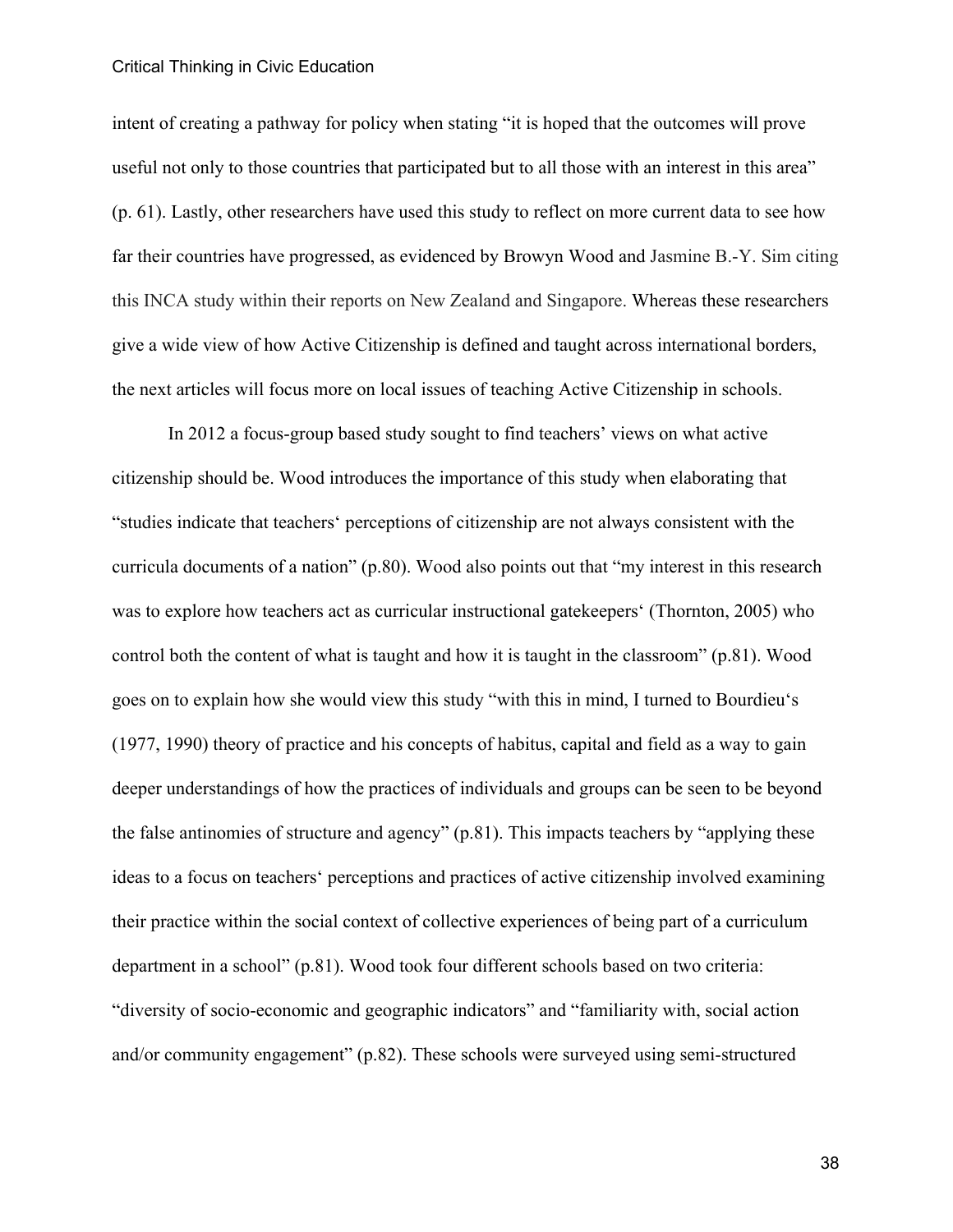focus groups which "were an important way to gain a sense of the collective beliefs – or doxa – that were shared by members of a school social studies department" (p. 83).

The study reveals that "the patterns of active citizenship discussed in this paper reveal that while teachers held multiple and varying conceptions and practices of social action between the four school sites, they also held surprisingly high levels of agreement within school sites" (p.87). The four schools observed had differences, but overall there were surprisingly more similarities across the country than differences. One of the differences observed was the overall focus of which aspects of being an active citizen were emphasized. For example, "an analysis of the spatial orientation of social action across the four schools reveals that teachers from Colleges A and D had more of a global 'focus to their conceptions and practices of social action, and teachers from Colleges B and C had more of a local' or community focus" (p. 87). The schools would conflict over whether to teach more of a global citizenship view or to focus more on actions the students should take locally or nationally. Another disagreement found between schools was the interpretation of curriculum documents, which were the same across all four schools. Wood, explaining the reason behind this, states that "the local global spatial orientation I have noted between the schools also reflects the relative socioeconomic position of schools, with the lower decile schools (B and C) exhibiting a prevailing local/community focus, and higher decile schools (A and D) more of a global awareness" (p.88). Understanding the background of the school could help explain why a teacher would teach a subject in a certain way, especially active citizenship.

Wood concludes that the socio-economic status of a school impacts the education offered to the students, limiting the ability of the students to simple, knowledge-based local citizenship.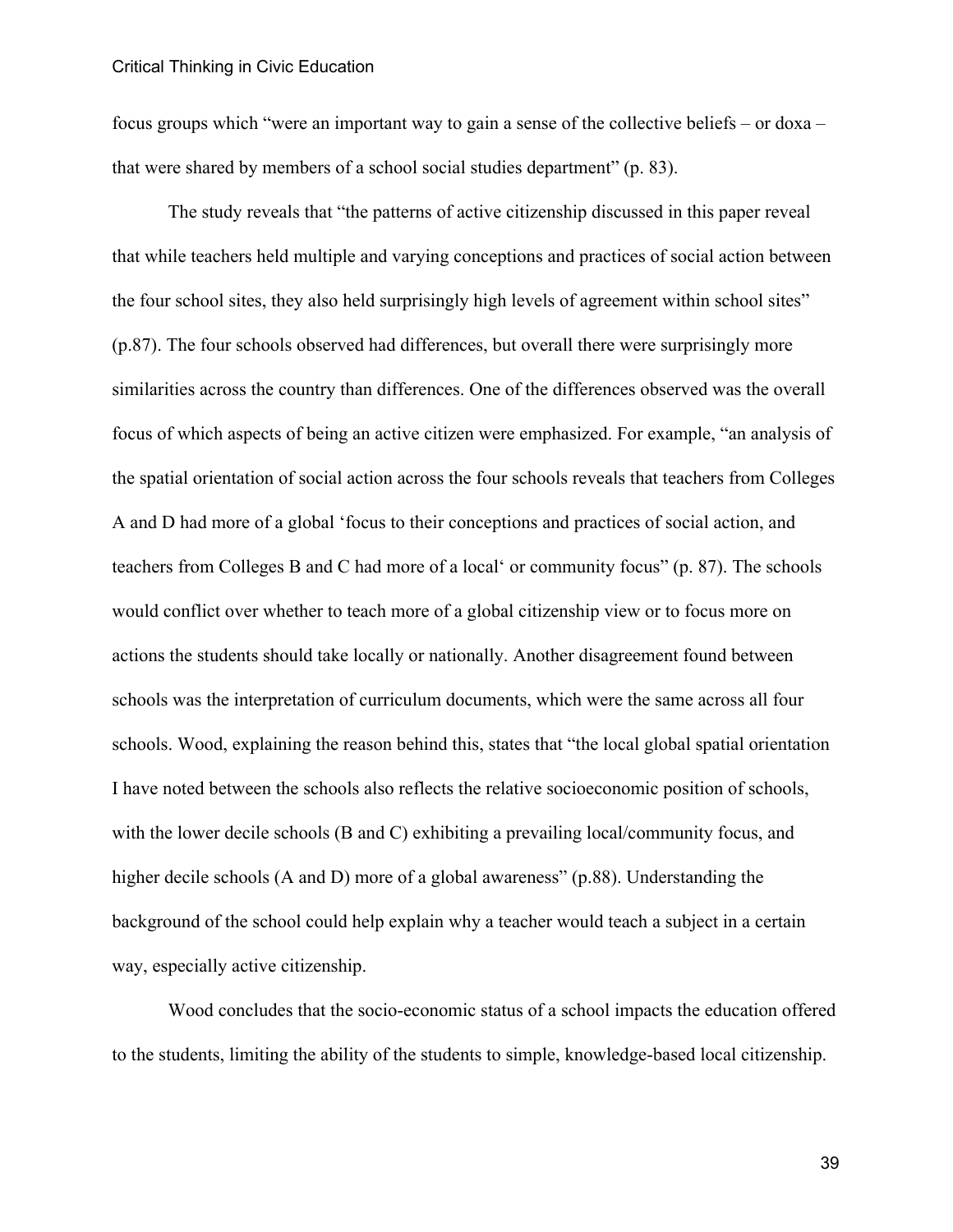In contrast, in schools with higher socio-economic demographics, students were given skills such as critical thinking and engagement in global/national issues that "aim(s) to develop values, skills and dispositions toward citizenship" (p.89). This study is limited by only examining four schools and relying on the idea that each teacher adapts to the environment that they are in. An idea that Anderson or Sim may disagree with are more individualized teacher surveys, yet, the focus on the differences in skills that are pushed by each school could be a reflection of the curriculum presented by the state or country. The teacher acts as a "gate-keeper," and their ideals will bleed into the skills and ideas taught in that class. Teachers as gatekeepers is a paradigm of schools that assumes teachers control flow of content to students. This may not serve as equally valid as the paradigm of bridge-builder, or translator that assumes teachers work with students who already have exposure to ideas and concepts at home and in the world at large. This paradigm may be limiting the researcher herself. These differences could result in students who are not given the skills, such as critical thinking or engagement abilities, to interact in an ever changing republic. Given the results of this study, the differences in education and focus between four different schools is continued in the next article, which focuses more on the students' perspective instead of the teachers'.

In 2010 a qualitative study was conducted on the students' views of what being an active citizen means. In this study, researchers observe even on a limited scale how background and education can affect how a student views being a citizen and the skills that are needed to interact in the modern world. Wood used two different methods to collect data: "the first was through the use of café style focus groups. This approach was developed to allow naturalistic conversations between peers seated round a table, working collectively on a poster activity, with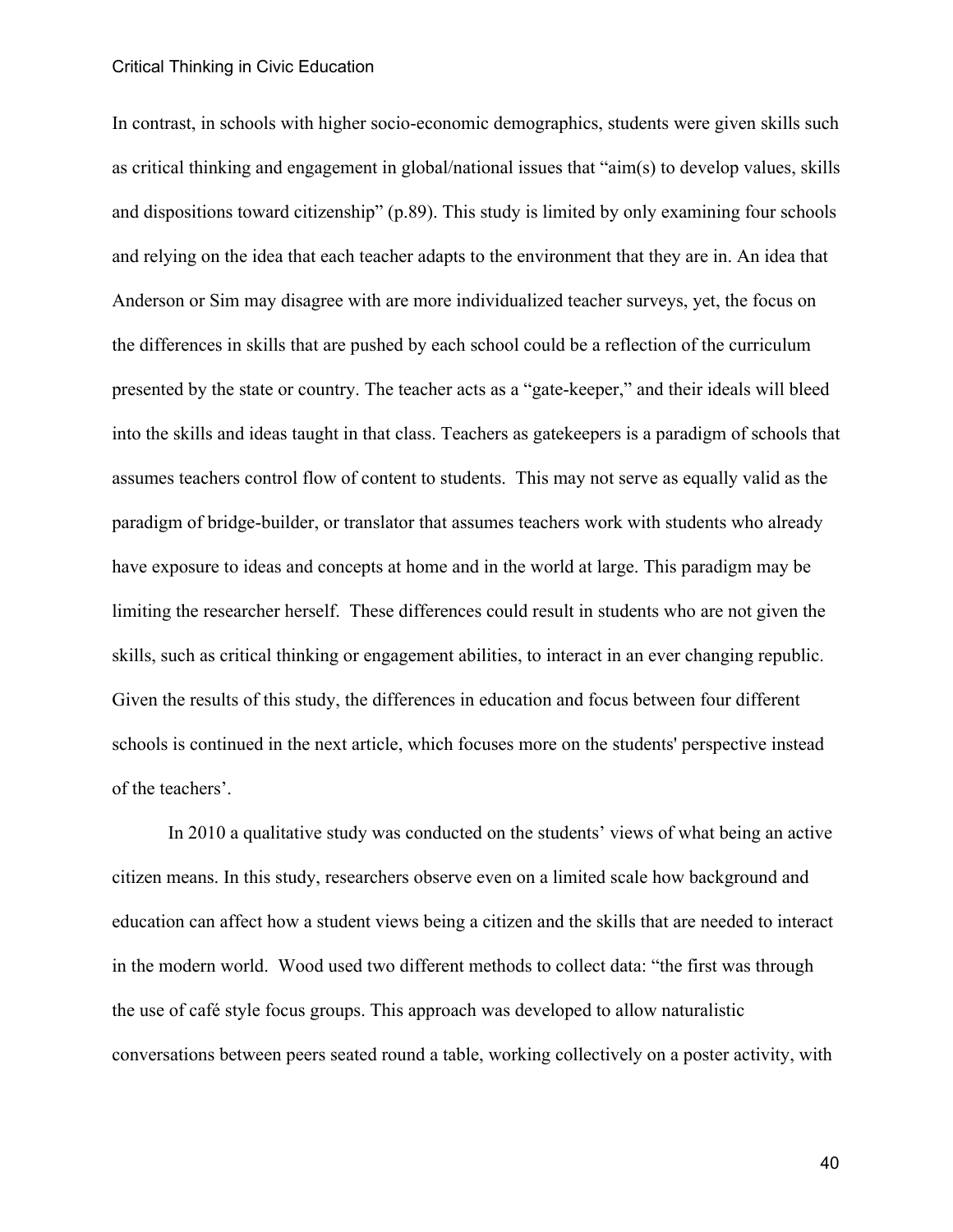an audio device recording their conversations" (p. 110). Also, Wood noted "the second form of data collection was the use of a visual methodology known as 'Photovoice'. In Photovoice, participants represent their world with their own photographs, which they then analyse to surface their meaning" (p.111). These two forms of data were then combined to gather a more complete picture of the students' view of their town and their role within their community. In defense of this non-data driven method, Wood states that "by focusing on the everyday and ordinary experiences of young people's and their identities at the intersection of their interaction with people and environments, this approach facilitated an approach to participatory citizenship which reflects the nuanced and diverse experiences of youth" (p.112). Wood surveyed four different schools, but within this report Wood only displays the results of two of those schools that she deems have the biggest differences between them. These two schools have different "socioeconomic, geographic, and ethnic variables," with school A being more diverse than school B.

Wood's results of the survey were shown in a narrative form with an emphasis on individual responses: "these narratives are partial and situated narratives that reflect a 'montage' of images and understandings, that are shaped within the traditions of the researcher as bricolear" (p.112). Because of this, her data is situational and overly dependent on the thoughts of a small group of students at two separate high schools. For example, for one of her findings, Wood states that "the high levels of church involvement of the College (High School) A participants also reflected the examples these participants gave of how they participated in their communities. Similarly, the values of the community in College (High School) B toward their identity as a small rural town, and their priority for environmental protection appeared to influence the issues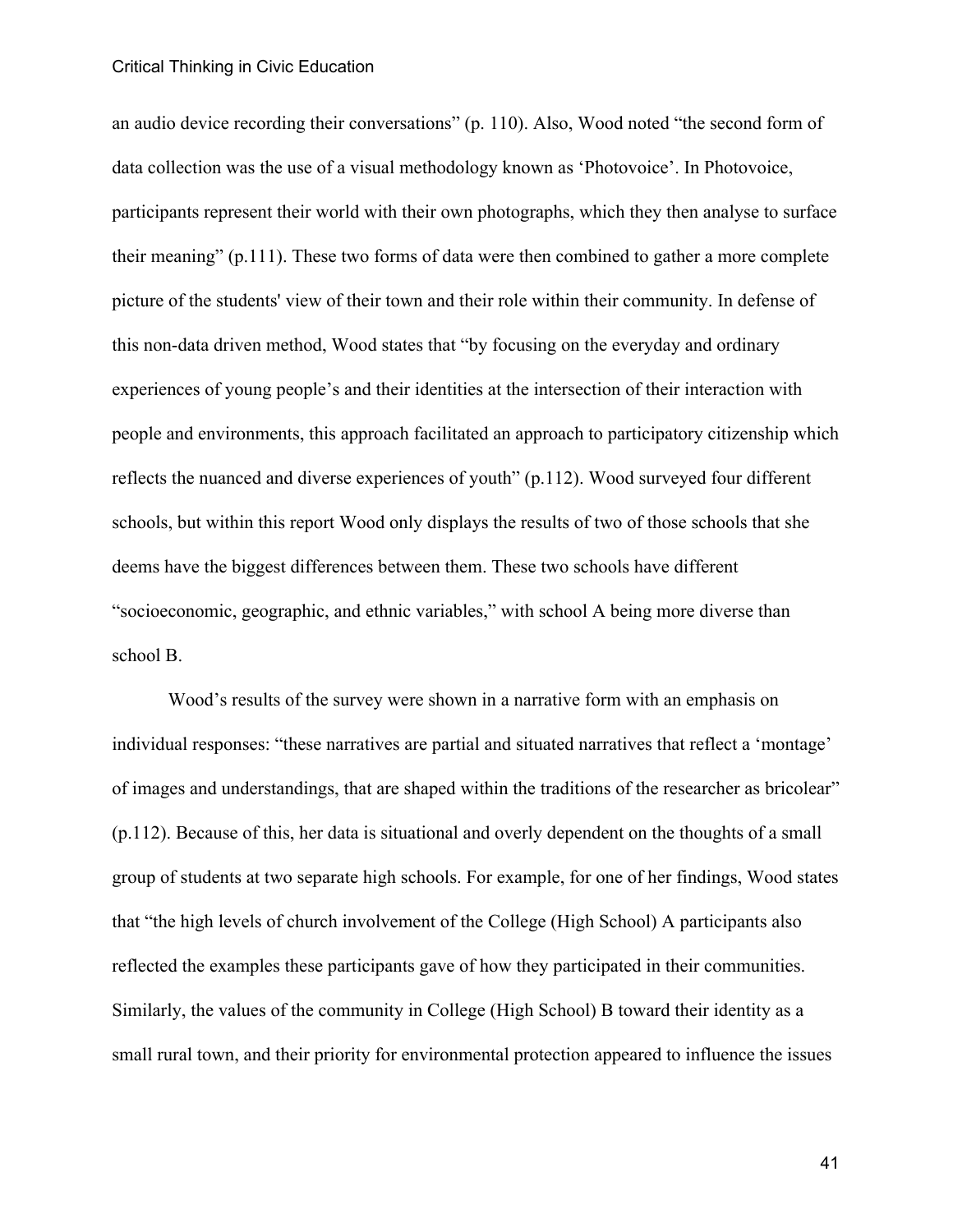noticed and actions taken by participants from this town" (p.120). These findings, while interesting, do not prove or confirm any theories or ideas about the general consensus of active citizenship.

This survey is limited in its scope and purpose, yet it is one of the few surveys done on the students' view of active citizenship. Furthermore, Wood does point out that "social and political issues therefore took on real meaning for these young people in a local context where they had a lived experience of their impact" (p.120). Students' views on what is important for citizenship is shaped by the problems they encounter on an everyday basis. This survey also allows researchers to start to examine how students are being taught in the schools to think and interact in the society that is educating them. The first step in doing this is inspiring a sense of a "habit of participation" as an active citizen who can examine problems using higher orders of thought to develop solutions. Whereas other articles focused on top-down perspectives on Active Citizenship, this article presented a bottom-up approach with focusing on students. This differs from the next article, which focuses on Active Citizenship within the United States in the realm of incorporating newcomer students.

In 2016 a case study about newcomer students whose first language is not English analyzed how two teachers from different areas of the country attempt to instruct active citizenship in a way that will help students with little cultural background in American culture. This study provides context as to how teachers in the United States specifically teach active citizenship using critical thinking, while also presenting it in a way that allows newcomer students an avenue to understand their new country. According to the authors of the case study, "the purpose of this article is to shed light on how they enacted critical citizenship practices and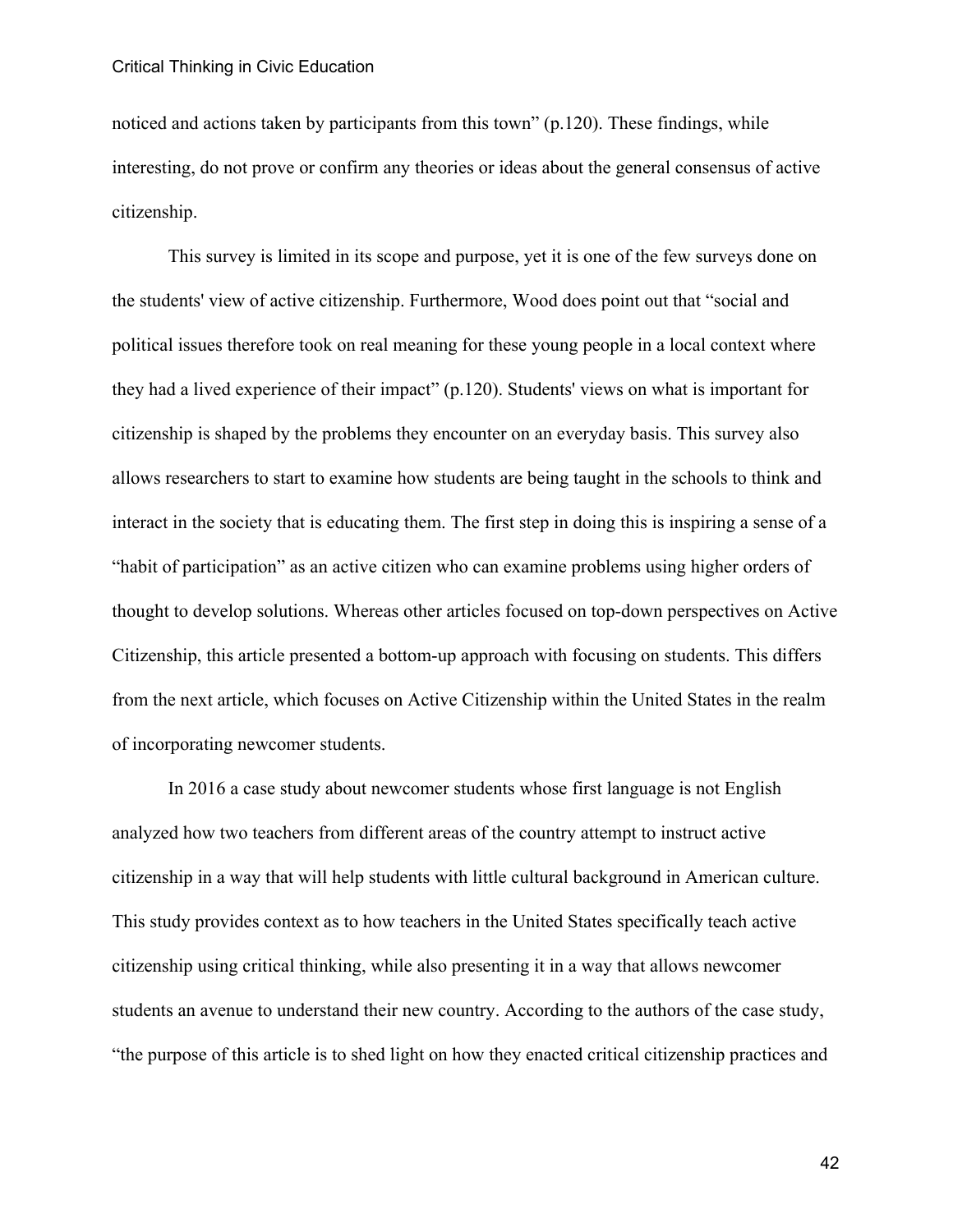culturally responsive teaching to support their newcomer students' understanding of citizenship in their local communities" (p. 46). Using a qualitative, multi-site collective case study of two teachers by observing, interviewing, and gathering artifacts in social studies, the researchers were able to gather a more complete picture of the two classrooms. The study also focused on how each teacher gave culturally-responsive strategies along with their critical citizenship curriculum. The two teachers were compared to one another by using "data analysis of this multi-site collective case study design includ[ing] a cross-case analysis of two cases in New York and Arizona, examining the major principles and intersections of CRT (Culturally Responsive Teaching) and citizenship education" (p. 50).

The results of the study show that even though both teachers were instructing in different school environments, they both "fostered an open classroom community, wherein students were able to critically inquire about what it meant to be part of a community and the decisions that you have to make while living in that society" (p. 62). Both teachers were also able to create an environment that allowed for "a space to have critical conversations about social studies concepts" (p. 63). Furthermore, giving students the opportunity to have critical conversations about the community allowed for newcomer students to learn more about their new community. The study also found that one teacher was able to use "scaffolding and supporting collaborative group work, cooperative learning, inquiry, and discussion involving multiple perspectives and experiences prepared his newcomer students for their civic life beyond school" (p. 63). This teacher was able to create an environment for students to discuss multiple perspectives and experiences in a way that would allow them to have civic discussions and participate in society as active citizens.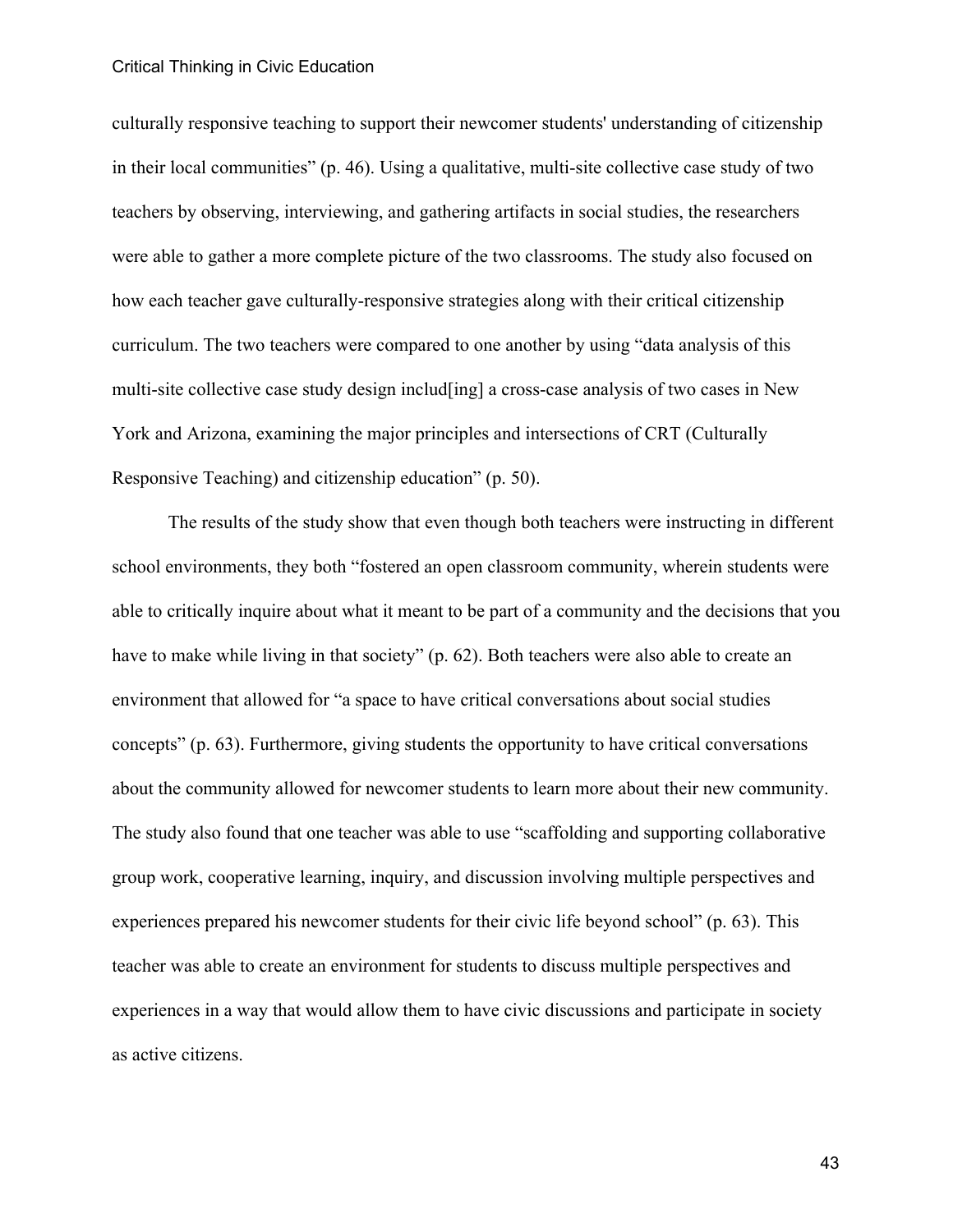This study is limited in its sample size, as it only takes the experiences of two teachers and how they implement active citizenship and culturally responsive teaching in their pedagogy. However, it enables its readers to look into how teaching about citizenship changes when students in your classroom are brand new to the country and its customs. It outlines approaches that worked for these two teachers who were in completely different parts of the country and had different resources, yet they both created environments that encouraged critical discussion in a civil manner. They also were able to construct a curriculum to involve newcomer students in the process of what being an active citizen in the United States is. The researchers emphasize how curriculum that involves newcomer students will become more vital as the country changes, "in our growing culturally and linguistically diverse public schools in the United States, teachers must consider how to engage newcomer students' social, cultural, political, and economic backgrounds and experiences" (p. 64). The ability to combine critical thinking approaches that go across cultural and linguistic lines could become the next hurdle for teaching active citizenship in government education within the United States. This last article uses the focused study on the impact and experience of teaching Active Citizenship in two classrooms. One of the driving forces of Active Citizenship is teaching students how to critically think. In this same vein, the next section emphasizes the importance of teaching critical thinking and how critical thinking can be taught in different ways.

The focus should be on creating active citizens who are able to think and understand political/social issues through a critical thinking lense. This is usually done through introducing students to either current or past local issues and giving the students an opportunity within the context of school to come up with their own ideas about an issue and defend them using sources.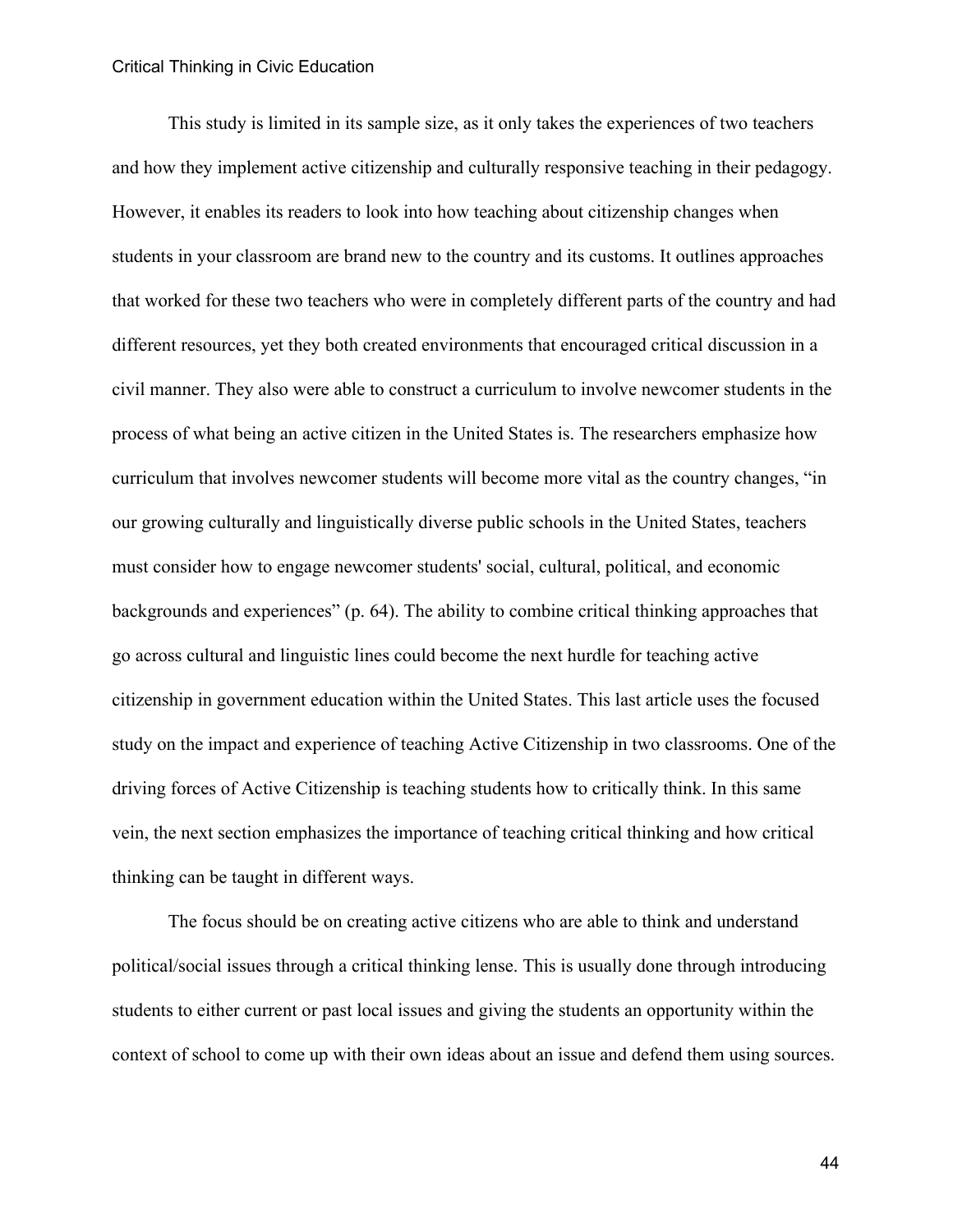This position is held by most advocates of active citizenship. According to Nelson and Kerr (2006) in their global study on active citizenship, the focus is widely accepted by all the countries within the study, yet the actual implementation and meaning of active citizenship changed in each country. Within the United States, we are behind most western democracies who have a more thought out definition that emphasizes critical thinking as the bedrock on which they build the curriculum. Within the United States, the term is simply connected back to normal citizenship with no real distinction illustrated from the Department of Education. Active citizenship offers an avenue to creating a more well-rounded civics education that would instruct our future citizens how to use their own critical skills to interrupt their daily civic duties that are required in order to have a functioning republic. Within the study conducted by Ramierz and Jaffe (2016), they follow social studie teachers who are able to implement critical citizenship into the curriculum of students who are in the EL program in their schools. Both of these teachers were able to construct opportunities for students to have critical conversations in the classroom and think critically about life in America. Both teachers sought to prepare their students for civic life beyond school into adulthood.

## **Impact of Critical Thinking Skills**

In 2017 a quantitative study was done by Cheng and Wan in order to determine the effect of the classroom learning environment on critical thinking skills. The study allows researchers to observe how the environments that are created by teachers could affect their students' ability to develop critical thinking skills. The researchers of this study took "28 schools" and a total of "3869 Grade 12 students responded to the questionnaire" within the 28 schools that participated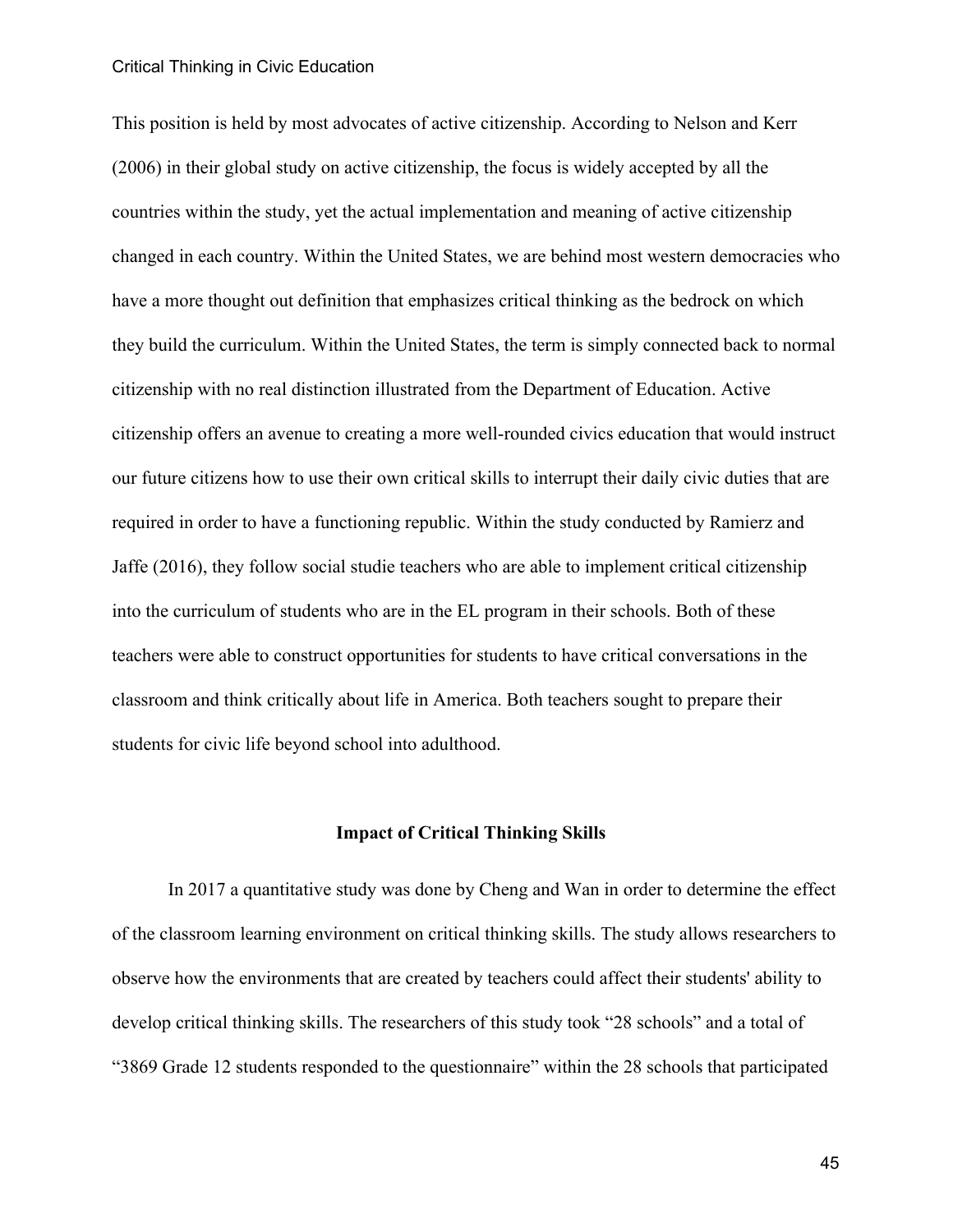(p.155). The study also designated each school into "three bands with the first Band indicating the highest average academic achievement of their students in the enrollment examination, whereas the third Band indicates the lowest average achievement" (p. 155). With results from all three types of schools, it allows the study to have a more complete view of the education system in Hong Kong. Within the survey that the students took, there were three scales: "the first scale measured the students' perception of the classroom learning environment of their Liberal Studies lessons, the second probed their critical thinking disposition, while the third assessed their critical thinking skills" (p. 155). The first scale was measured using "constructivist Learning Environment Survey" which has five dimensions: "Personal Relevance, Uncertainty, Skeptical Voice, Shared Control, and Student Negotiation" (p. 155). All of these dimensions were determined using a six point frequency scale with students answering from 1 (almost never) to 6 (almost always). The second scale was "assessed by adapting the critical thinking subscale of the Motivated Strategies for Learning Questionnaire," which also had the students using the six point frequency scale similar to the first scale. The third scale was assessed by the "Chinese Critical Thinking Scale," which takes into account local culture and lifestyle in order to determine skill levels.

The results of the study determined that within the three broader categories (pedagogy, relation, and content) classroom environment had the "strongest correlation with critical thinking disposition, followed by the pedagogy-oriented aspect ( $r = 0.43$ ,  $p < 0.01$ ) and the relationship-oriented aspect ( $r = 0.38$ ,  $p < 0.01$ )" (p. 158). Also, the researchers wrote that according to the data they collected, "classroom learning environment was considered as the cause, whereas critical thinking disposition and skills were regarded as the effects" (p. 158).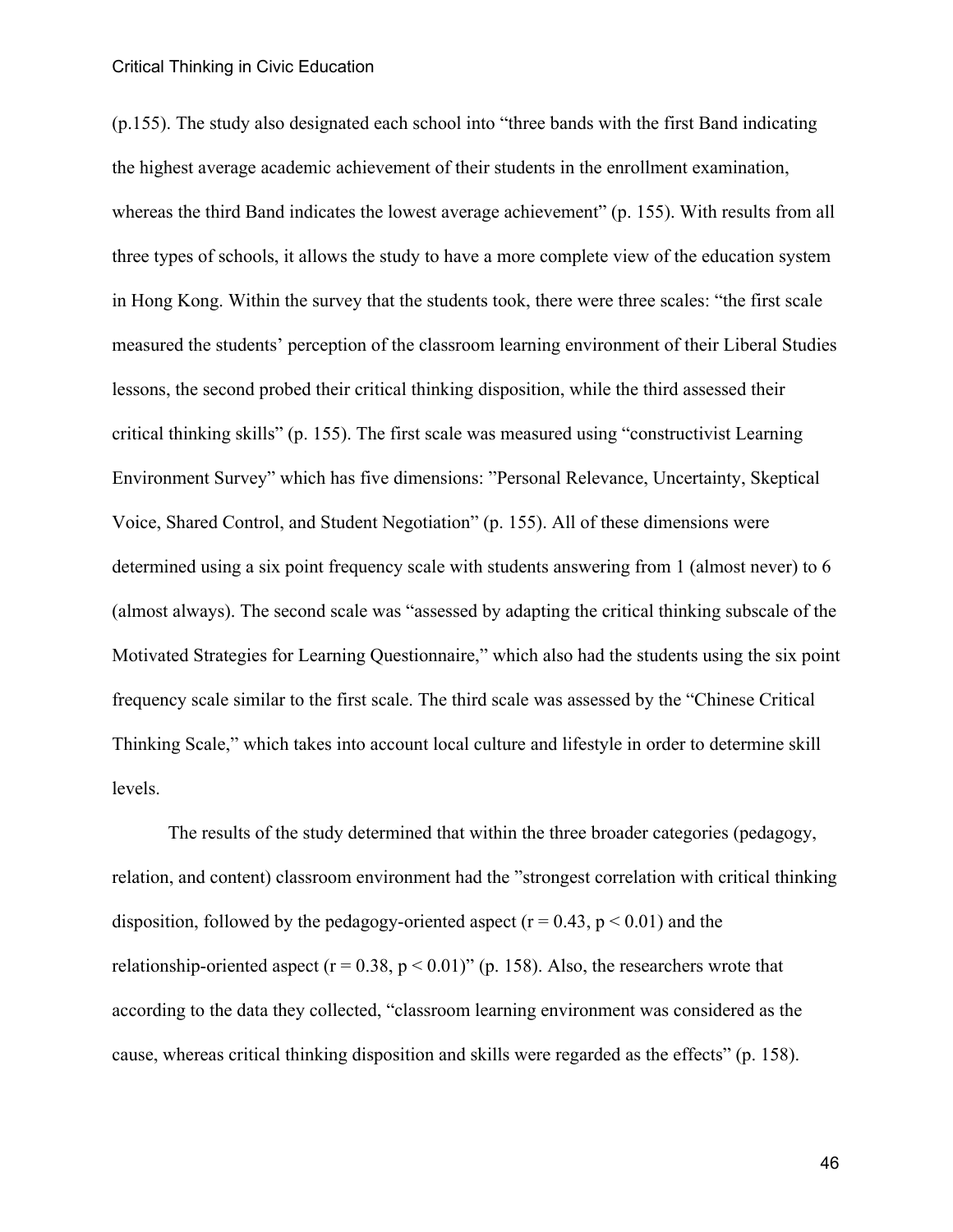Basically, the environment of the classroom was the main contributor to a student developing critical thinking disposition and skills. Also, the researchers point out the need for further development of these skills within the educational system when stating that "priority should be given to improving the pedagogy and content-oriented dimensions so as to realize a more balanced development of both disposition and skills" (p. 162).

This study has some limitations with the focus being on liberal studies and not on government/citizenship class or social studies as a whole. It is also limited by the differing definitions of critical thinking between Hong Kong and the United States. However, the study offers a wide ranging look into the skills being developed specifically in critical thinking regarding the classroom environment of high schools from different achievement levels. Also, it allows researchers an opportunity to see what strategies a teacher could incorporate to further develop a broad scope of critical thinking abilities within a student. If teachers understand which pedagogy best imparts critical thinking, they can focus their classroom environment, curriculum, and materials to achieve that goal. Lastly, the researchers stress why learning critical thinking and developing critical thinking in students is vital: "critical thinking is the essential foundation for education because it is the essential foundation for adaptation to the everyday personal, social and professional demands of the 21st century and thereafter" (p. 152). Given how the classroom learning environment is one of the most important factors in affecting critical thinking development, the next article dives into how purposely teaching critical thinking could also affect the development of those skills.

In 2007 a case study was done in order to determine if purposely teaching critical thinking strategies will enhance students' critical thinking skills. The study took 177 students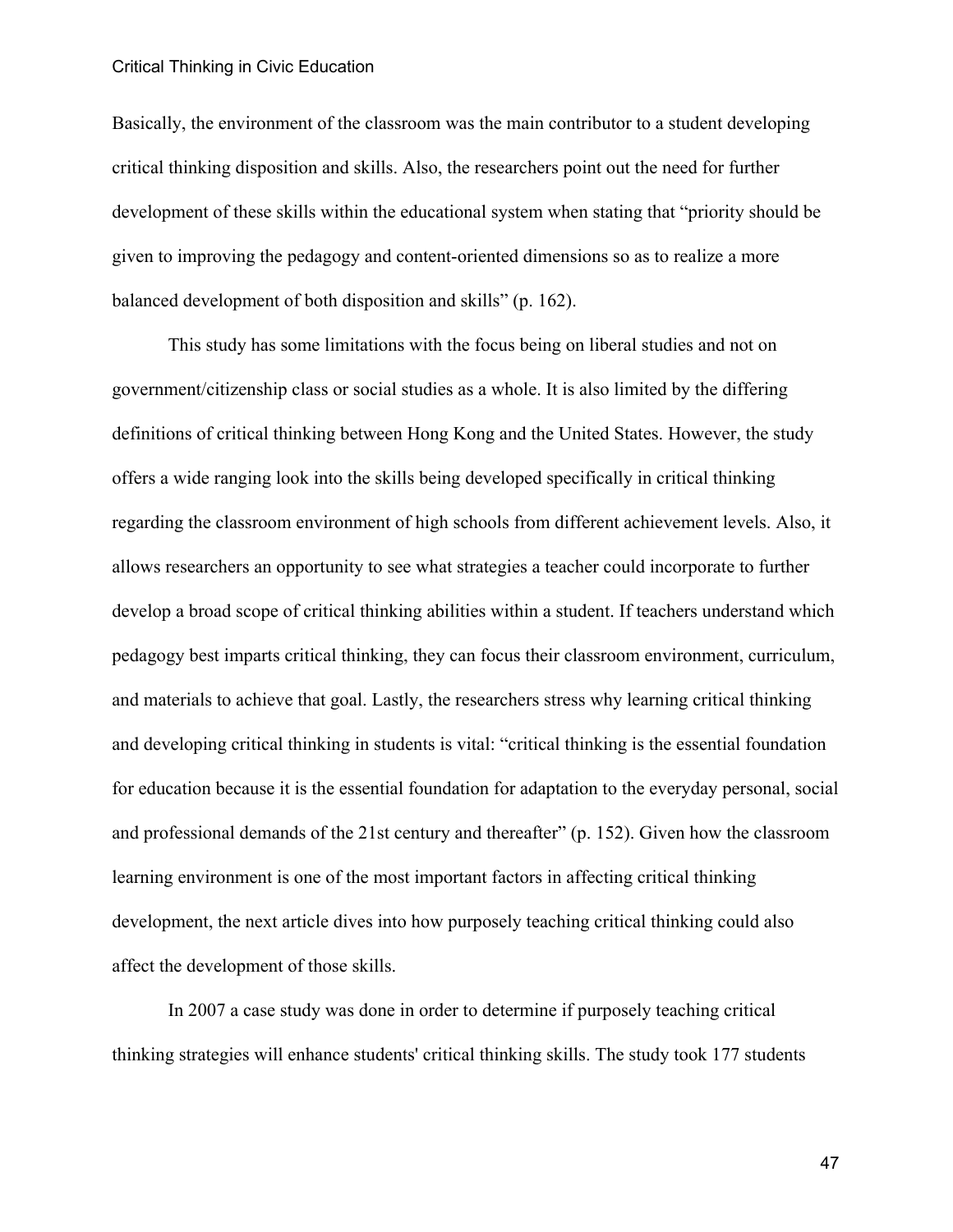with 57 being taught critical thinking skills directly, and the other 120 were taught with more of a traditional approach as a control. This study was done over the course of three years within one high school. The researchers used a mixed-method to evaluate data using a pre-post and post-post experimental design. Of the students who started in year one, only "40%" were available to take the post examination. Four instruments were used to collect data: the California Critical Thinking Disposition Inventory (CCTDI), the California Critical Thinking Skills Test (CCTST), semi-structured interviews of the teachers instructing the topic, and class observations were conducted in order to examine the actual teaching strategies of the teachers.

The results of the data collected with the tests show the baseline of the students who were not taught using specific critical thinking methods: "these results suggest that the major development of both the students' disposition toward CT and CT skills occurred during the first year of the study, when the students were in the 10th grade" (p. 360). According to the study, without specific instruction, the control group still naturally developed critical thinking skills. However, the degree of skills, use of skills, and student mastery of particular thinking strategies marked a difference between the groups. When compared to the group being taught critical thinking outright, it was found that "teaching for enhancing higher-order thinking skills promoted students' ability to assess information (Evaluation) as well as, the ability to identify and secure information needed to draw conclusions (Inference)" (p. 361). Furthermore, the study found significant differences in test scores from the control groups and the critical thinking group that illustrate the contrast in critical thinking skills developed. Within the interviews, both teachers talked about the ability of critical thinking to make their curriculum come alive with the students, as one teacher is quoted in saying, "in my class I encourage students to ask questions,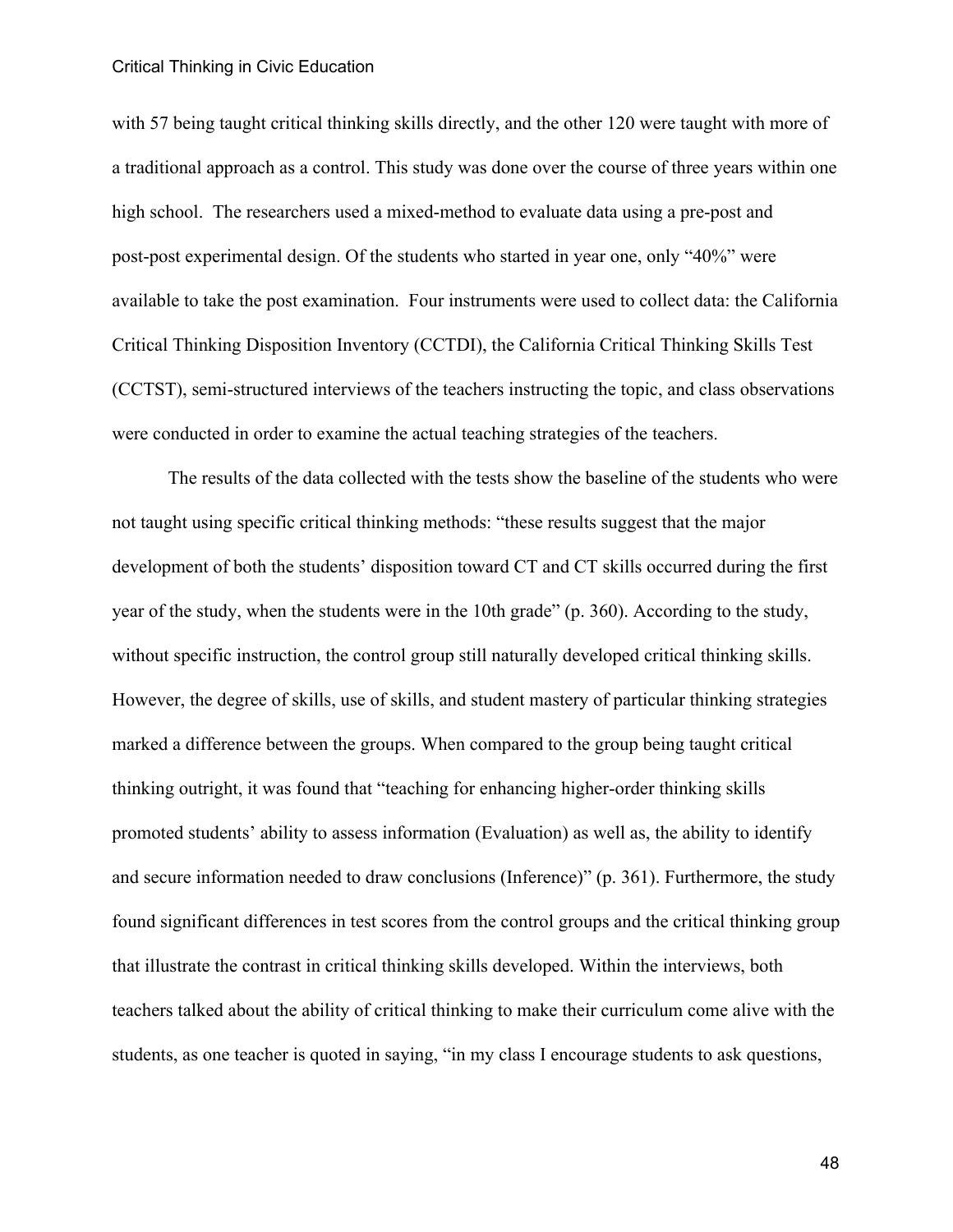investigate a phenomenon, and make assumptions... I teach new concepts in daily-life context. You can not stay in the knowledge level, you must teach them to think" (p. 362). Both of the teachers stressed the importance of critical thinking within their daily teaching. Within the final instrument of class observations, both teachers were found to use critical thinking within their daily classroom as the study reports, "class observations conducted in both the first and the third year of the study confirmed that both M and L (teacher initials to hide identities) do integrate teaching strategies that promote higher-order thinking skills" (p. 363). The researchers then gave examples of each teacher using critical thinking within their curriculum while being observed. At the same time, these two teachers were found to be the exception to the rule, as they were the only ones of the ten who "proclaimed to apply teaching strategies that promote higher order thinking skills among their students" (p. 364). The researchers conclude that most teachers' "conceptualisation of teaching and learning is mostly that of the transmission-of-knowledge model rather than a constructivist-based approach" (p. 364). Moreover, this study finds that most teachers do not recognize critical thinking as a part of teaching. The study found the intentionality of teaching critical thinking skills did impact student growth and use of those skills later.

Since this study takes place within a science classroom and in Israel, it does have some limitations; however, it offers a chance for researchers to see the impact of teaching critical thinking intentionally over the course of three years and the overall skills that are developed by the students. This study also shows that a student will naturally develop critical thinking within the traditional classroom. Moreover, it concludes with some aspects that they found the most helpful in promoting critical thinking, "three teaching strategies were identified as promoting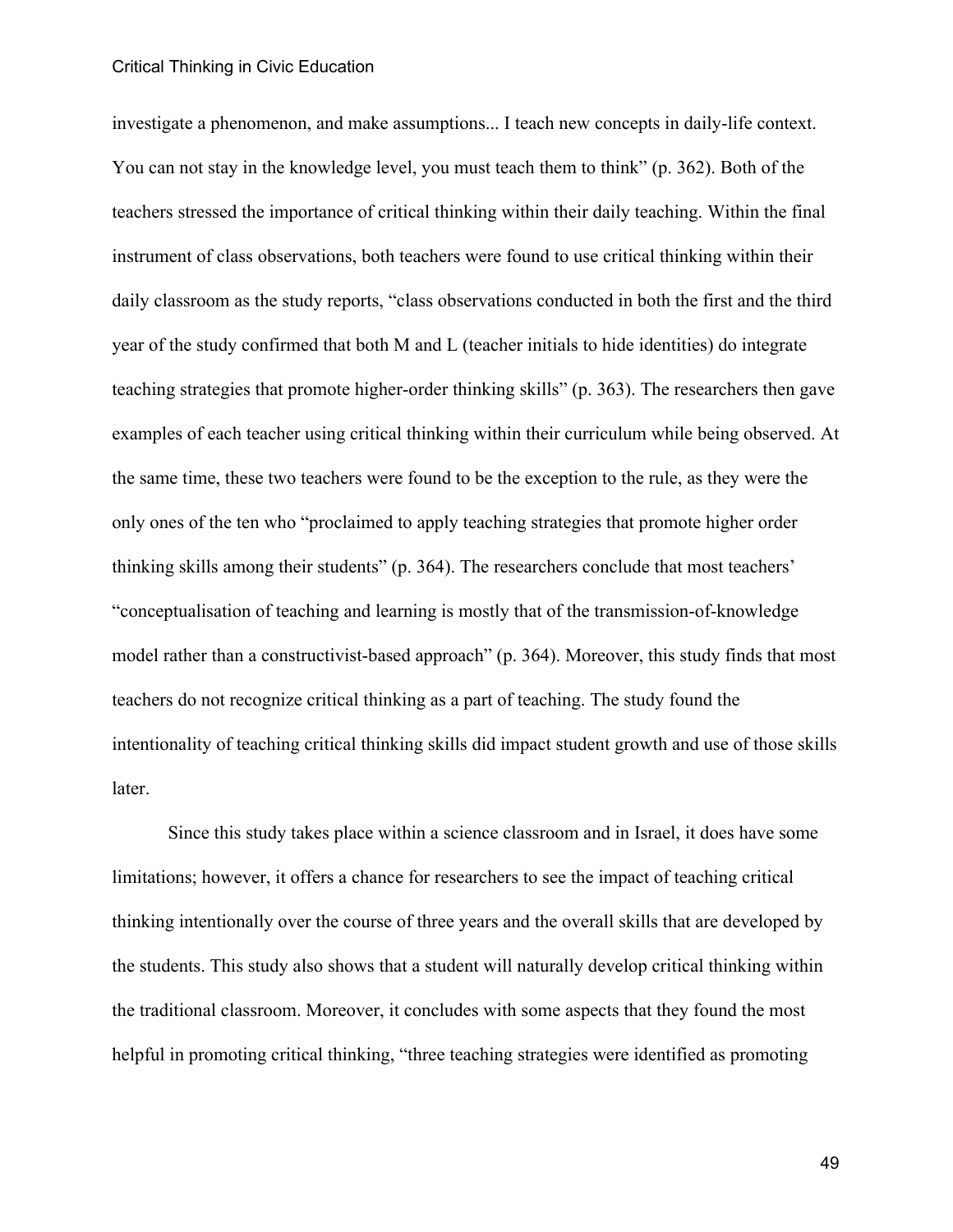higher-order thinking skills: dealing in class with real-world cases; encouraging open-ended class discussions, and fostering inquiry-oriented experiments" (p. 366). Particular strategies were shown to positively affect critical thinking in general, which can be adapted within social studies curriculum and are already in use in one way or another within most classrooms. The study ends with hope for implementing critical thinking strategies within all different types of curriculum, "the compelling empirical evidence shows that if one knowingly, persistently and purposely teaches for promoting higher order thinking among her/his students, there are good chances for success" (p. 367). According to Miri, David, and Uri, if a teacher makes developing critical thinking strategies a goal within their instruction, they have a good chance at success in accomplishing that goal. This leaves the question of how these skills persist after graduation and into adult life. Longitudinal studies are needed to explore whether students use the skills immediately after coaching only, or if they use them voluntarily over time. With a broader understanding of how teachers can affect critical thinking development, the next three articles start with more specific examples within social studies of how an educator can instruct students in these skills.

In 2010 Johnson and Morris continued the dialogue on how critical thinking is implemented differently in citizenship education across the world. The authors start this article with an emphasis on how citizenship has changed in just the last twenty years across the world, "beyond a concern for membership of a nation-state include: the emergence of global and cross-national bodies such as the UN and the EU, creating pressures for schools to promote forms of supranational citizenship" (p. 77). According to the researchers, the focus of nation-state citizenship is becoming a thing of the past, as curriculum shifts to concentrate on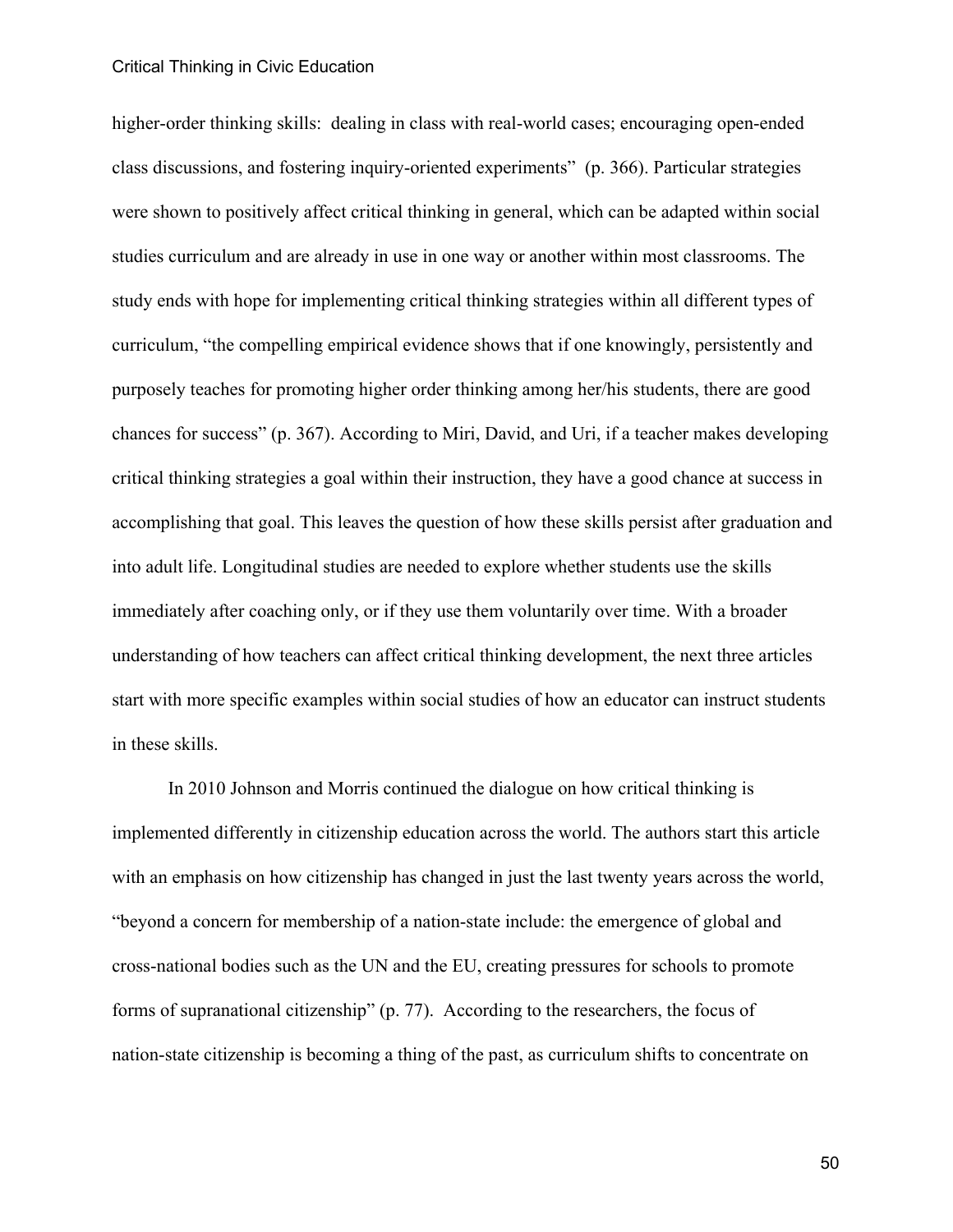being a global citizen. Johnson and Morris also accentuate the dilemma that critical thinking instruction is to a nation-state, "one of the perennial dilemmas of schooling, namely the desire, on the one hand, to ensure an obedient populace and, on the other hand, to ensure that citizens are creative and critical" (p. 78). This delicate balance is shown by Nelson and Kerr's study on how governments on different sides of the political spectrum teach and define active citizenship.

Johnson and Morris then analyze which elements should be present in a critical pedagogy, "politics/ideology, social/collective, self/ subjectivity and praxis/engagement" (p.87). These elements of critical pedagogy are then compared by the authors to a definition of what citizenship education should consist of--"knowledge, skills, values and dispositions of citizens" (p. 87). Using citizenship education as a vertical table and the critical pedagogy as a horizontal table helps to form an overall framework of critical citizenship education. Using this framework, Johnson and Morris propose that "the framework itself can be used as a pictorial representation to contrast the existence of, opportunities for and absence of elements of critical citizenship within the various levels of a curriculum and its material" (p. 91). They argue that by using this framework, critical thinking will be more easily implemented into the daily lessons of social studies teachers. They also realize that this model will have its limitations and is open to criticism, specifically in how the table has a "tendency to essentialise and dichotomise a complex range of viewpoints" (p.91).

| Table 1   | POLITICS/                                                                                                                        | SOCIAL/                                                                                                                      | SELF/                                                                       | PRAXIS/                                                                                                                                      |
|-----------|----------------------------------------------------------------------------------------------------------------------------------|------------------------------------------------------------------------------------------------------------------------------|-----------------------------------------------------------------------------|----------------------------------------------------------------------------------------------------------------------------------------------|
|           | ideology                                                                                                                         | collective                                                                                                                   | subjectivity                                                                | engagement                                                                                                                                   |
| Knowledge | Knowledge and<br>understanding of<br>histories, societies,<br>systems,<br>oppressions and<br>injustices, power<br>structures and | Knowledge of<br>interconnections<br>between culture,<br>power and<br>transformation;<br>non-mainstream<br>writings and ideas | Knowledge of own<br>position, cultures<br>and context; sense<br>of identity | Knowledge of how<br>collectively to effect<br>systematic change;<br>how knowledge<br>itself is power; how<br>behaviour<br>influences society |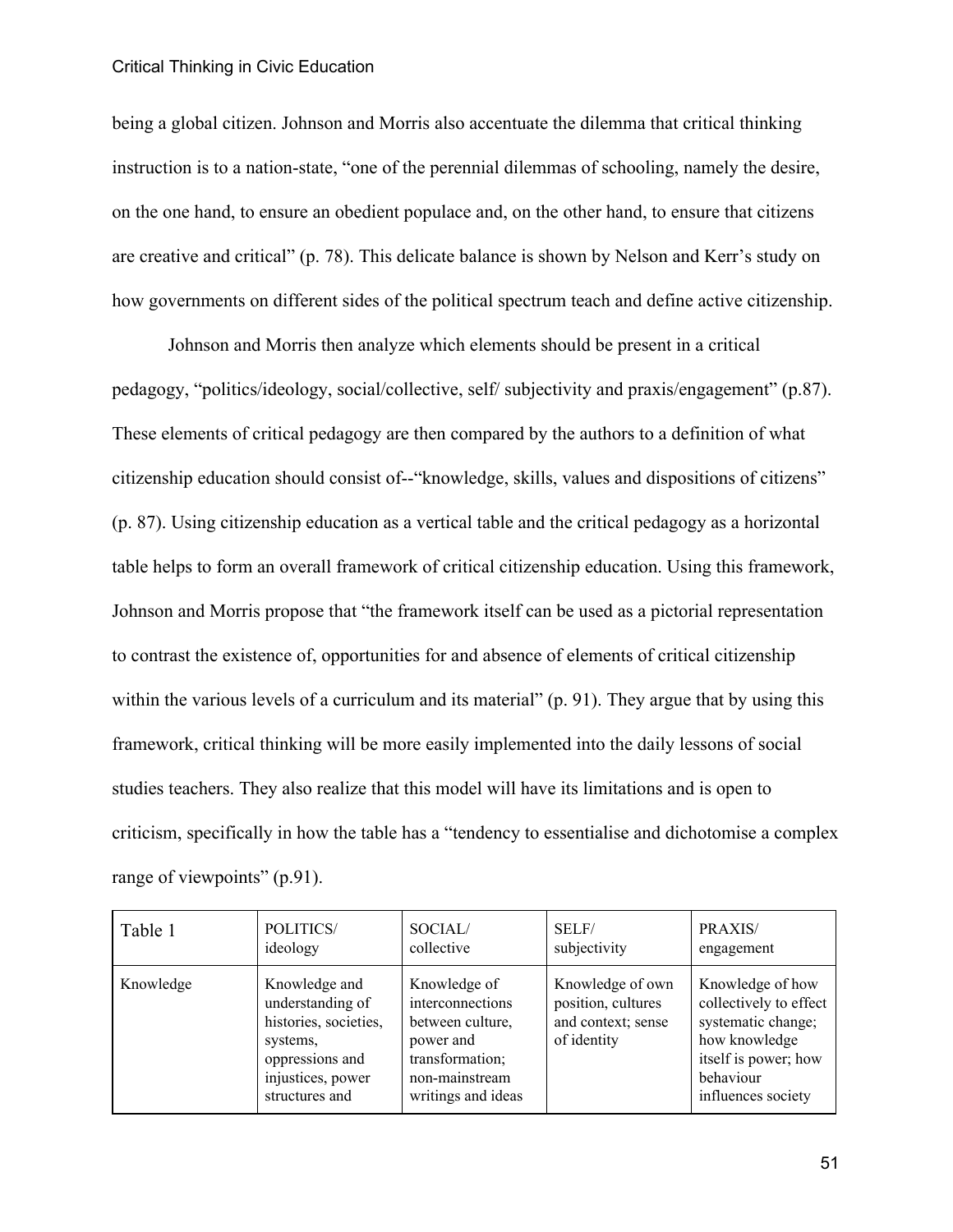|               | macrostructural<br>relationships                                                                                                                                                   | in addition to<br>dominant discourses                                                                                                                         |                                                                                                                                                                    | and injustice                                                                                                                                                              |
|---------------|------------------------------------------------------------------------------------------------------------------------------------------------------------------------------------|---------------------------------------------------------------------------------------------------------------------------------------------------------------|--------------------------------------------------------------------------------------------------------------------------------------------------------------------|----------------------------------------------------------------------------------------------------------------------------------------------------------------------------|
| <b>Skills</b> | Skills of critical and<br>structural social<br>analysis; capacity to<br>politicise notions of<br>culture, knowledge<br>and power; capacity<br>to investigate<br>deeper causalities | Skills in dialogue,<br>cooperation and<br>interaction; skills in<br>critical<br>interpretation of<br>others' viewpoints;<br>capacity to think<br>holistically | Capacity to reflect<br>critically on one's<br>'status' within<br>communities and<br>society; independent<br>critical thinking;<br>speaking with one's<br>own voice | Skills of critical<br>thinking and active<br>participation; skills<br>in acting<br>collectively to<br>challenge the status<br>quo; ability to<br>imagine a better<br>world |
| Values        | Commitment to<br>values against<br>injustice and<br>oppression                                                                                                                     | Inclusive dialogical<br>relationship with<br>others' identities<br>and values                                                                                 | Concern for social<br>justice and<br>consideration of<br>self-worth                                                                                                | Informed,<br>responsible and<br>ethical action and<br>reflection                                                                                                           |
| Dispositions  | Actively<br>questioning; critical<br>interest in society<br>and public affairs;<br>seeks out and acts<br>against injustice and<br>oppression                                       | Socially aware;<br>cooperative;<br>responsible towards<br>self and others;<br>willing to learn with<br>others                                                 | Critical perspective;<br>autonomous;<br>responsible in<br>thought, emotion<br>and action; forward<br>thinking; in touch<br>with reality                            | Commitment and<br>motivation to<br>change society;<br>civic courage;<br>responsibility for<br>decisions and<br>actions                                                     |

This article offers a pathway to changing curriculum in a way that will include more critical thinking within citizenship education. By using the table (above), which includes multiple elements of critical pedagogy and citizenship, it gives teachers an avenue towards changing their curriculum for the better. However, the article is limited by the lack of statistics or data to drive their findings in the table. They also do not offer evidence of how to change national policy to better include critical thinking. Johnson and Morris conclude this article noting the difficulty in changing national policy, "official citizenship curriculum may be defined by the prevailing national political agenda and its sociocultural context, it may still contain spaces that might be used by critical pedagogues to promote a strong ideological agenda" (p. 92). These spaces are where teachers or administrators can implement critical thinking into their curriculum.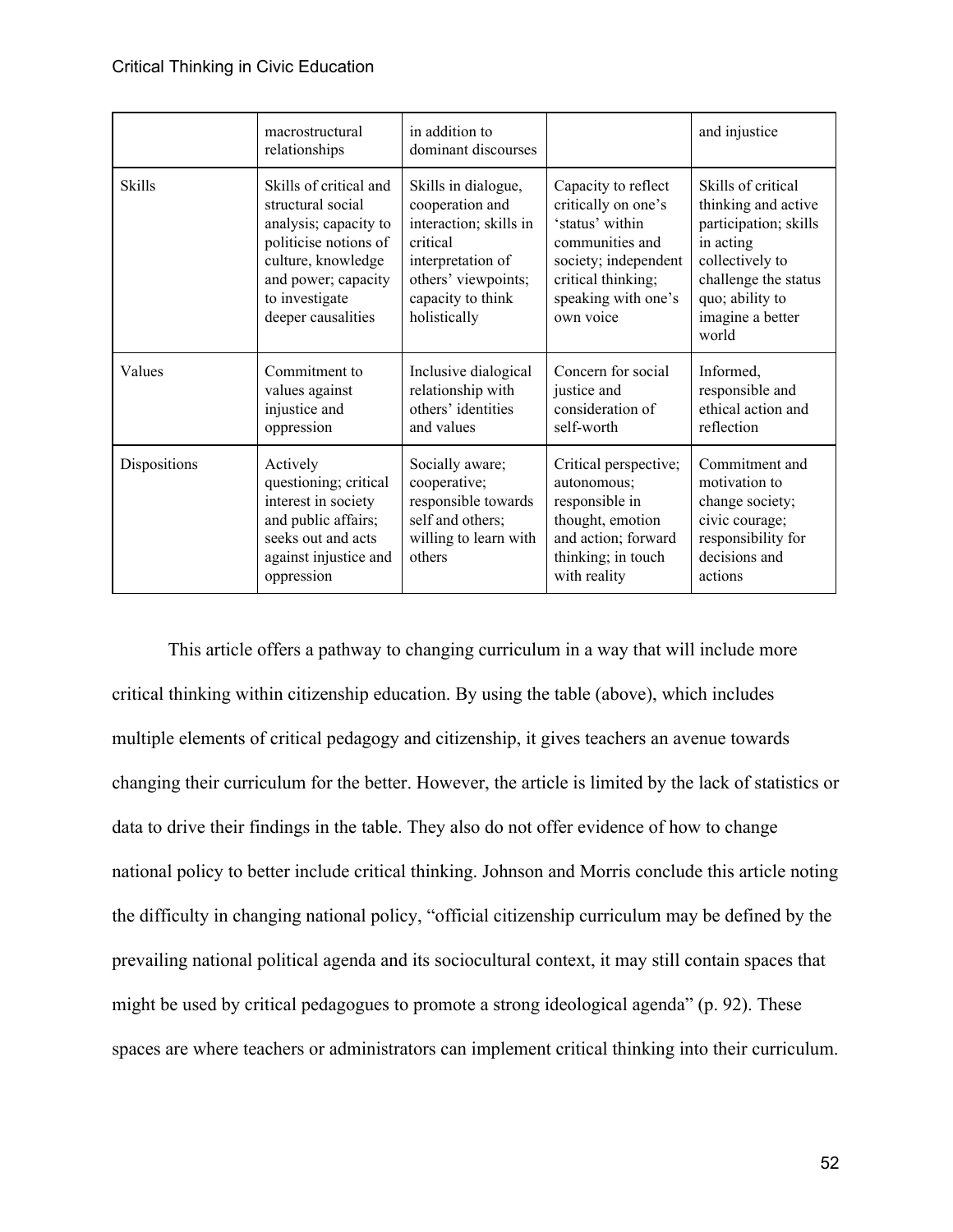While this article offers many options towards creating critical citizenship education, the next articles take specific examples within this framework to model how to teach these skills.

In 2017 Lennon wrote an article about methods of producing questioning that create critical thinking and group dialogue. This article examines how teachers can use different forms of higher level questions to drive dialogue that encourages critical thinking, an important aspect of the implementation of critical thinking into the social studies curriculum. To illustrate the importance of critical thinking for a student, Lennon points out that "higher levels of thinking can help lead to understanding and empathy for others; the lives, events, ideals and/or beliefs of people in a pluralistic society" (p. 5). In order to develop these life long skills, Lennon paints a picture of how schools can create critical thinking, "To engage in dialogue of opposing views needs to involve a multimodal perspective utilizing both active and passive learning styles. If the process is respectful and engaged, students can develop new and different information as compared to their own perspective or lens" (p. 4). As Lennon asserts, his process encourages, "the participant to reconcile the differing concepts to bring back or correct their internal order or understanding" (p. 5). Lennon claims that if students can reach this level of thinking, that they have achieved Bloom's vision for critical thinking. Lennon groups his article into three sections: "Issues Concerning Critical Questioning and Group Dialogues," "Implementing Group Dialogue and Culture necessary for Success," and "Questioning Formats."

Within his first section, Lennon outlines the difficulties facing teachers attempting to wade into controversial topics, "For many educators,the (successful) teaching or discussion of controversial subjects can be a difficult and sometimes problematic task" (p.6). Later on within the section, he lays out the consequences of teachers avoiding these difficult topics, "Students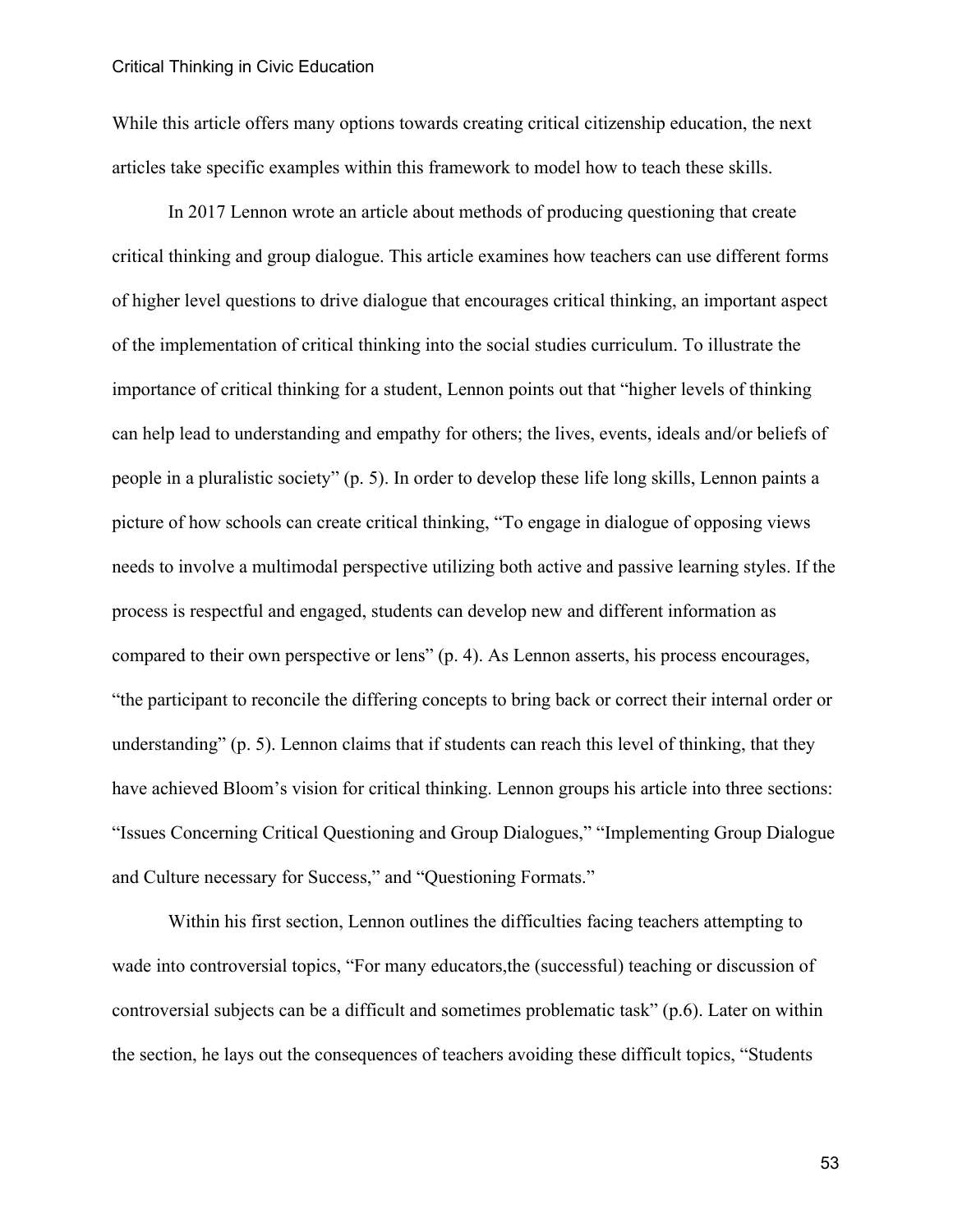have become captive to vitriolic diatribes from opposing views lambasting others with labels and terms unfit for conversation. These outcomes are not designed to foster critical thinking but to engage in destructive tirades, demonizing the other's view as inferior to one's own" (p. 7). According to the author, students do not have the ability to converse about their ideas and resort to using insults and demonizing the other side of an argument. Lennon finishes this section by emphasizing the importance of teachers taking the steps to give students the opportunity to learn these skills, "The discourse of difference and of diversity and controversy allows students to engage in scenarios they would ordinarily not experience. By allowing for some student control and in guiding their discussion we offer invaluable learning that may not be conducive to any other time in the children's' education" (p. 8).

The second section continues with more of a practical approach, including strategies to implement these controversial issues and to involve all students within the discussion. To start this discussion, "Teacher directed guidance is integral to developing and maintaining the dialogue into higher levels of thinking and in keeping students involved, whether they are actively talking or no" (p. 8). Without guidance and rules, any discussion or "activity will have failed before it begins." Developing the environment for this level of discussion requires the teacher to have complete control of the classroom and for students to feel safe to talk. The teacher also needs to maintain neutrality without being disengaged from the discussion. According to Lennon, instructors must be able to set ground rules and enforce them in order to preserve the openness of the discussion. Power must also rest with the students during the dialogue, yet, as Lennon points out, "The teacher will need to give (some) control to the students through their discourse but be ready to 'retrieve' it or bring it back if necessary" (p. 10). This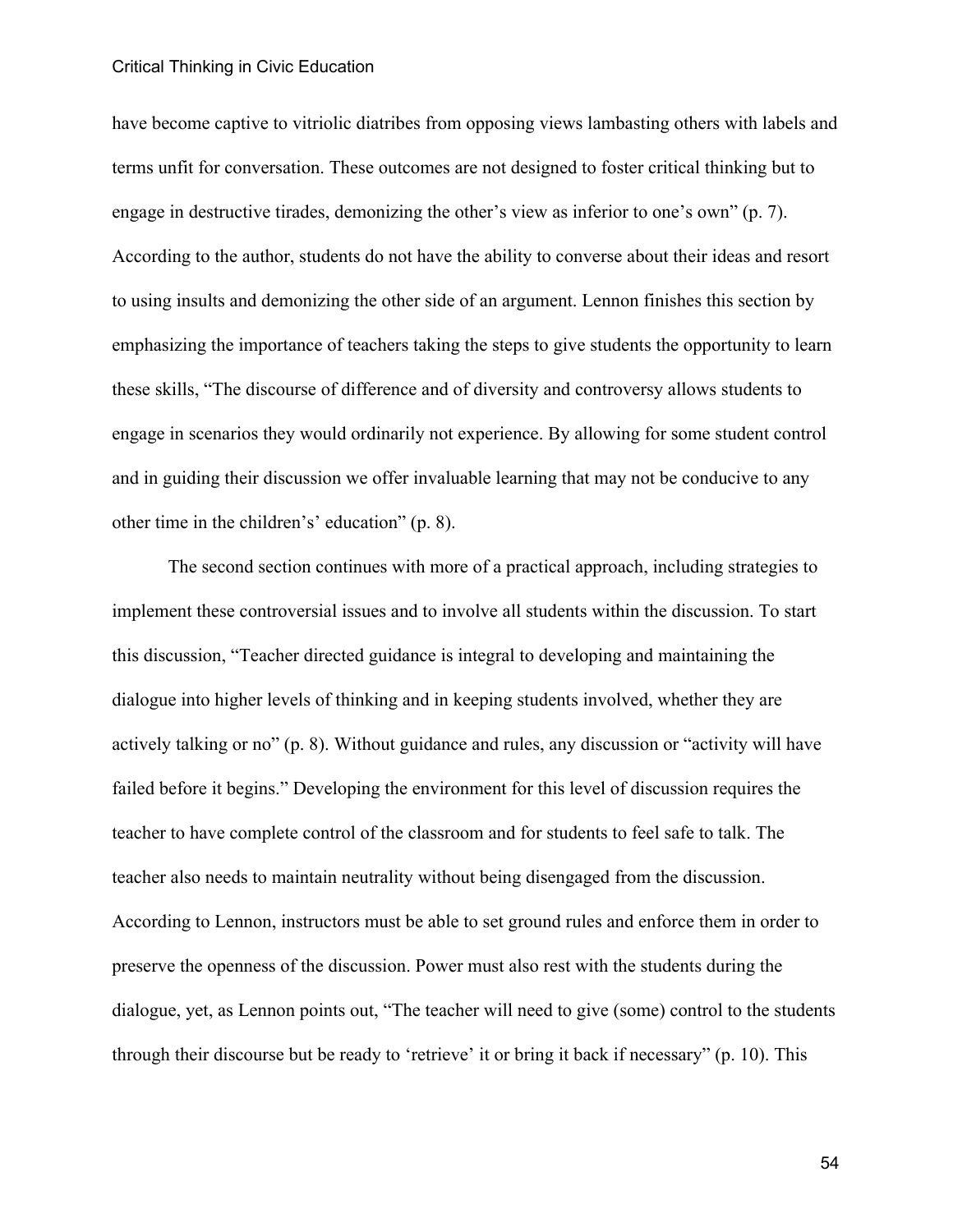balance is hard to find, but the payoff of students developing critical thinking skills through discourse is worth it.

The last section illustrates the need for different prompts for the questions, "Prompting is integral, and should follow prepared plans of inquiry and questioning" (p.11). As Lennon asserts, the teacher must also be prepared that the dialogue may shift to a direction that the students take it, "student's themselves developing prompts which, though different than that of the teacher, is still extremely beneficial to critical thinking" (p. 12). Lennon advocates that developing a well-mannered discourse of students could be a goal within itself to achieve. "As Social Studies teachers, polite diverse conversations among students about controversial topics are also important skill sets to pursue" (p.12). Even if a teacher cannot reach the level of metacognition of the discourse that may have been planned on by the lesson, it could still be beneficial for students to experience a controlled discussion on a controversial topic.

This article gives a theoretical map of the impact of introducing controversial topics into the classroom in order to further help students develop critical thinking skills. Lennon also gives a broader meaning to the importance of this discourse to the country as whole, "As an added benefit, the learning of civil and engaged discourse is an invaluable trait that many of our students no longer see in their mentors or in society at large and which is paramount for a thriving democracy" (p. 14). This article illustrates one aspect of creating critical thinking and for students to be able to examine opposing ideas and to deal with them in a fact driven manner, instead of with insults and hate, as they are often apt to observe and experience in their world. Lennon provides a framework for teachers to develop opportunities to encourage critical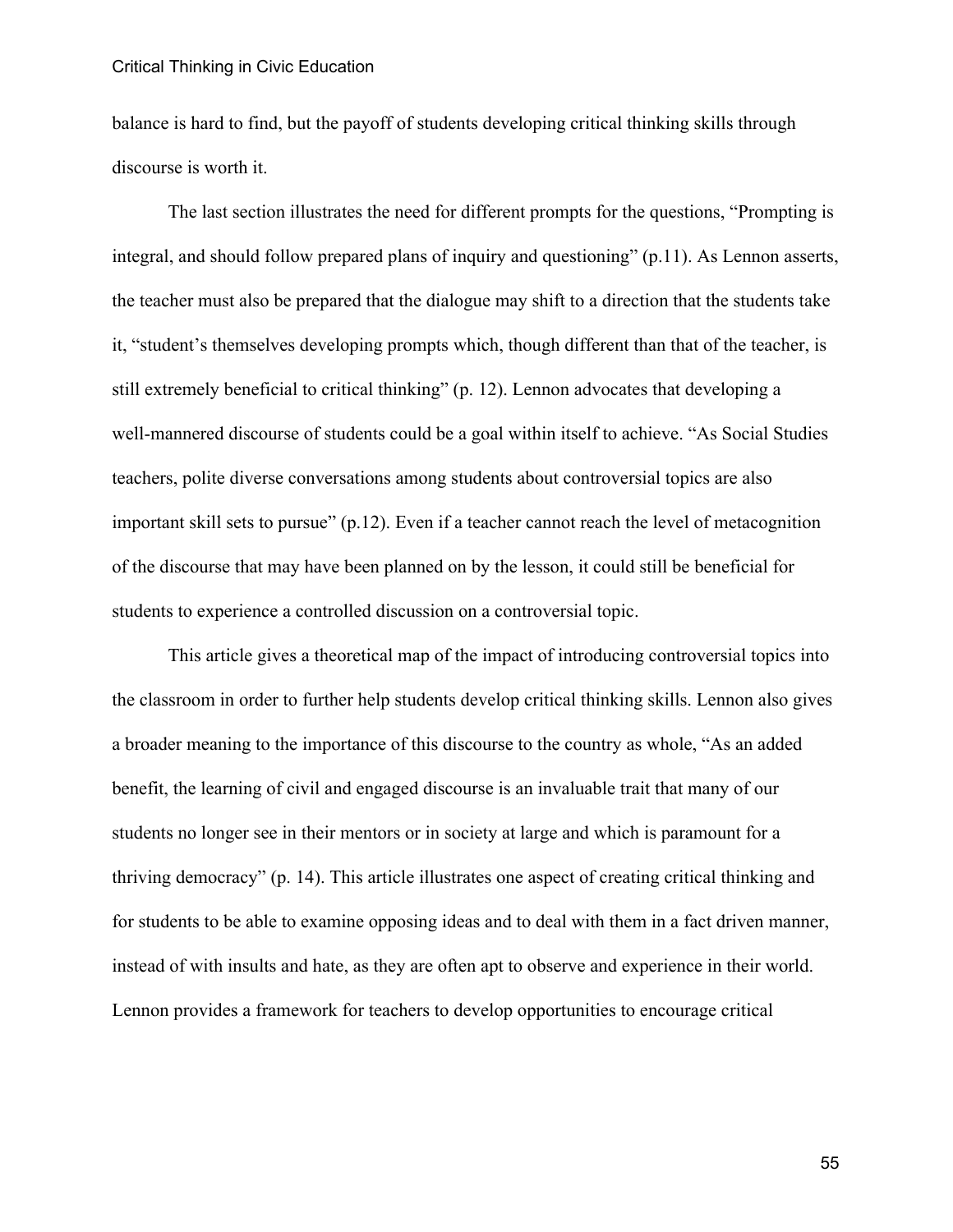discussion. Similarly, Peiser continues this trend in a more specific scenario, using more historical problems instead of modern ones.

In 2013, Peiser wrote about a specific example of how teachers can use an event to teach critical thinking. Within this article, they use the political movement of populism around the turn of the 20th century to help students deal with conflicting political ideas. The ability for critical thinking and balancing multiple ideas on a topic are achieved through populism as Peiser states, "the revisionism and multiple interpretations featured in the historiography of Populism provide valuable opportunities for teachers to develop such skills among their students" (p. 228). This article gives teachers a particular example of how to pick a topic that will allow students to develop critical thinking techniques.

Peiser instructs his lesson using four different historians who hold different perspectives on populism. Peiser goes on to to explain how each perspective was chosen and how the students would be expected to examine these historians, "these primary documents would represent what each of the historians viewed as the essential character of Populism, and students (perhaps in learning groups) would be required to examine, assess, and debate such varying historical perspectives" (p. 228). Peiser advocates for allowing students to have a three step process relating to critical thinking which requires the student to first examine the information, then assess the information, and finally to debate with others on that information. When implementing this strategy, a teacher must be able to guide the students towards thinking critically with the sources. The article offers some examples of what questions could be used to direct students to think critically while reading each perspective.

1. What does each of these historians see as the essential character of Populism?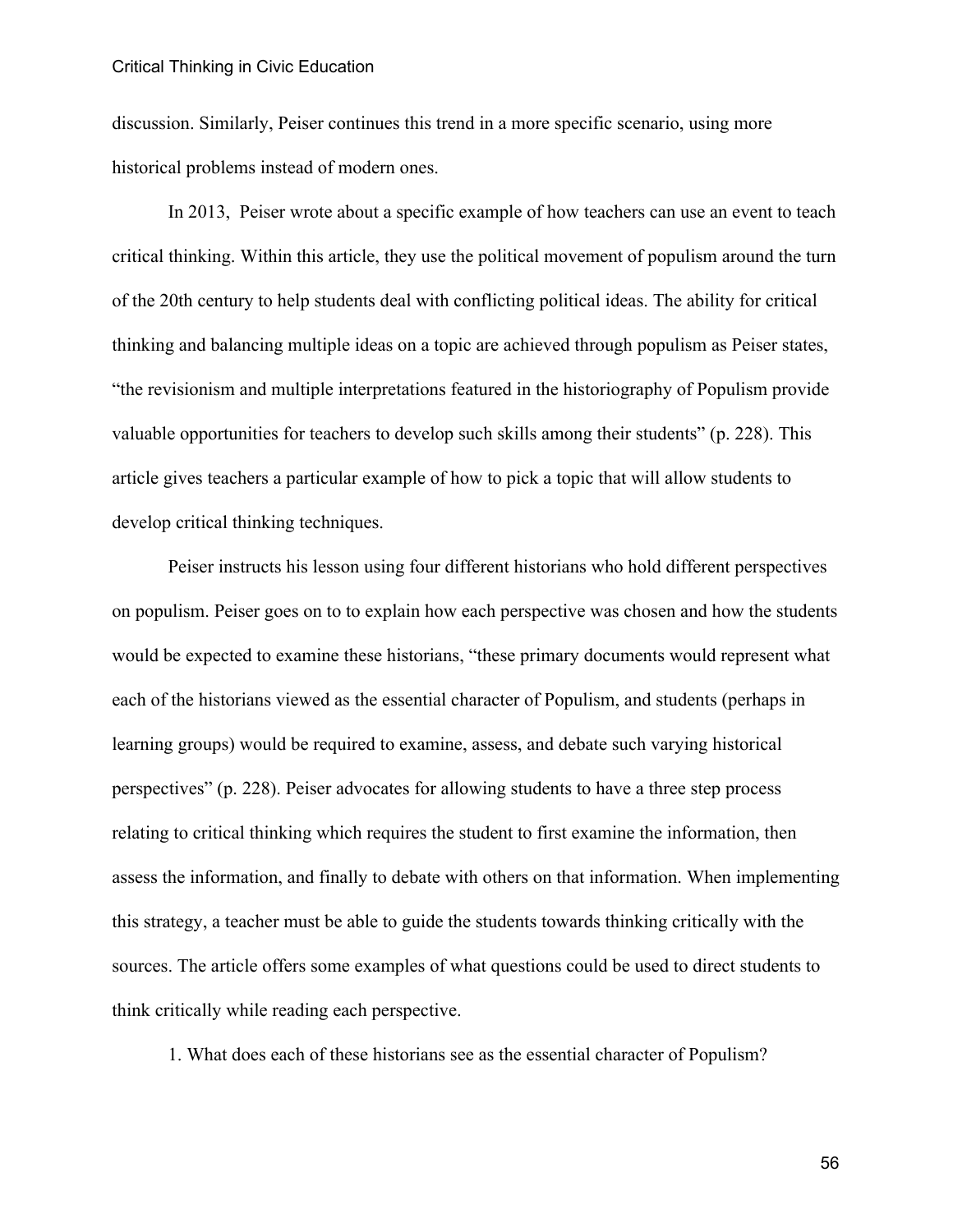2. How does the holder of each of these viewpoints see the relationship between Populism and the new corporate industrial order of the late nineteenth century?

3. What conclusions can you draw about historical inquiry based upon these varying interpretations of the nature of Populism?

To begin with, these questions first ask the students to state the main point of each historian. Then, the second question allows the student to compare the viewpoints to the relationship between two different ideas of the time. Lastly, the third question asks the students' final thoughts on the differing ideas surrounding populism. Peiser sums up what the goal of these questions is, "In sum, the study of multiple interpretations of Populism contributes to the capacity of students to use evidence, assess interpretations, and analyze change and continuities. By applying historical habits of mind, they will emerge with relevant skills and an enhanced capacity for critical thinking, problem solving, independent inquiry, and informed citizenship" (p. 229). Giving students the opportunity to critically think will, according to Peiser, create a future citizen that will be able to stay informed with important political matters.

This article is restricted by the limited examples of how Peiser himself successfully taught the lesson. While readers were given a complete outline of the lessons, these lessons may have provided deeper understanding if they included some of his commentary on why he made certain choices within his lesson and what his objectives were throughout the various sections. Nevertheless, the author outlines a successful lesson of how a social studies teacher can take a lesson that students may not feel as strongly about and create critical thinking opportunities that connect to issues that are more applicable to their lives. Offering students the chance to have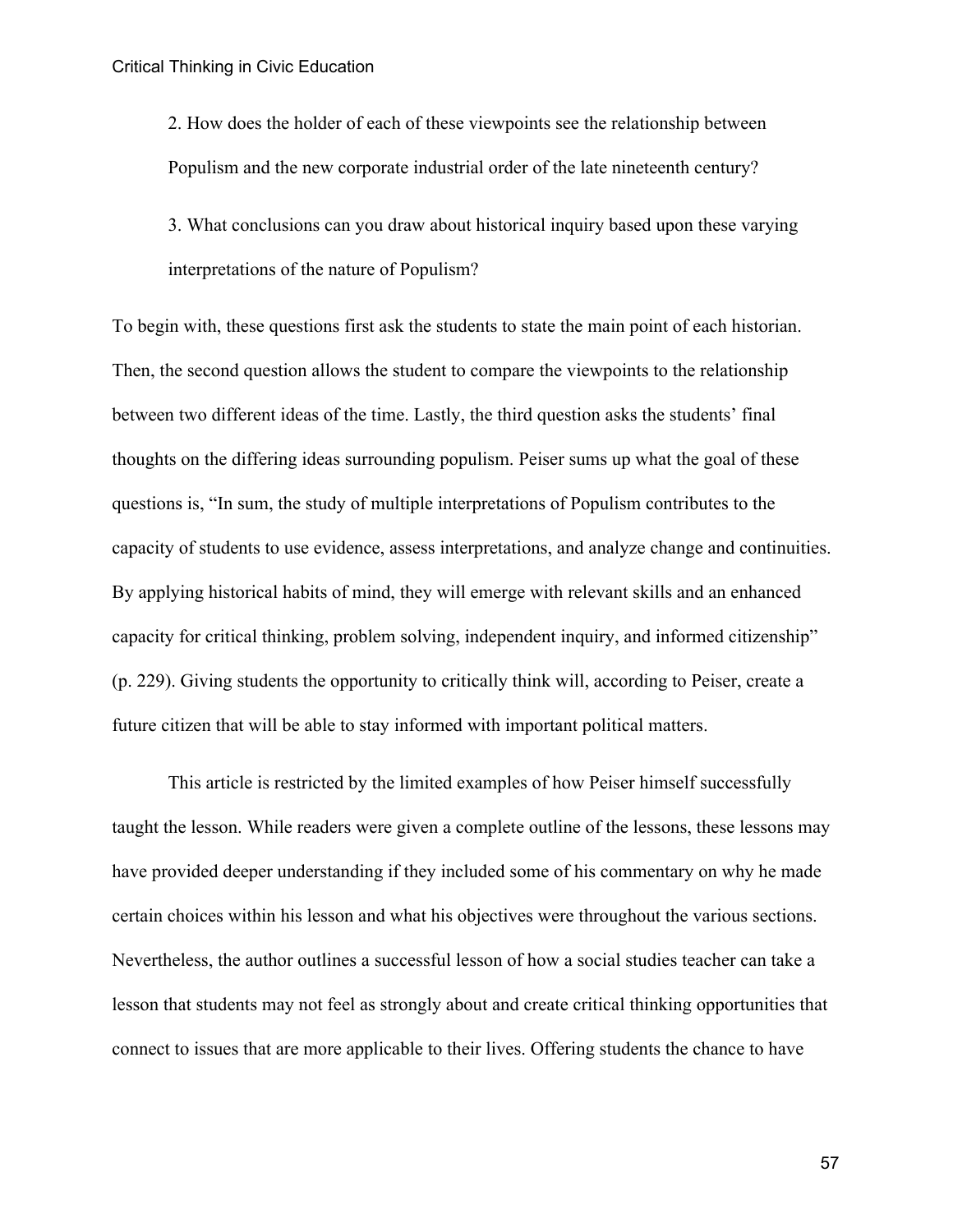informed debates around political topics in school will pay dividends, as Peiser points out with a more "informed citizenship" by the students when they become political actors in their post school lives. Peiser emphasizes the importance for social studies to emphasize critical thinking skills, because it offers students a chance to grow beyond the classroom as an overall learner with crucial skills they will use for the rest of their lives. Peiser offers a real life lesson of how to incorporate all aspects of critical thinking, using both teacher scaffolding and student investment. Giving students opportunities to develop critical thinking skills is paramount to developing Active Citizens who are able to think and act independently about current issues.

Understanding how critical thinking strategies have impacted overall student growth is difficult to prove. Some studies have sought to understand how learning environments could affect the overall growth of critical thinking by using exams that are built to measure these skills, as Cheng and Wan did in their study in Hong Kong (2017). Similarly, in another instance with Miri et al (2007), researchers conducted a three year long study and actively taught students differently to evaluate the variances in students' growth in critical thinking between the status quo education and an active critical thinking education. Both of these studies showed that changing the environment and curriculum to promote critical thinking results in measurable growth from the students with these skills. This section ended with three articles presenting different ways of how social studies teachers can promote and build critical thinking strategies within lessons. First, Johnson and Morris (2010) advocated for a broad approach to creating a citizenship education that allows for students to critically think. Lennon's (2017) approach encouraged students to have difficult conversations in the classroom and expected teachers to create an environment in which constructive arguments can occur. Finally, Peiser (2013) offers a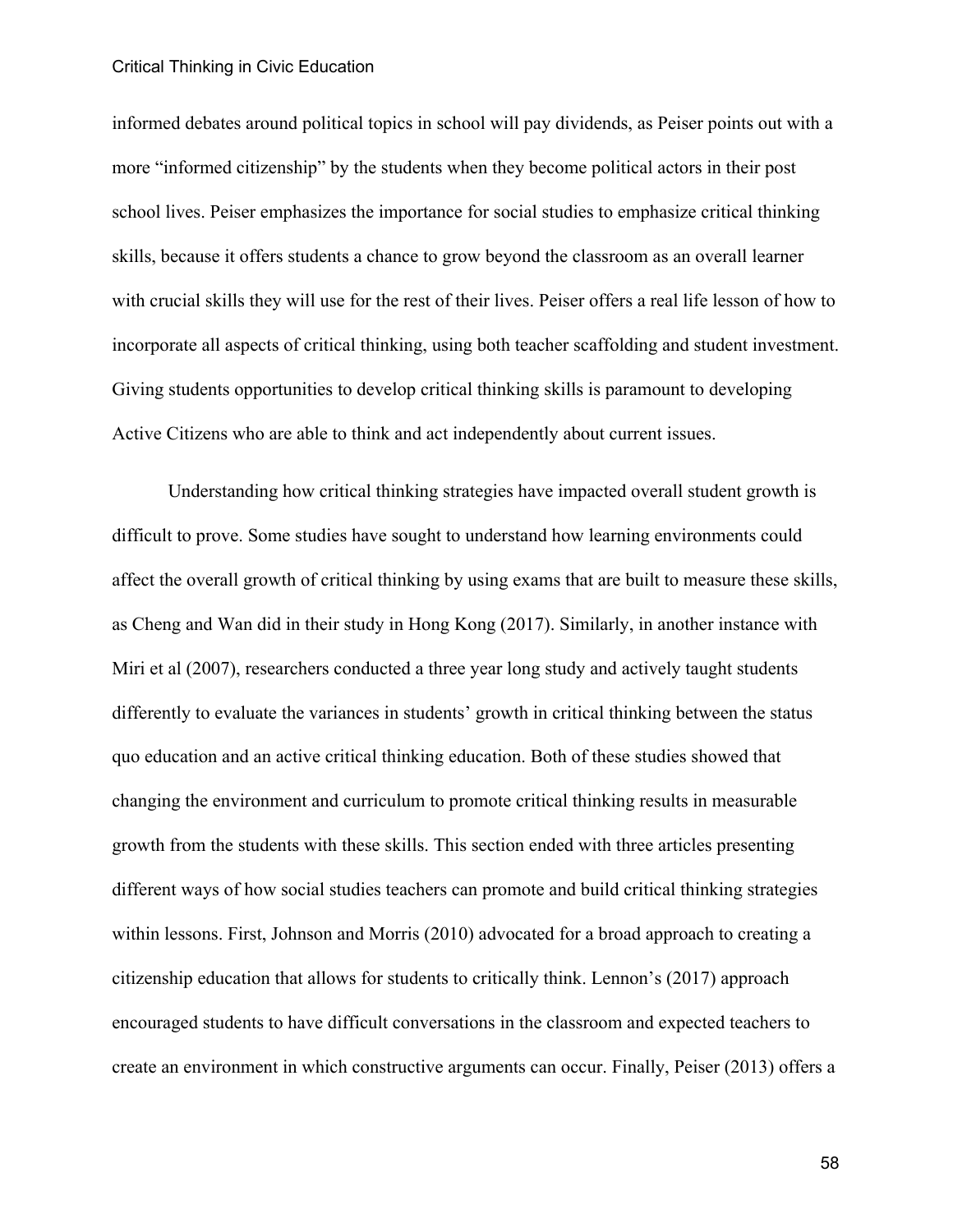specific lesson model to produce critical thinking, using the Populism movement with differing experts to challenge students to create their own arguments and to examine bias in sources. These examples are beneficial both in how they provide practical applications and in how they show evidence of positive results, which strengthens the argument for purposefully integrating critical thinking activities into social studies curriculum.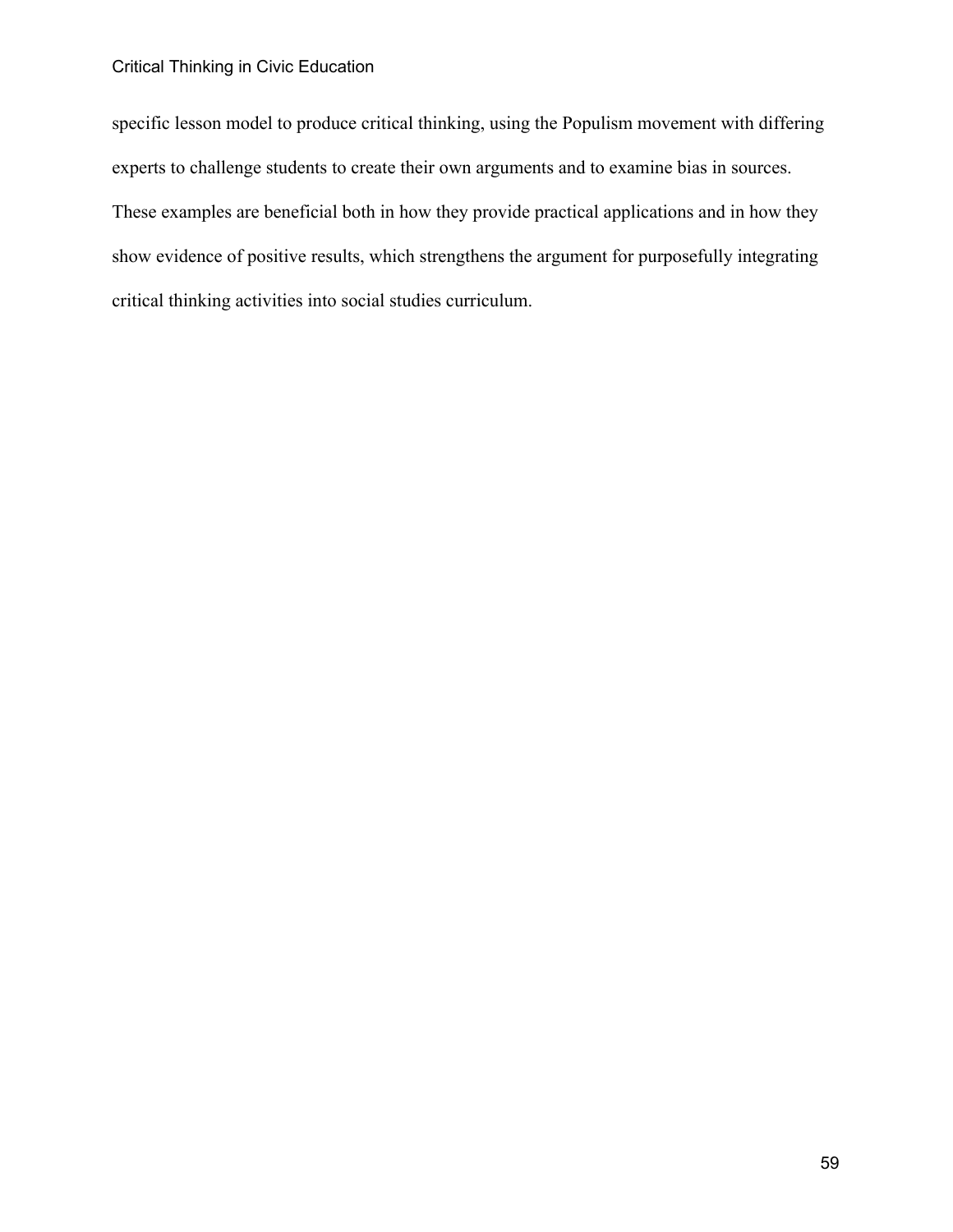#### **Chapter 4**

#### **Summary**

Chapter one provides an overview of critical thinking as growing in emphasis within civic education, which is seen throughout the Minnesota standards that focus on higher level thinking skills and critical thinking. While critical thinking is often emphasized, it is not consistently defined the same way, whether that is locally, nationally, or globally. Agreeing upon a consistent definition is vital before expecting implementation at the classroom level. However, in addition to a vague understanding of critical thinking, it is also not perceived the same way culturally. Once those issues of understanding and perception are addressed, educators can better intentionally incorporate critical thinking into their pedagogies so that students will be equipped to navigate an ever-changing world.

Chapter two provides definitions of critical thinking, citizenship, curriculum in Minnesota, and government/citizenship education. These terms were shown to have differing meanings based on the region of the world that they were being defined. In addition, differences arose between researchers who sought to define the term in a way that fit their study or personal viewpoint. Lastly, with Minnesota the lack of communality in education has resulted in definitions being left up to the school or teacher to decide which definition they will instruct to their students.

Chapter three examines positive rhetoric and emergence of Active citizenship within literature and research. In reviewing this literature, common threads are identified and compared, as well as synthesizing the compelling aspects of each study and gathering effective examples of practical applications.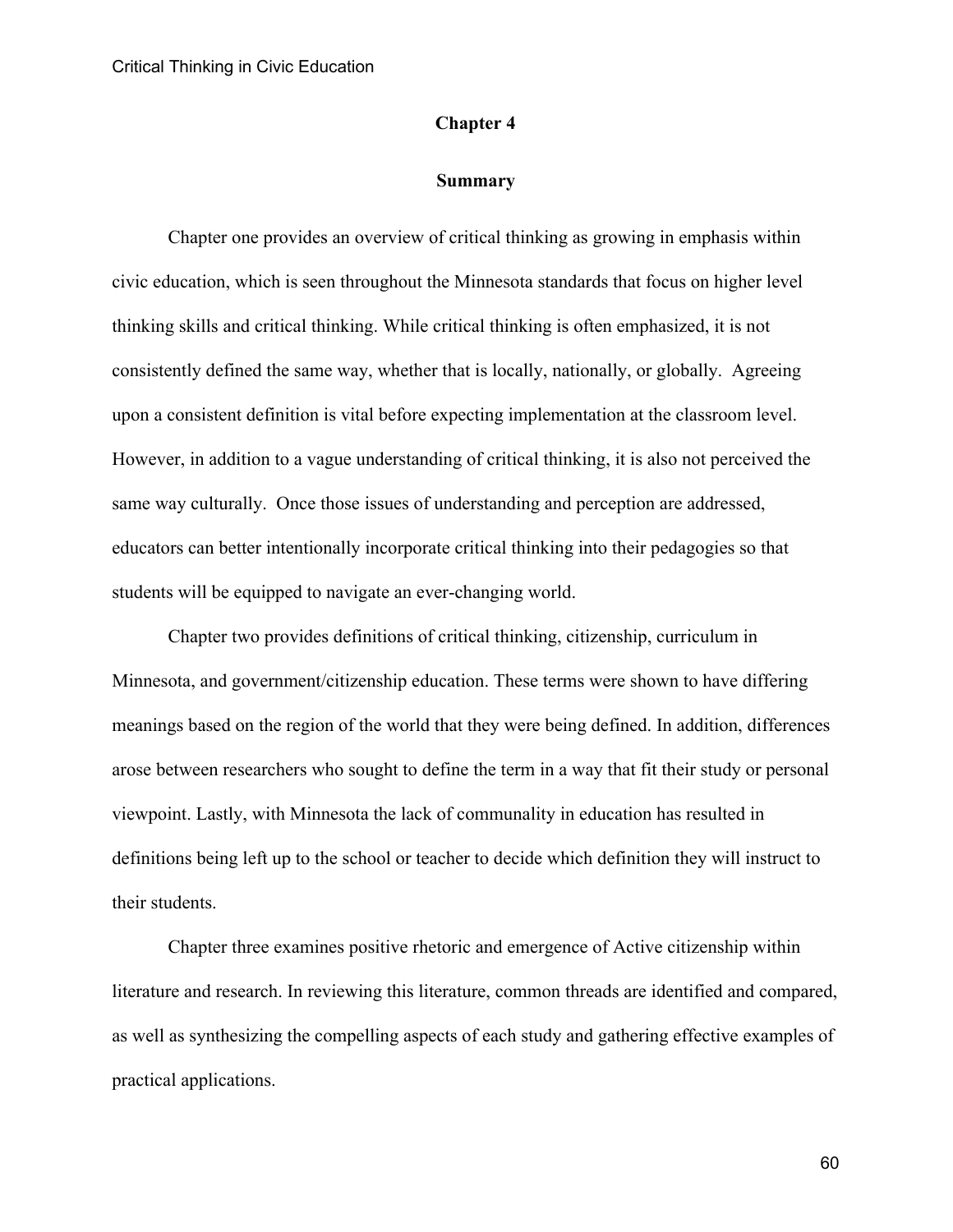Within social studies education in Minnesota, aspects of critical thinking can be seen throughout the standards and in the main goal of those standards. Yet, studies show that critical thinking is not taught in teacher preparatory schools in a way that adequately promotes the need for and the means to incorporate it into classrooms (i.e. Gedik, 2012; Awan, Perveen, and Abiodullah, 2018). Additionally, teachers are not fully devoted to teaching critical thinking as a part of their curriculum with citizenship education, since not every teacher sees it as a part of their curriculum (i.e. Leenders, Veugelers, and De Kat 2008; and Anderson et al, 1997). Within citizenship education, critical thinking has been found in the emphasis on Active Citizenship that seeks to implement critical thinking to develop *thinking* citizens, who have a perspective on issues affecting their community and the world (Wood 2013). Lastly, critical thinking strategies have shown in preliminary tests to grow when intentionally taught to students (Miri, David, and Uri 2007). Moreover, the classroom environment that a teacher creates will also boast the critical thinking skills developed within a student (Cheng and Wan 2017). Education is moving to increased emphasis on critical thinking over testing, as mandated by the Department of Education in 2009 who acknowledged the need for students to possess critical thinking skills, "the Obama Administration has invested \$360 million in two consortia of states that have developed new assessments aligned to college- and career-ready standards that move beyond traditional bubble tests, focusing more on critical thinking, problem solving, and writing." (Department of Education, 2009).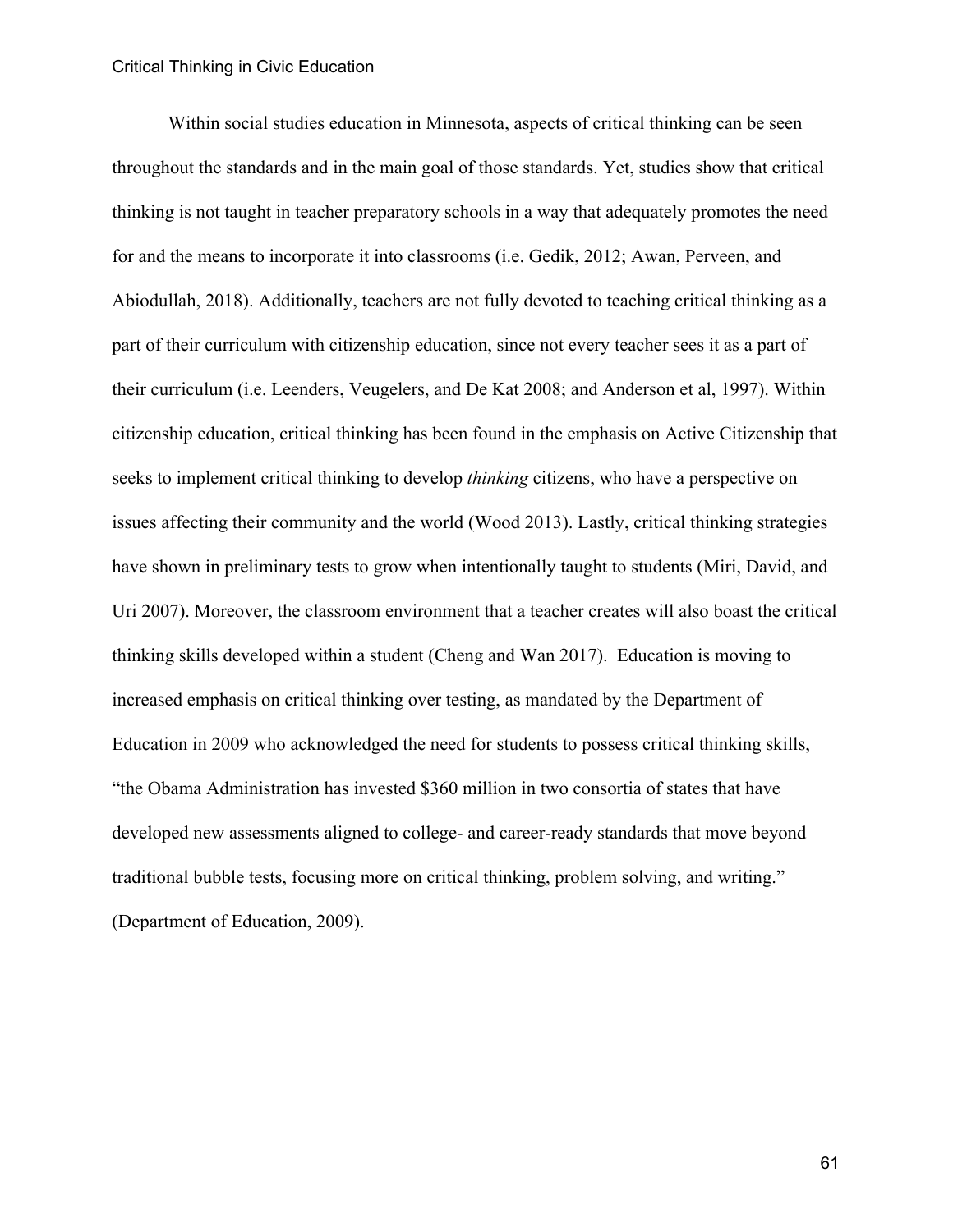### **Professional Application**

Given the importance of critical thinking education to the advancement of social studies education, there is still no unified consensus on what critical thinking education should look like. Within this paper a few of the authors have stood out with their approaches to creating a beginning framework for teachers to use to further critical thinking in their classrooms. Even though teachers may not agree on one set definition of what critical thinking looks like, these schema are broad enough to be widely applied.

One of the approaches is exhibited in the research conducted by Cheng and Wan (2017), which concluded that the classroom learning environments that teachers create are the most important aspect of a student's growth in critical thinking. In order to build a working pedagogy and curriculum, the teacher must first create an environment that gives students an opportunity to see differing views and even conflicting views in a classroom. This will give the student a safe space to find ways to have a discussion over issues that people in the outside world struggle to discuss civilly. Another aspect of the learning environment that teachers should promote is giving students an opportunity to have mentally demanding tasks that promote higher order thinking skill development. The last aspect of the learning environment that should be promoted is personal relevance. Allowing the students to find a personal connection to the topic will keep them motivated to pursue more critical thinking activities on the topic.

Another framework that would help promote critical thinking skills is outlined by Johnson and Morris (2010). These researchers illustrate how to promote critical thinking in four categories. Johnson and Morris (2010) then compare these categories with benchmarks for the student growth in critical thinking from Knowledge to Deposition. They offer steps for each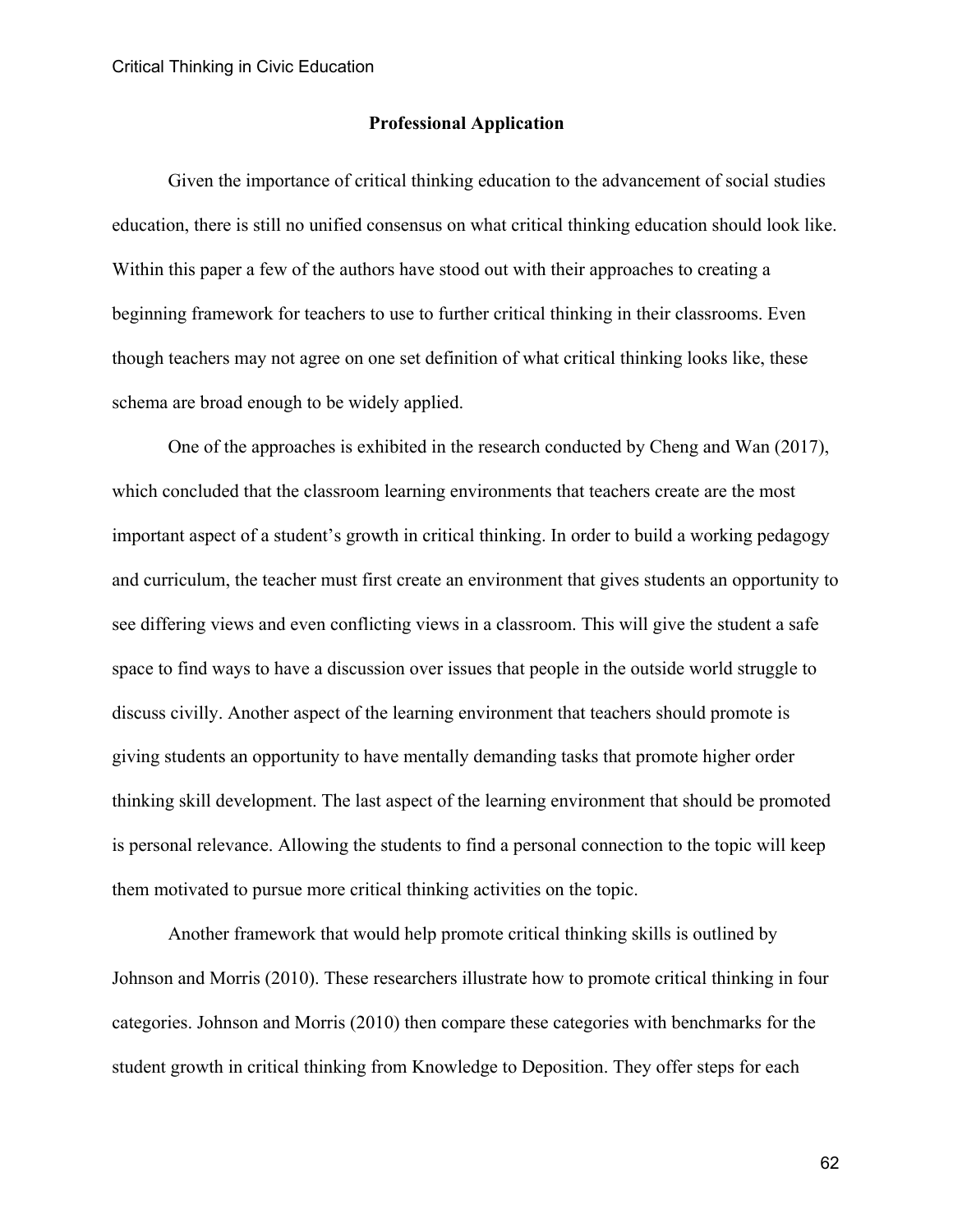category regarding what a teacher should strive for in critical citizenship education. These outlines will help teachers reflect on their own curriculums to see if they are including aspects of a critical thinking pedagogy.

Lastly, Ramierz and Jaffe (2016) offer an example of incorporating active citizenship into the curriculum. These two teachers incorporate a learning environment with a critical thinking curriculum to instruct students within citizenship education. They also offer strategies of how to incorporate higher order thinking with newcomer students, who are new to or are learning English. These strategies are especially beneficial for teachers who have student populations that include newcomers, because the scaffolding gives them the same access to critical thinking skills as other students.

Of these three curriculums, all have certain aspects that can be incorporated into almost any curriculum without a major overhaul of state standards. Even if teachers may disagree about what these skills might look like, the necessity of creating critical thinkers is widely accepted. Teachers who share this objective could start by creating a classroom environment that promotes critical thinking. Then, teachers could reflect on their own curriculum, comparing it to the model presented by Johnson and Morris to see if they are effectively teaching higher order thinking. Lastly, a teacher could explore ways in which to promote critical thinking within the curriculum of students who may be English learners and face additional barriers to learning content and skills. If educators hope to improve their students' critical thinking skills, they must find at least one resource, even if it is not one of these, to evaluate and improve their lessons to promote critical thinking.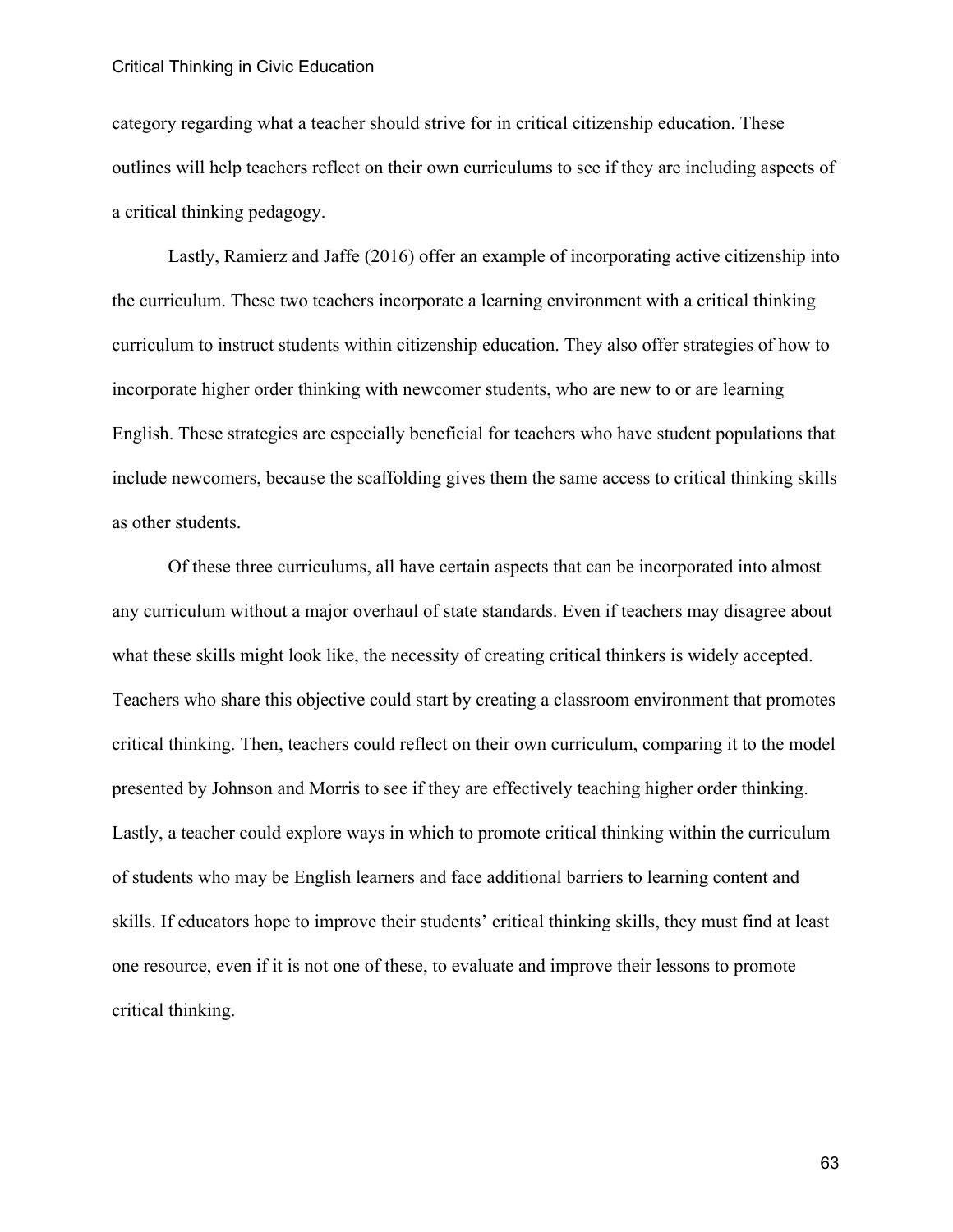## **Limitations of the Research**

When reviewing research on the topic of critical thinking within **civics** education, it is difficult to determine progression and effectiveness of critical thinking instruction to students. Research focused on specific examples of when authors personally implemented critical thinking into the classroom or witnessed it in a classroom they observed. Surprisingly, researchers have been able to obtain little data within the United States regarding critical thinking methods' validity. While the state standards emphasize critical thinking repeatedly, the methods to create that critical thinking have not been tested in any available published studies. Several limitations to this field of study explain this.

One limitation of the research was the lack of universal agreement on the effectiveness of critical thinking tests; making measurement of critical thinking inconsistent. Some of the studies used two tests from different sources, such as from Cornel and two from California. Both of these tests rely on multiple choice questions to more consistently evaluate the assessments. However, as seen with the Edman et al (2004) study conducted on Minnesota's critical thinking test, the evaluation is still lacking and does not have high enough reliability to be used credibly. Educators are left with research that suggests instead of concludes. With the reliability of these tests in question, it was hard to evaluate the effectiveness of the data that was collected on the critical thinking skills of the participants. This resulted in most studies relying on mixed-method or qualitative research. Until the education system is able to construct a test that is able to accurately evaluate critical thinking, research conducted on that subject will remain limited.

Furthermore, standardized tests are often a flawed source of data. In addition to the difficulty in assessing critical thinking reliably, standardized tests do not accurately assess many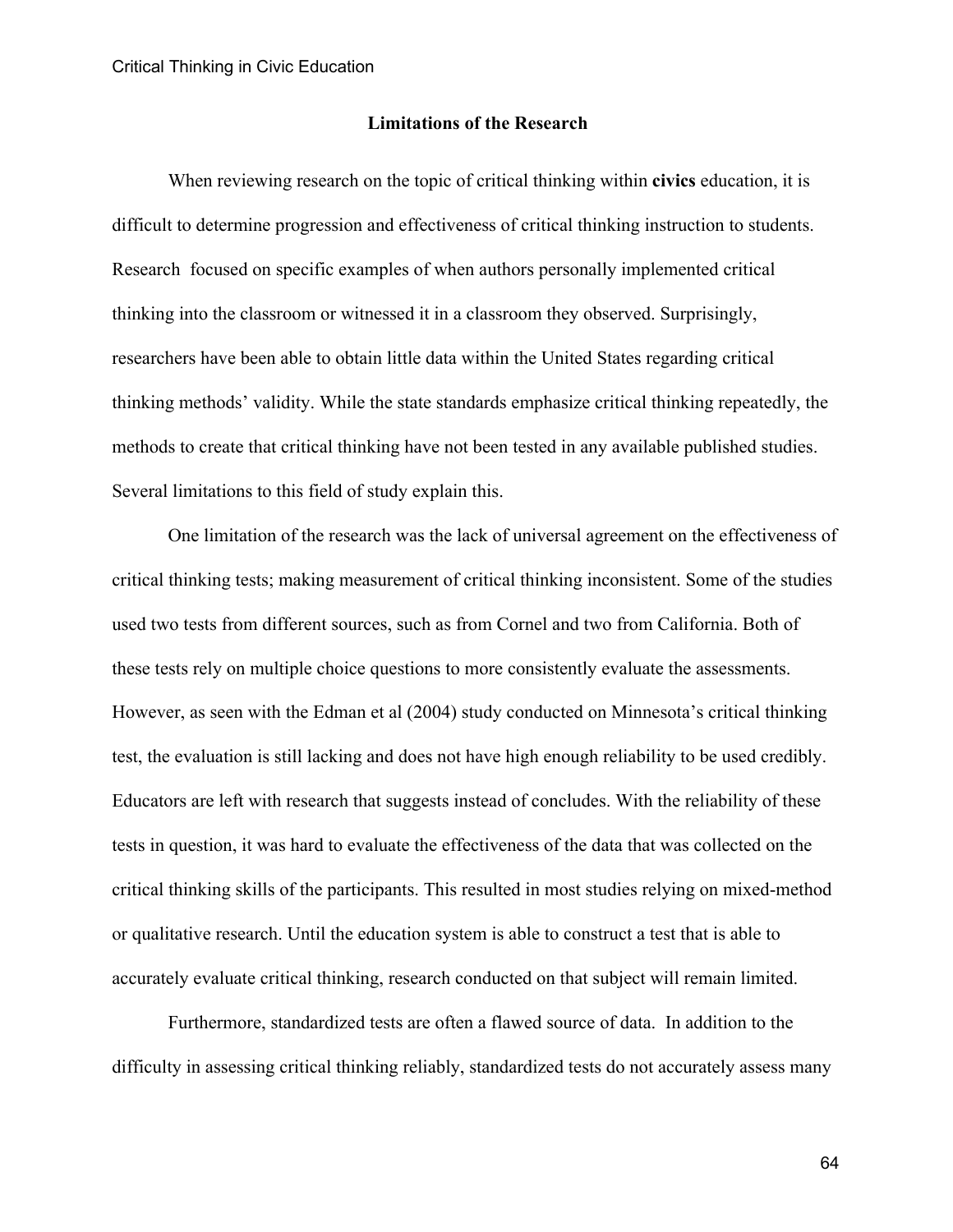students' proficiencies, especially for students who struggle with test-taking. As seen across education, some students are just better test takers than others, which inevitable skews the data. In the studies reviewed, data was usually an added point to assertions made from qualitative research, which was usually done through interviews and observations. Yet, this type of research has its own drawbacks and is limited by the amount of participants that can be observed and consistently evaluated in the same manner. These drawbacks are shown in Wood's study, where she relies heavily on interviews with the scope of the study on only four total schools. While studies conducted with a data driven focus were harder to find, their scope of the study was broader with more participants able to fill out surveys or tests.

Another limitation was that the overall goal of critical thinking was not agreed upon. This discrepancy could be most clearly seen when outlining the definitions of critical thinking and how contextually the political and cultural influences change how critical thinking is defined and exhibited. Studies revealed that some groups downplay critical thinking's importance to the overall growth of a student, with some restrictive governments going so far as to view it as dangerous or as western propaganda that would be not politically correct to teach to students of non-western backgrounds. These unexpected aspects of the critical thinking discussion limited the choices of research to researchers who sought to define critical thinking in a way that best matched proponents of critical thinking, such as Ruggerio and Gedik. While I was able to review some research that was more negative towards critical thinking like Atkinson, I chose to exclude most of this research, as it seemed to be refuted effectively by other researchers.

The last limitation I identified was the slow movement of teaching pedagogical practice regarding newer critical thinking strategies. Since the most recent study conducted in Minnesota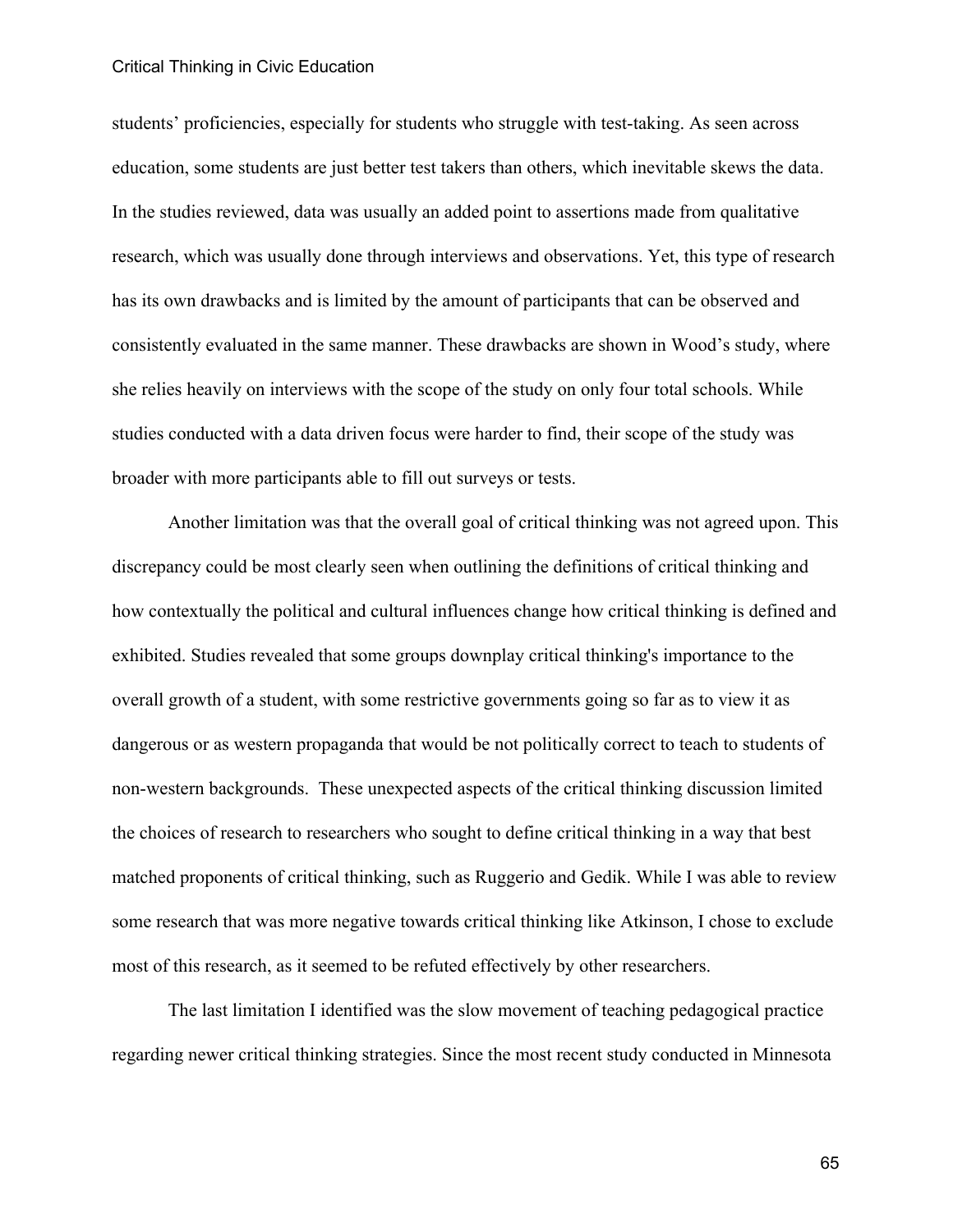on critical thinking within citizenship education was done in 1997, only one of the four groups considered critical thinking a main part of their curriculum. This study is over 23 years old, and it lacks a follow up study showing the overall scope of teaching critical thinking in Minnesota and across the country without guidance. The resulting wide array of approach and implementation also limited the amount of research I was able to find that was conducted within the United States, because American pedagogy is heavily influenced by the teachers who instruct it. Even if a universal curriculum is developed, teachers will still interpret it differently--acting as "gatekeepers." Because of these variables, I had to widen my scope to be international so that I could better interpret the research I found in the United States and more locally in Minnesota. These limitations point to clear implications for future research and advancing this conversation with consistent goals, terms, measures, and scaled studies of curriculum use.

### **Implications for Future Research**

Further research needs to be done about the effectiveness of critical thinking strategies within social studies. Teachers and teacher preparatory schools need to know what strategies are effective in order to promote these strategies. Furthermore, questions remain about how teachers within the United States and Minnesota view critical thinking within the curriculum they are teaching. This could be answered with a survey that was similar to the one conducted in Pakistan, which looked at four different spaces within their educational system and examined it for traits of critical thinking. Likewise, it would be beneficial to survey teachers and ask them how critical thinking is implemented in their classrooms. A study conducted like this would shed more light on the current practices and effectiveness in education regarding critical thinking.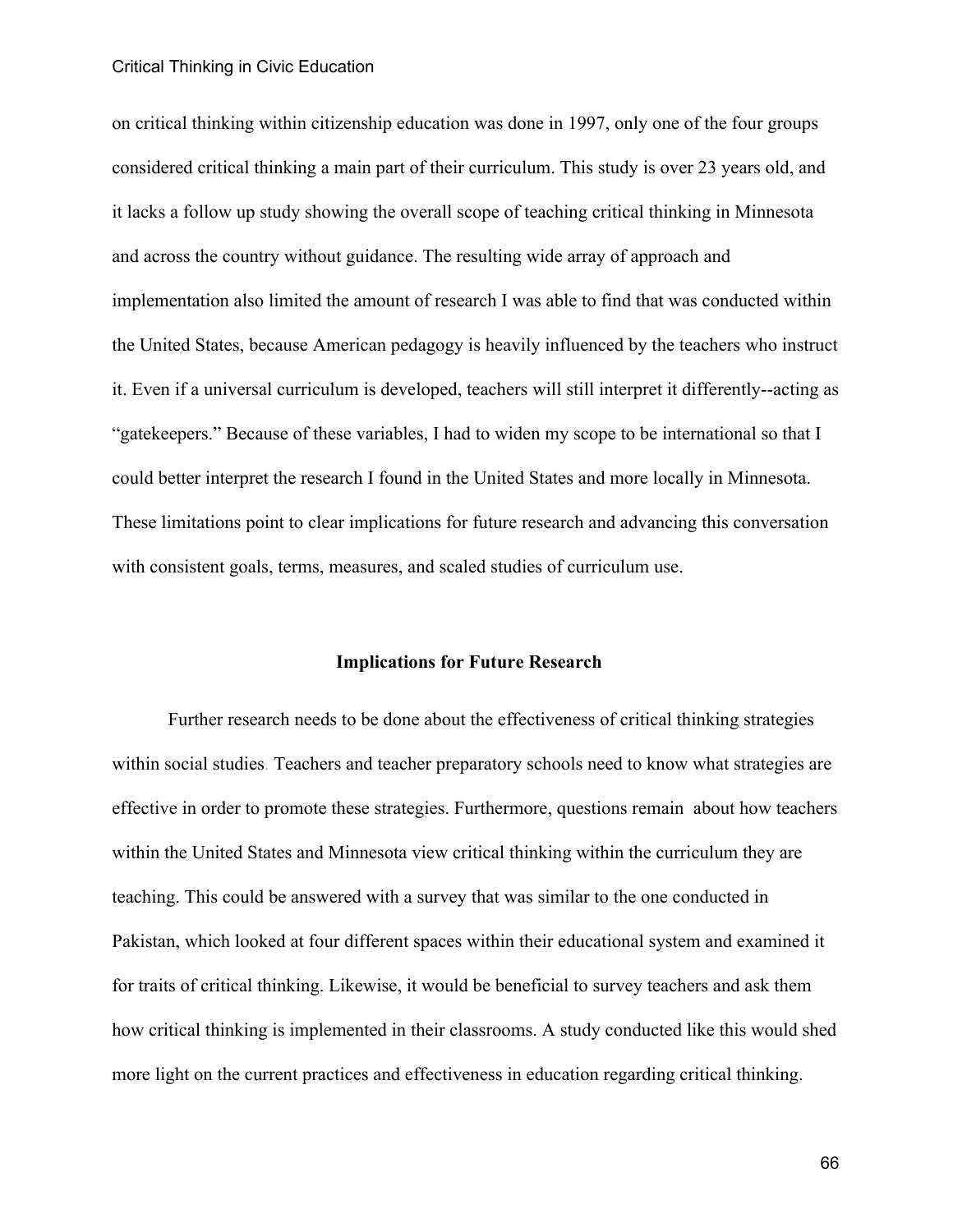Moreover, Awan et al's (2018) study was informative, not only in how it documents positive examples of how teachers implement critical thinking in their classroom, but also in how it reveals the prevalence of teachers who believe that critical thinking is not productive towards learning. Furthermore, this study surveys teachers about what helped form their philosophies, making it especially helpful when examining how to prepare teacher candidates. Understanding what helps shape teachers' beliefs and practices about implementing critical thinking into their pedagogies is critical, particularly in light of researchers like Atkinson, who claim that critical thinking is simply a western mindset and should not be pushed on other cultures. Expanding this research to include a study of teacher preparation programs and how they educate would be beneficial in creating a systemic change in education.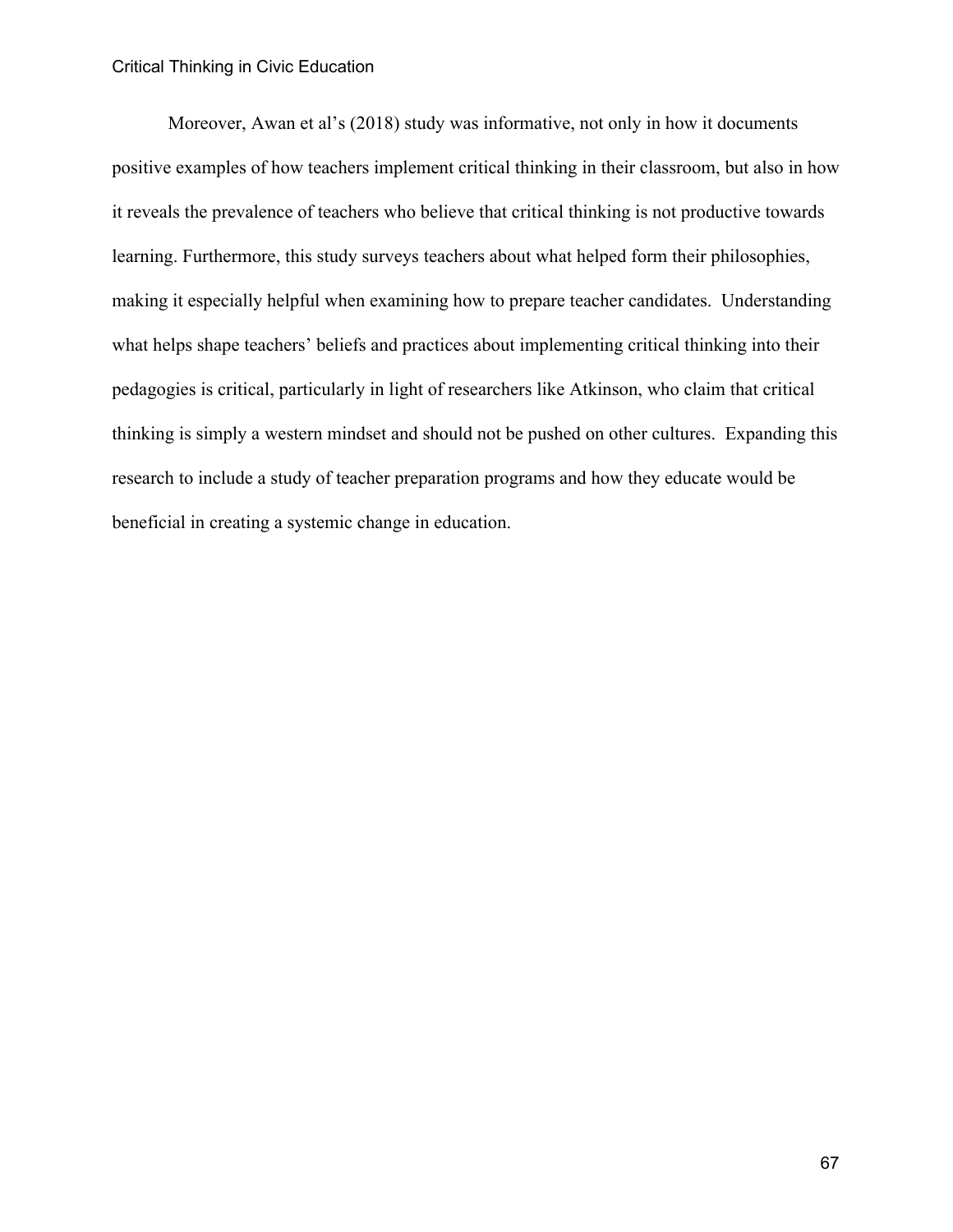#### **Chapter 5**

## **Conclusion**

With the overall future of critical thinking in education in flux, it is challenging for researchers to assess progress in implementing critical thinking. To evaluate that progress, three questions need to be answered: How do educators view critical thinking in their classrooms? How is critical thinking defined across the world? What is the best practices to implement critical thinking in the classroom? In the first finding, teachers have been shown to be split in their ideas about critical thinking, and education programs have been found lacking in preparing teachers to incorporate critical thinking in their curriculum. Secondly, in examining how critical thinking is viewed across the world, it is evident that educators and researchers have differing ideas on how to define the term. Critical thinking can also differ according to the culture or country that is defining it, with eastern areas such as Hong Kong and Singapore having different ideas on critical thinking than the Netherlands and United States. Lastly, the best practice for implementing critical thinking is still undecided. With a lack of clarity about how to evaluate critical thinking progress, creating a unified curriculum that is effective and accessible is difficult.

 The literature review revealed a surprising lack of data and research about critical thinking within the United States education system. Although critical thinking is the focus of many national and state standards, the lack of follow up as to how these standards are applied is alarming. Likewise, I was not expecting such diversity in something as foundational as the definition of critical thinking, which varied widely, depending on cultural and governmental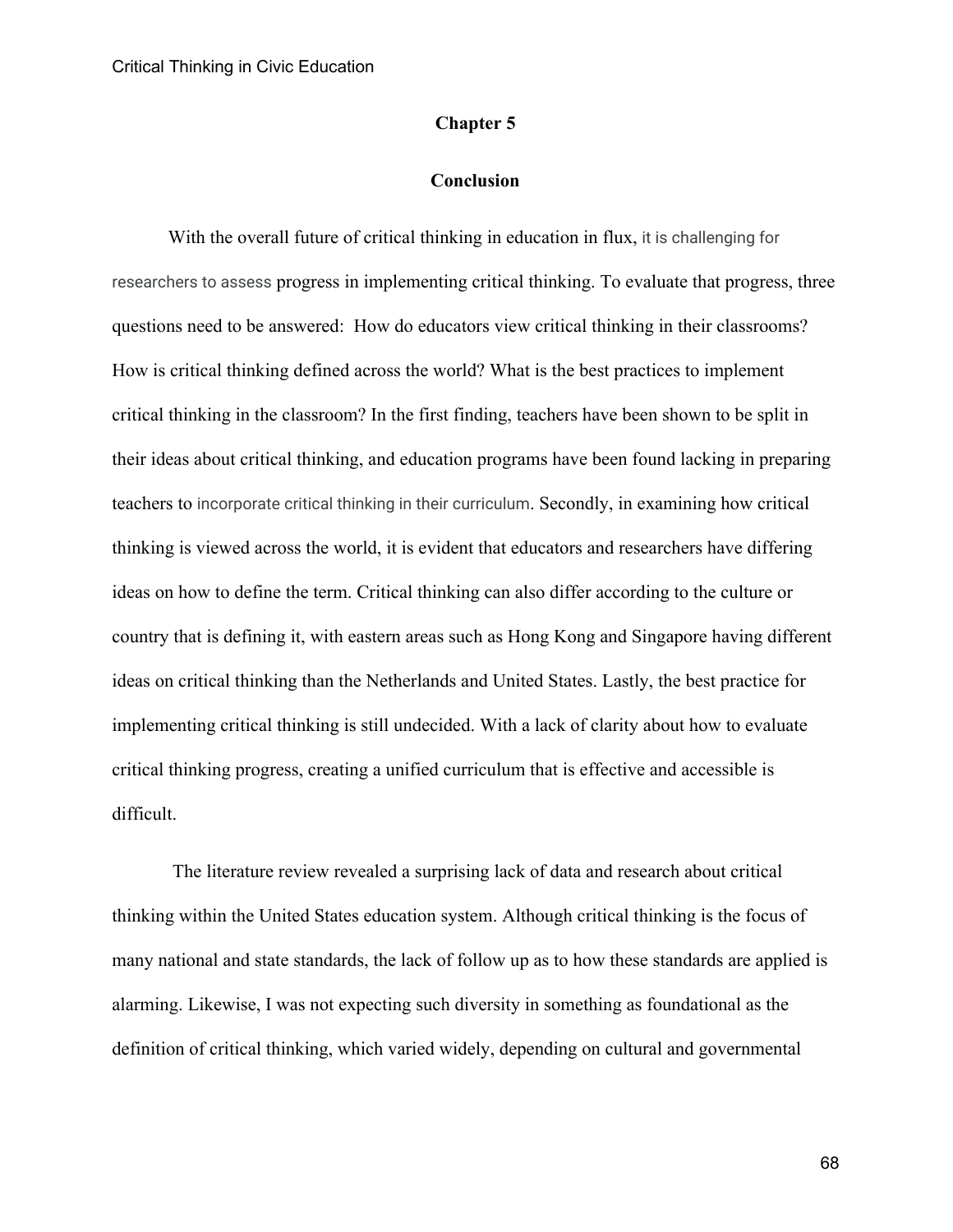influences. While some countries fully embrace critical thinking paired with citizenship as shown with Active Citizenship, other countries are hesitant to embrace a curriculum that encourages questioning of the government or culture.

In conclusion, the overall need for critical thinking is paramount in our culture. As seen in the United States, where the ability to have differing views on a topic or to entertain the idea of the "other side" is often not tolerated. Creating a culture that can entertain a thought without embracing it is vital, and the change must come from the education system that is tasked with creating new citizens. The key to this change is helping students develop critical thinking skills, and a natural place to start is within civics. It is important to give students a learning environment in which they can develop higher order thinking skills and have critical conversations that will prepare them to navigate local, national, and global issues as productive citizens. This will take a combined effort from every level of the education system--from teacher preparation programs, educational institutions, down to the classrooms. In order for critical thinking to be effectively implemented, it will also take acceptance of and training for the teachers who are tasked with instructing the curriculum. Once a consistent definition and training about critical thinking is established, it will allow for more progress in development of strategies in creating applications that develop higher order thinking in students. When students are taught critical thinking specifically, it will give students the necessary skills to become active citizens in society.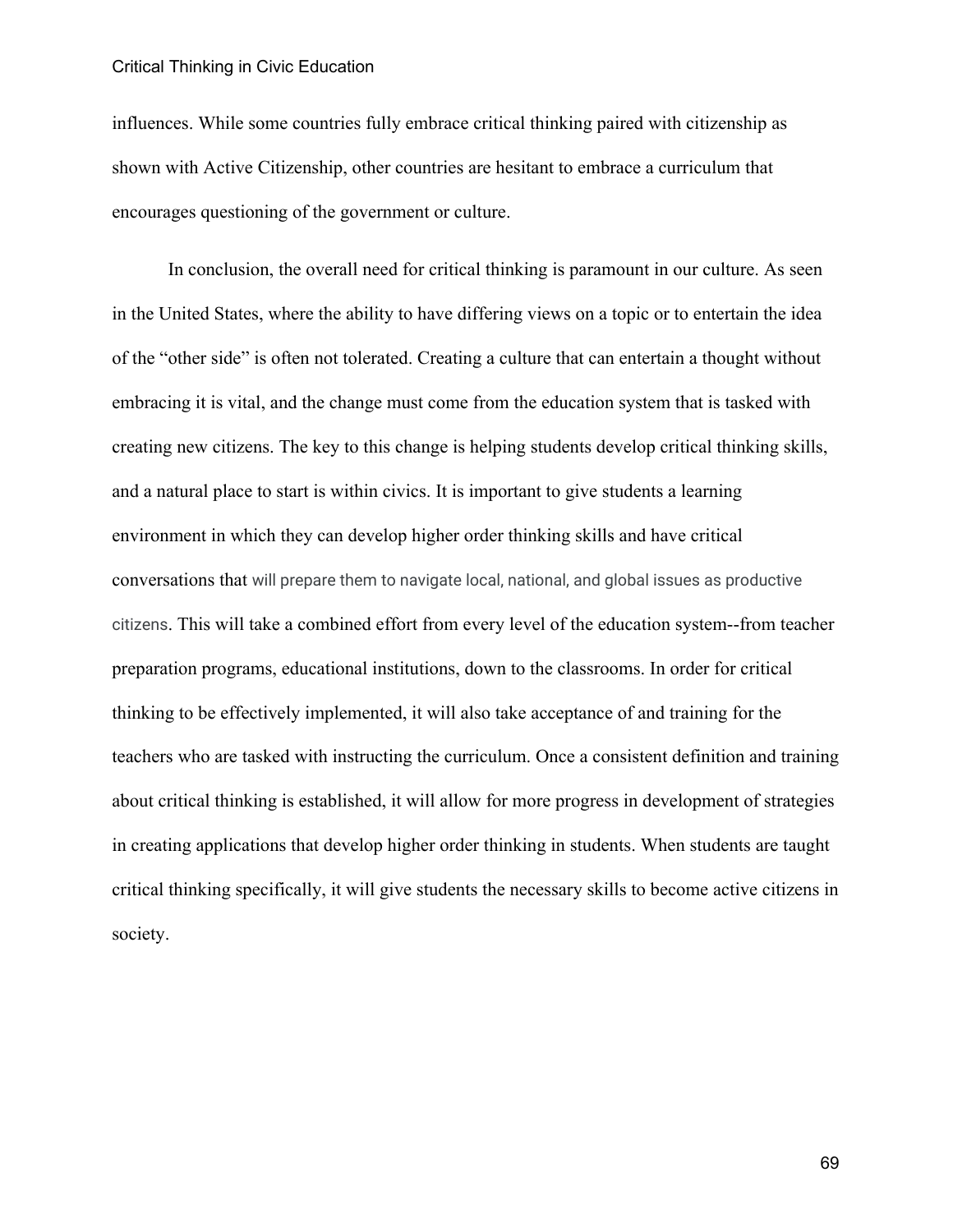## **Bibliography**

- *2011 Minnesota K-12 Academic Standards in Social Studies* (2011). Minnesota Department of Education.
- Ab Kadir, M. (2016). Critical thinking and learner diversity in the australian curriculum: Implications and epistemological tensions. *International Journal of Pedagogies & Learning, 11*(3), 225-237. doi:10.1080/22040552.2016.1272530
- Anderson, C., Avery, P. G., Pederson, P. V., Smith, E. S., & Sullivan, J. L. (1997). Divergent perspectives on citizenship education: A Q-method study and survey of social studies teachers. *American Educational Research Journal, 34*(2), 333-364. doi:10.3102/00028312034002333
- Atkinson, D. (1997). A critical approach to critical thinking in TESOL. *TESOL Quarterly, 31*(1), 71-94. doi:10.2307/3587975
- Atwater, T. (1991). Critical thinking in basic U.S. government classes. *PS: Political Science & Politics, 24*(2), 209-211. doi:10.2307/419933
- Awan, A. S., Perveen, M., & Abiodullah, M. (2018). An analysis of the critical thinking for citizenship education in the curriculum at secondary level. *Bulletin of Education and Research, 40*(1), 141-153.
- Baildon, M. C., & Sim, J. B. -. (2009). Notions of criticality: Singaporean teachers' perspectives of critical thinking in social studies. *Cambridge Journal of Education, 39*(4), 407-422. doi:10.1080/03057640903352481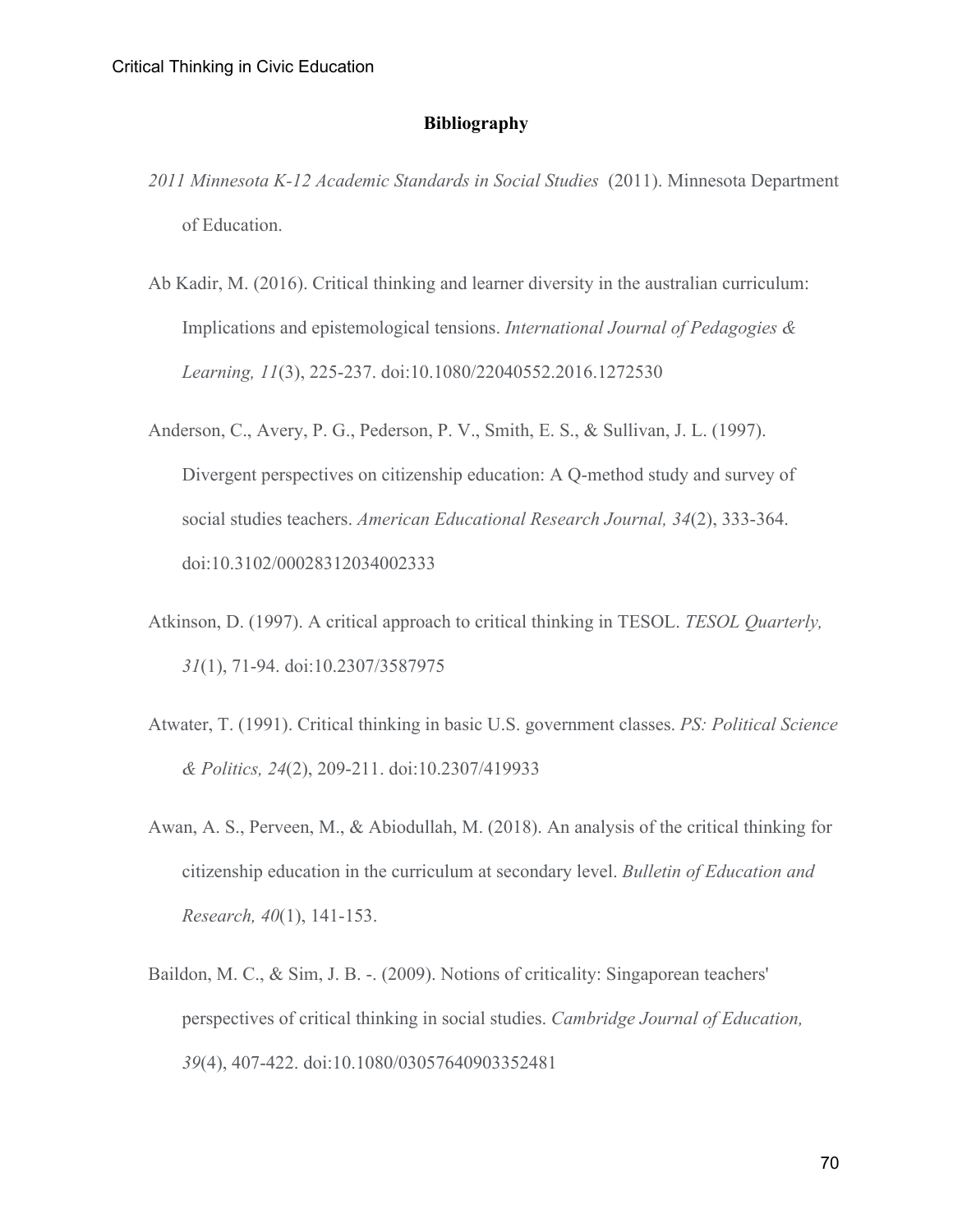- Benesch, S. (1999). Thinking critically, thinking dialogically on JSTOR. *Tesol, 33*(3), 573-580. Retrieved from <https://www-jstor-org.ezproxy.bethel.edu/stable/3587682>
- Cheng, M. H. M., & Wan, Z. H. (2017). Exploring the effects of classroom learning environment on critical thinking skills and disposition: A study of hong kong 12th graders in liberal studies. *Thinking Skills and Creativity, 24*, 152-163. doi:10.1016/j.tsc.2017.03.001
- Edman, L. R. O., Robey, J., Bart, W. M., & Silverman, J. (2004). Psychometric analysis of the minnesota test of critical thinking. *Psychological Reports, 95*(1), 3-9. doi:10.2466/pr0.95.1.3-9
- Ennis, R. H. (1996). Critical thinking dispositions: Their nature and assessability. *Informal Logic, 18*(2) doi:10.22329/il.v18i2.2378
- Gedik, H. (2013). Social studies teacher candidates' critical thinking skills. *Procedia - Social and Behavioral Sciences, 93*, 1020-1024. doi:10.1016/j.sbspro.2013.09.322
- Giroux, H. A. (1978). Writing and critical thinking in the social studies. *Curriculum Inquiry, 8*(4), 291-310. doi:10.1080/03626784.1978.11075578

Giroux, J. J. (1995). *Developing democratic education* Ticknall: Education Now Books.

Green, A. (1991). *Education and state formation: The rise of education systems in england, france and the USA*. London: University College London.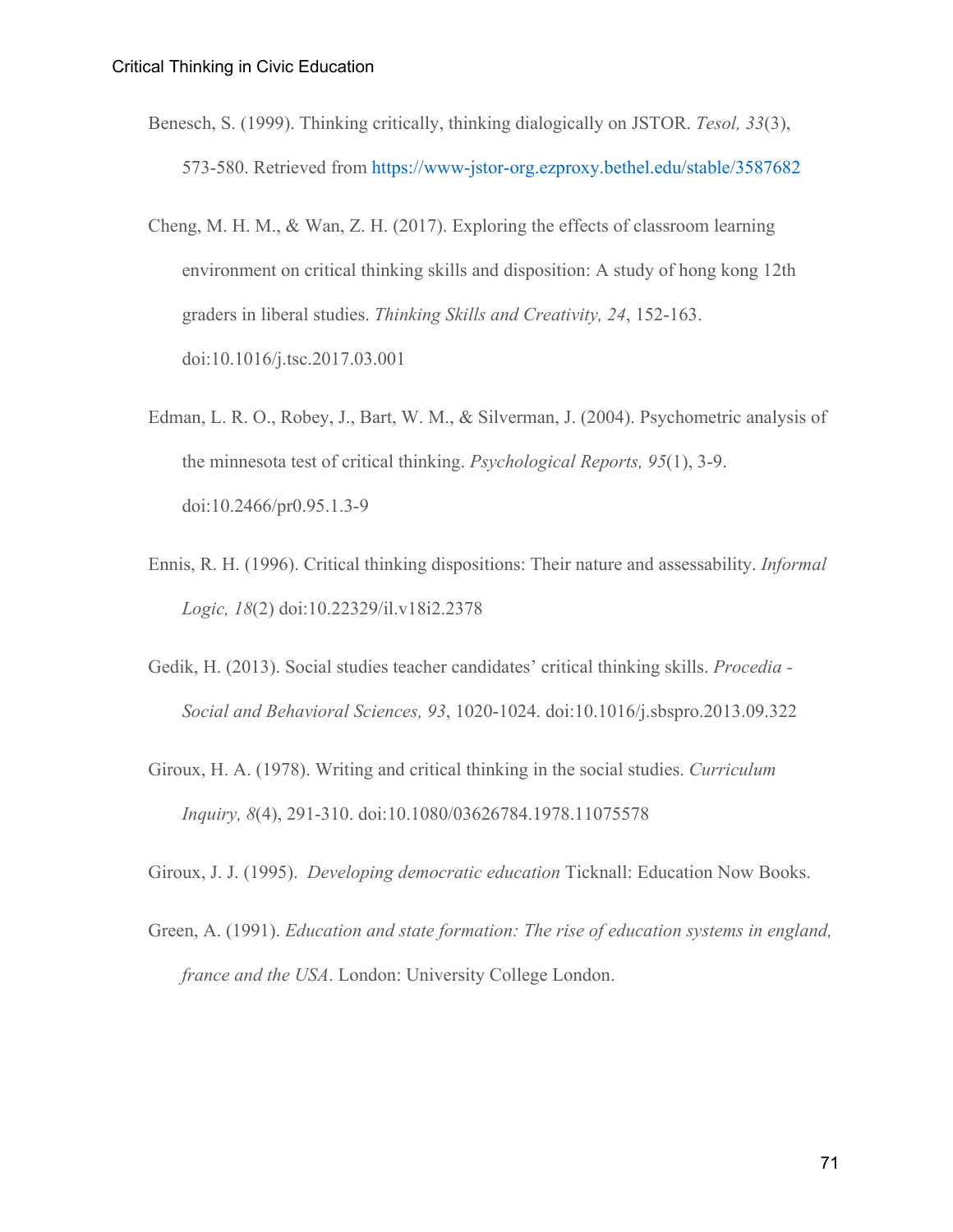Houser, N. (1999). Critical literature for the social studies: Challenges and opportunities for the elementary classroom. *Social Education, 63*(4), 212-215.

Isin, E. F., & Turner, B. S. (2002). *Handbook of citizenship studies* SAGE.

Jan Germen Janmaat, & Nelli Piattoeva. (2007). Citizenship education in ukraine and russia: Reconciling nation-building and Active Citizenship. *Comparative Education, 43*(4), 527-552. Retrieved from

[https://www-jstor-org.ezproxy.bethel.edu/stable/pdf/29727854.pdf?refreqid=excelsior](https://www-jstor-org.ezproxy.bethel.edu/stable/pdf/29727854.pdf?refreqid=excelsior%3A630ac2193def00cbfdc322753b515f25) [%3A630ac2193def00cbfdc322753b515f25](https://www-jstor-org.ezproxy.bethel.edu/stable/pdf/29727854.pdf?refreqid=excelsior%3A630ac2193def00cbfdc322753b515f25)

- Johnson, L., & Morris, P. (2010). Towards a framework for critical citizenship education. *Curriculum Journal, 21*(1), 77-96. doi:10.1080/09585170903560444
- Kristoffer Larsson. (2017). Understanding and teaching critical thinking—A new approach. *International Journal of Educational Research, 84*, 32-42. doi:10.1016/j.ijer.2017.05.004
- Leenders, H., Veugelers, W., & De Kat, E. (2008). Teachers' views on citizenship education in secondary education in the netherlands. *Cambridge Journal of Education, 38*(2), 155-170. doi:10.1080/03057640802063106
- Leggette, H. R., McKim, B., Homeyer, M., & Rutherford, T. (2015). Perspectives of writing related to critical thinking and knowledge creation.(report).*59*(4), 275.
- Lennon, S. (2017a). Questioning for controversial and critical thinking dialogues in the social studies classroom. *Issues in Teacher Education, 26*(1), 3-16.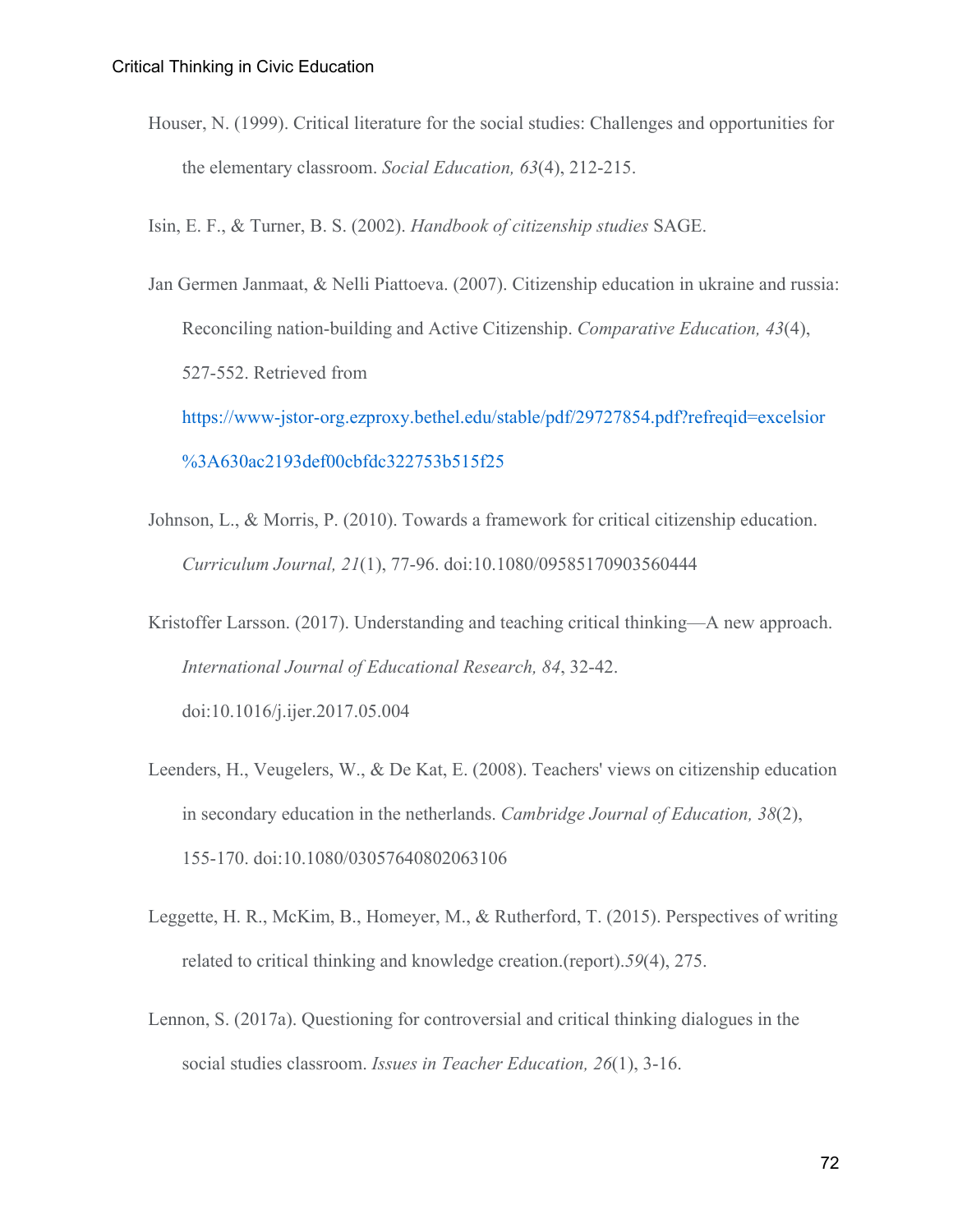- Lennon, S. M., Byford, J. M., & Cox, J. T. (2015). An ethical exercise for the social studies classroom: The trolley dilemma. *The Clearing House: A Journal of Educational Strategies, Issues and Ideas, 88*(6), 178-181. doi:10.1080/00098655.2015.1115748
- Lim, L. (2015). Critical thinking, social education and the curriculum: Foregrounding a social and relational epistemology. *The Curriculum Journal, 26*(1), 4-23. doi:10.1080/09585176.2014.975733
- Lumpkin, C. R. (1991). Effects of teaching critical thinking skills on the critical thinking ability, achievement, and retention of social studies content by fifth and sixth-graders., 1. Retrieved from <https://www.elibrary.ru/item.asp?id=6654401>
- McPeck, J. E. (1981). *Critical thinking and education / john E. McPeck*. New York: New York : St. Martin's Press.
- Mekoa, I., & Molope, M. (2018). Towards an education for common citizenship in the post-apartheid south africa: Negotiating difference. *Gender & Behaviour, 16*(2), 11441-11451.

Minnesota Historical Society. (2013). *Northern lights* Minnesota Historical Society.

Miri, B., David, B., & Uri, Z. (2007). Purposely teaching for the promotion of higher-order thinking skills: A case of critical thinking. *Research in Science Education, 37*(4), 353-369. doi:10.1007/s11165-006-9029-2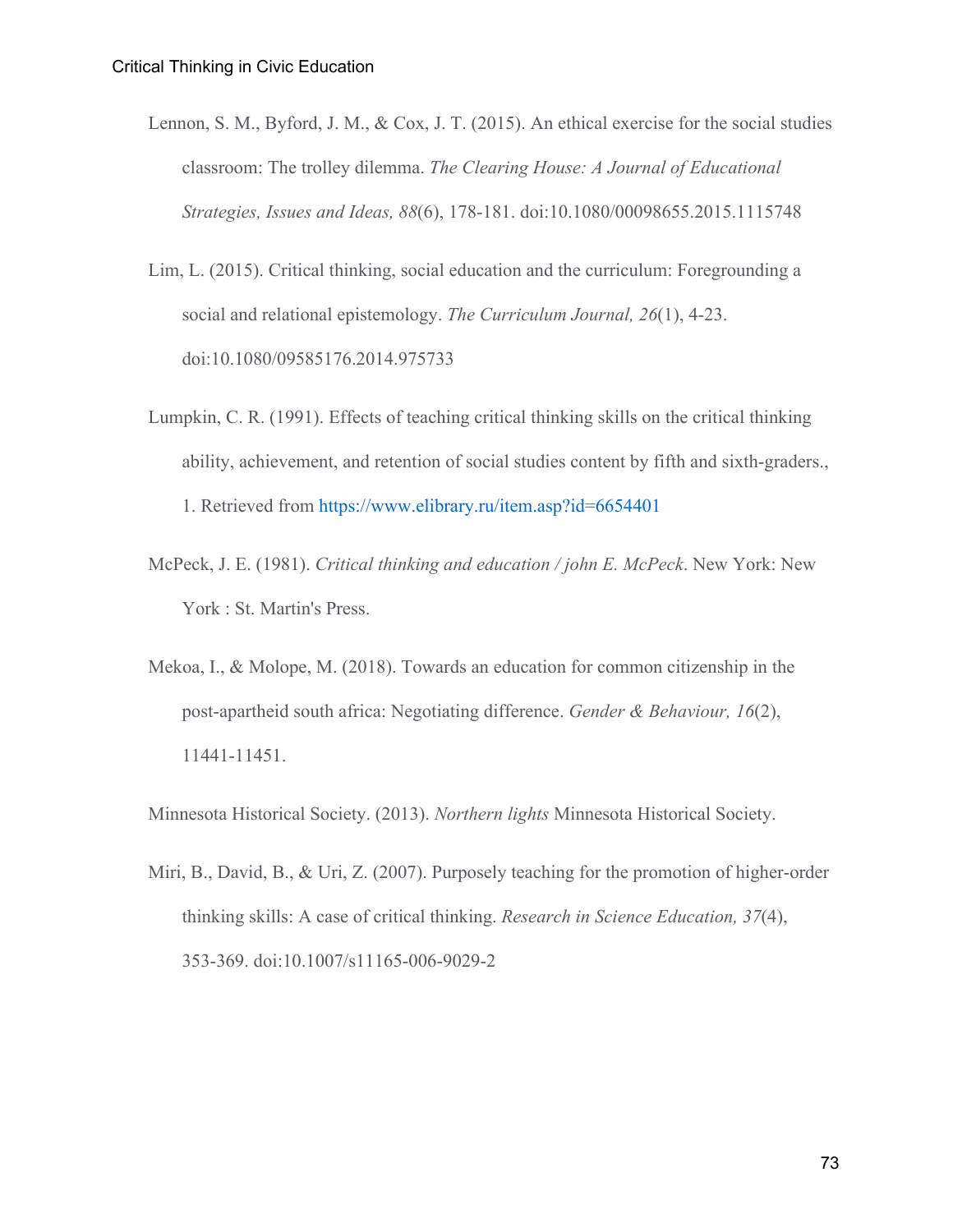Nelson, J., & Kerr, D. (2006). *Active citizenship in INCA*

- *countries: Definitions, policies, practices and outcomes* . Oxford, England: INCA. Retrieved from [https://www.researchgate.net/profile/Julie\\_Nelson11/publication/228777440\\_Active\\_C](https://www.researchgate.net/profile/Julie_Nelson11/publication/228777440_Active_Citizenship_in_INCA_countries_Definitions_policies_practices_and_outcomes/links/5458e3940cf2bccc4912abf5.pdf) [itizenship\\_in\\_INCA\\_countries\\_Definitions\\_policies\\_practices\\_and\\_outcomes/links/545](https://www.researchgate.net/profile/Julie_Nelson11/publication/228777440_Active_Citizenship_in_INCA_countries_Definitions_policies_practices_and_outcomes/links/5458e3940cf2bccc4912abf5.pdf) [8e3940cf2bccc4912abf5.pdf](https://www.researchgate.net/profile/Julie_Nelson11/publication/228777440_Active_Citizenship_in_INCA_countries_Definitions_policies_practices_and_outcomes/links/5458e3940cf2bccc4912abf5.pdf)
- Nicholas, M. C., & Labig, C. E.,Jr. (2013). Faculty approaches to assessing critical thinking in the humanities and the natural and social sciences. implications for general education. *The Journal of General Education, 62*(4), 297-319. doi:10.5325/jgeneeduc.62.4.0297
- Paul, R. (1993). In Willsen J., Binker A. J. A. (Eds.), *Critical thinking : What every person needs to survive in a rapidly changing world / richard W. paul; edited by jane willsen and A.J.A. binker* (Rev. 3rd ed. ed.). Santa Rosa, CA: Santa Rosa, CA : Foundation for Critical Thinking.
- Peiser, A. (2013). Using populism to engage students in critical thinking. *The Social Studies, 104*(6), 227-240. doi:10.1080/00377996.2012.735281
- Perveen, M., & Awan, A. S. (2017). Analysis of curriculum about political literacy as a dimension of citizenship education. *Bulletin of Education and Research, 39*(1), 187-202.